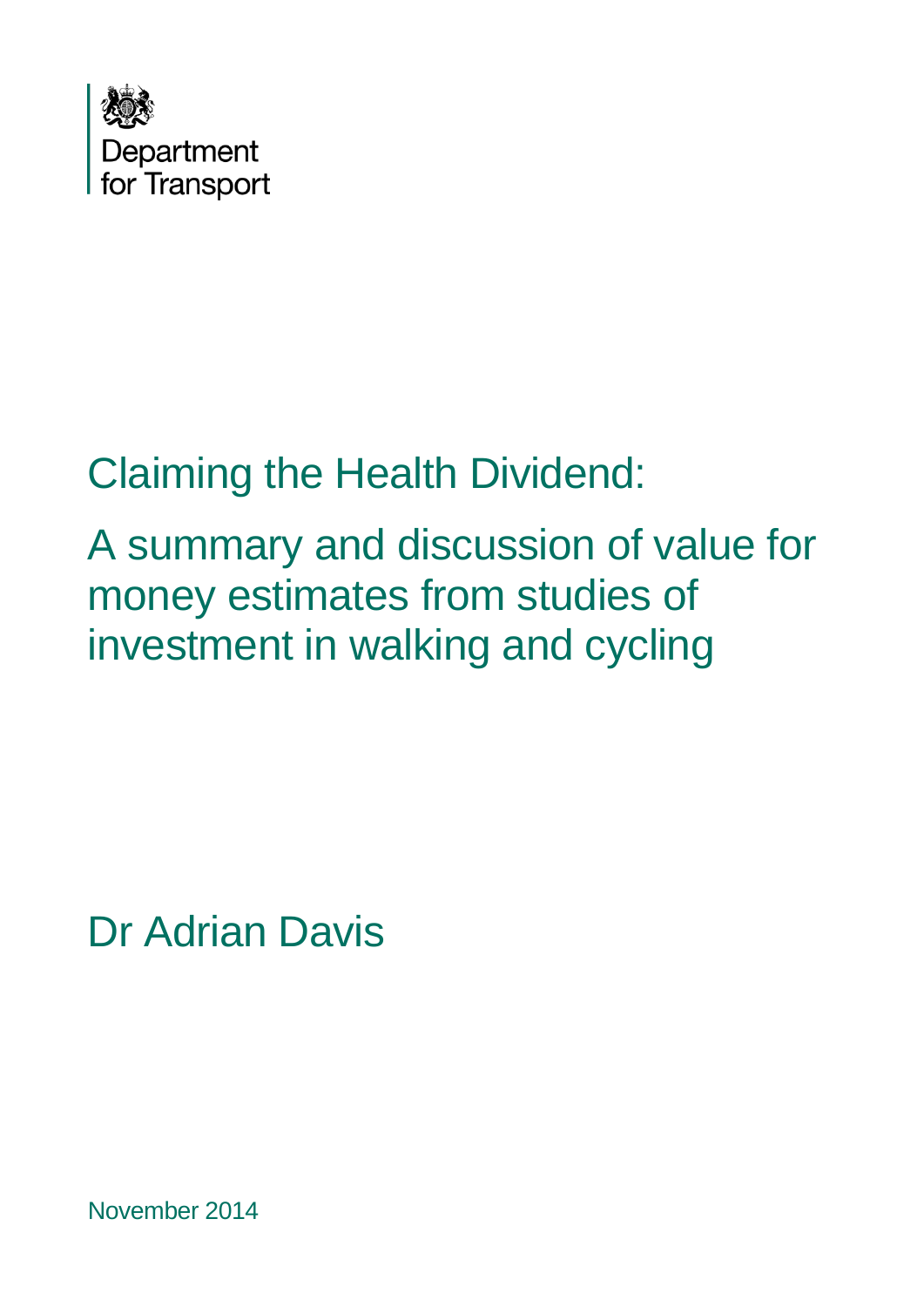The Department for Transport has actively considered the needs of blind and partially sighted people in accessing this document. The text will be made available in full on the Department's website. The text may be freely downloaded and translated by individuals or organisations for conversion into other accessible formats. If you have other needs in this regard please contact the Department.

Department for Transport Great Minster House 33 Horseferry Road London SW1P 4DR Telephone 0300 330 3000 Website [www.gov.uk/dft](http://www.gov.uk/dft) General enquiries [https://forms.dft.gov.uk](https://forms.dft.gov.uk/)

© Crown copyright 2014

Copyright in the typographical arrangement rests with the Crown.

You may re-use this information (not including logos or third-party material) free of charge in any format or medium, under the terms of the Open Government Licence. To view this licence, visit

[www.nationalarchives.gov.uk/doc/open-government-licence](http://www.nationalarchives.gov.uk/doc/open-government-licence) **OGL** or write to the Information Policy Team, The National Archives, Kew, London TW9 4DU, or e-mail: [psi@nationalarchives.gsi.gov.uk.](mailto:psi@nationalarchives.gsi.gov.uk)

Where we have identified any third-party copyright information you will need to obtain permission from the copyright holders concerned.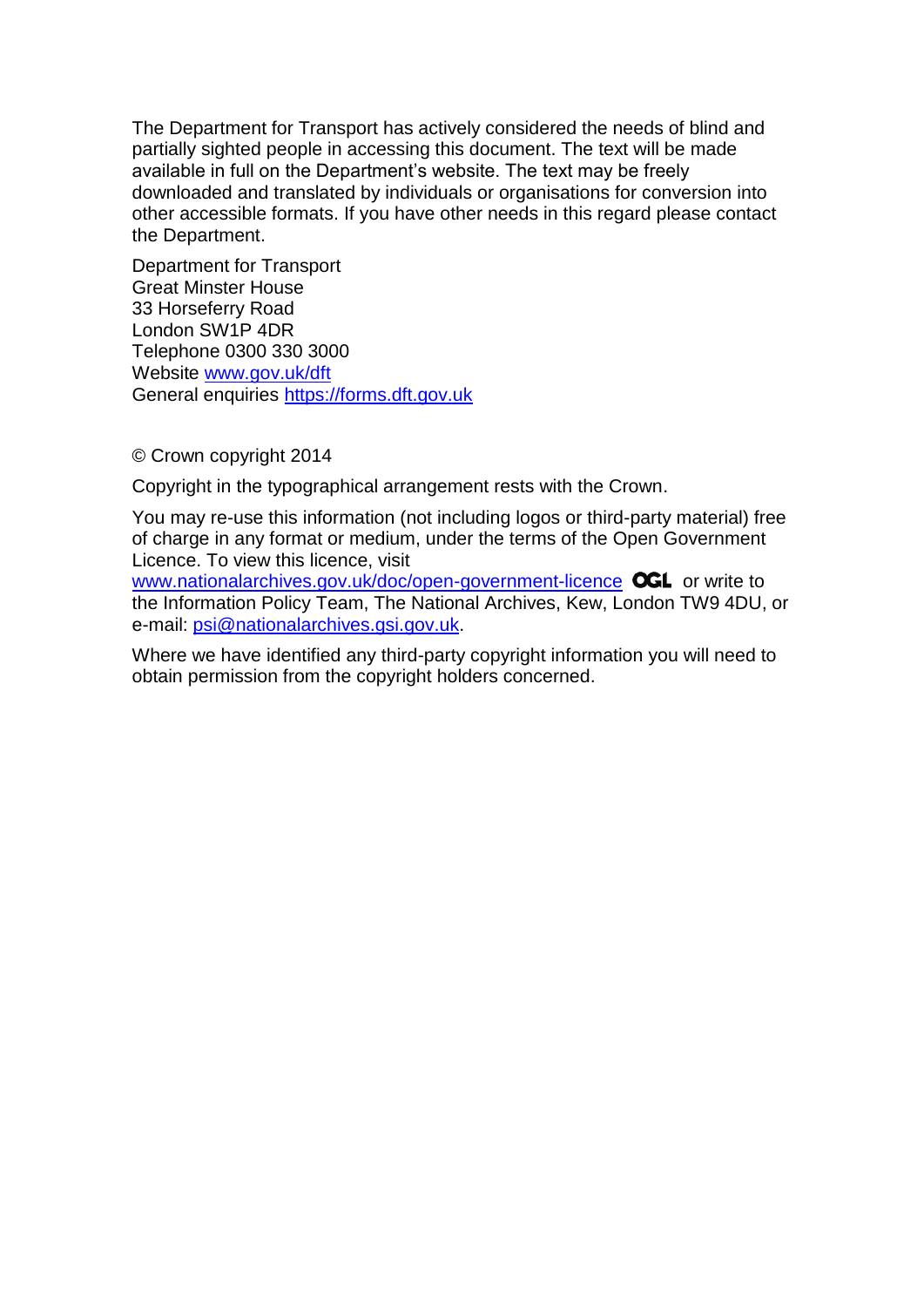## Foreword

The Department for Transport has supported and sponsored this report to gain an understanding of the research already available outside the Department that helps make the economic case for investing in support for people to take up cycling and walking. We endorse the report and its contents as a good comprehensive overview of the evidence available and the case it makes for health and transport benefits for more people cycling more often.

#### **Pauline Reeves**

 Deputy Director Sustainable Accessible Travel

Most transport investment is assessed for its value for money using methods which compare costs against benefits over the lifetime of a project. Traditionally most of the benefits have been associated with reductions in travel time, almost always focused on vehicle occupants.

In recent years the Department for Transport's approach to economic appraisal has been revised. This has established that benefits should be assessed in much wider terms – economic, environmental, social and distributional. The Department's own objectives have been updated to reflect such wider concerns. Its vision is for a transport system which is an engine for economic growth, but one that is also greener and safer and improves quality of life in our communities.<sup>1</sup>

One of the consequences of these changes is that potential health benefits arising from transport investment are now an integral part of the assessment and decision making process. Walking and cycling are the principal means by which we can build physical activity into our lifestyles and so stay healthy, become more healthy and/or reduce our risk of developing 20 conditions and diseases; including coronary heart disease, stroke, type 2 diabetes, cancer, obesity and mental health problems. Theses health impacts are not only a drain on the NHS but on the economy not least through absenteeism. So, a healthier population makes for a more robust and prosperous economy. So, improving health through cycling and walking benefits society at large.

This report compiles the latest available cost benefit evidence from the UK and abroad from studies that have calculated health benefits alongside other benefits such as savings in travel time, congestion and accidents.

The results are compelling. The typical benefit cost ratios are considerably greater than the threshold of 4:1 which is considered by the Department for Transport as 'very high' value for money. This supports the conclusion drawn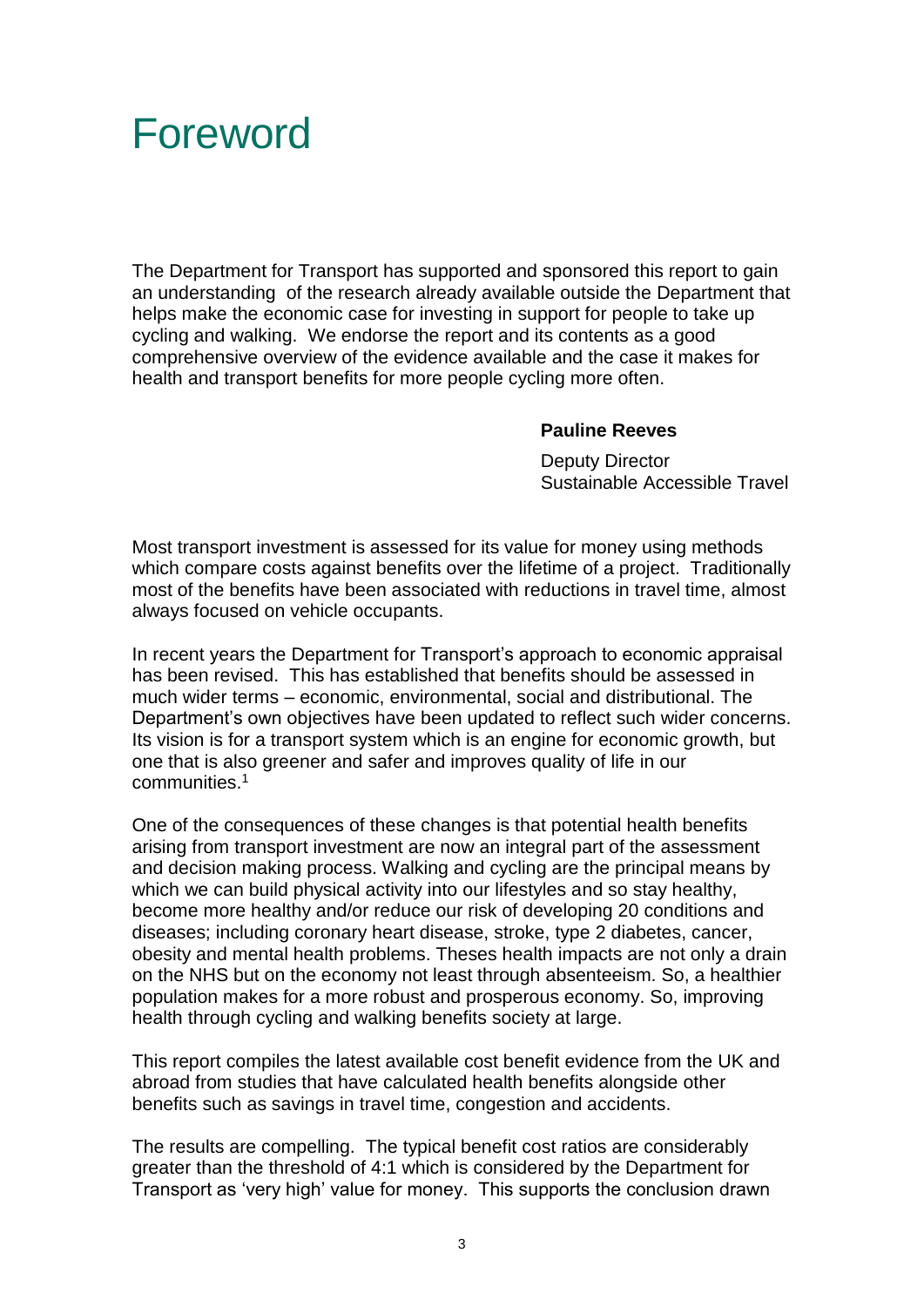by Eddington<sup>2</sup> that small-scale transport schemes can really deliver high value for money.

In an era of close scrutiny over public spending there will be added pressure to achieve exceptional value for money. Within transport, investment in walking and cycling are likely to provide low cost, high-value options for many local communities. Moreover, delivery time-spans are far shorter than for most other interventions – which provides another good reason to invest in walking and cycling to help achieve many co-benefits – for business, health, carbon reduction, education, pollution reduction, social cohesion etc.

I am grateful to a number of academic colleagues for comments on earlier drafts of this document. However, responsibility for the views expressed, and for any errors, remain as ever with the author.

#### **Dr Adrian Davis FFPH**

Adrian Davis Associates

Visiting Professor, University of the West of England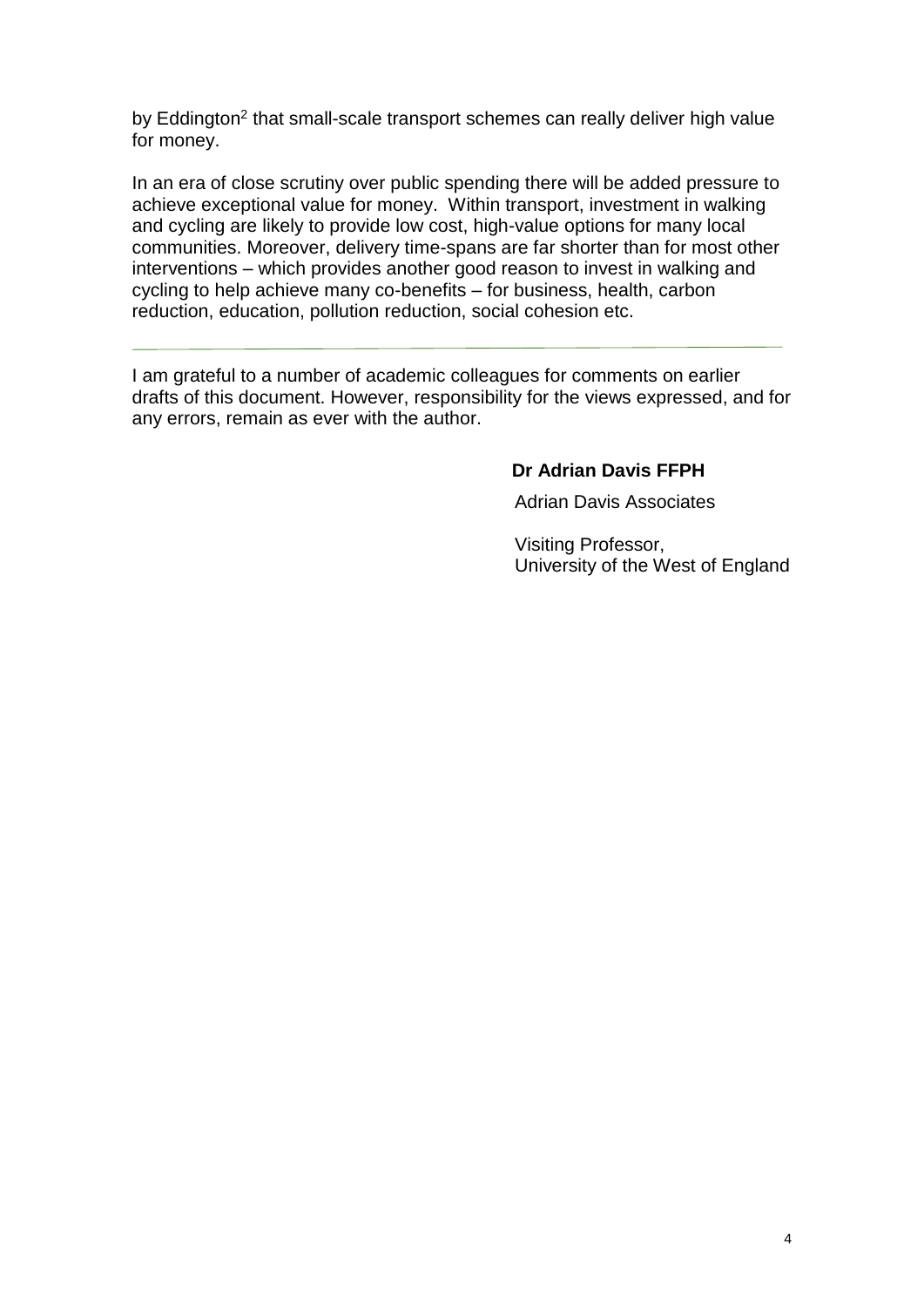## **Contents**

| Foreword                                                                                                                                                                                                                                                                                                                                                                                                                                                                                                   | 3                                                                          |
|------------------------------------------------------------------------------------------------------------------------------------------------------------------------------------------------------------------------------------------------------------------------------------------------------------------------------------------------------------------------------------------------------------------------------------------------------------------------------------------------------------|----------------------------------------------------------------------------|
| Contents                                                                                                                                                                                                                                                                                                                                                                                                                                                                                                   | 5                                                                          |
| <b>Executive summary</b>                                                                                                                                                                                                                                                                                                                                                                                                                                                                                   | 6                                                                          |
| Prologue                                                                                                                                                                                                                                                                                                                                                                                                                                                                                                   | 8                                                                          |
| The rationale for investing in cycling and walking<br>1.<br>Physical activity<br>Health care cost savings<br>Co-benefits - beyond health                                                                                                                                                                                                                                                                                                                                                                   | 10<br>10<br>11<br>14                                                       |
| 2.<br>Common metrics and considerations for robust appraisal<br>Caveats to the use of existing appraisal methods                                                                                                                                                                                                                                                                                                                                                                                           | 17<br>18                                                                   |
| Cost Benefit Analysis (CBA) of cycling and walking interventions<br>3.<br><b>Reviews</b>                                                                                                                                                                                                                                                                                                                                                                                                                   | 22<br>23                                                                   |
| The UK evidence for BCRs<br>4.<br>Travel Actively funded Sustrans projects 2008-2011<br><b>Sustainable Travel Towns</b><br><b>Research for Cycling England</b><br><b>Local Authorities</b>                                                                                                                                                                                                                                                                                                                 | 26<br>34<br>34<br>35<br>37                                                 |
| Conclusions<br>5.                                                                                                                                                                                                                                                                                                                                                                                                                                                                                          | 40                                                                         |
| Appendix A: Non-UK BCR evidence Cost Benefit Analysis (CBA) of cycling<br>6.<br>and walking interventions<br>CBA (and BCR) calculations of traffic safety measures: EU PROMISING                                                                                                                                                                                                                                                                                                                           | 41                                                                         |
| Project<br><b>BCRs for three Norwegian cities</b><br>Sydney cycling network<br>Walking and cycling trails in Nebraska, USA<br>Danish bicycle promotion<br>Copenhagen, aiming to be World No. 1 Cycling City<br>World health Organisation - Health Economic Assessment Tool<br>Research for New Zealand Government research<br>Barcelona: Bicing - Bicycle sharing scheme<br>Grabow, et al. (2011)<br>Rabl and de Nazelle<br>Dane Country, Wisconsin: Building pavements<br>Portland (USA): Bicycle network | 41<br>41<br>43<br>44<br>45<br>45<br>45<br>46<br>46<br>47<br>47<br>47<br>48 |
| Appendix B: Using the World Health Organization's Health Economics<br>7.<br>Assessment Tool (HEAT) for Walking and Cycling                                                                                                                                                                                                                                                                                                                                                                                 | 50                                                                         |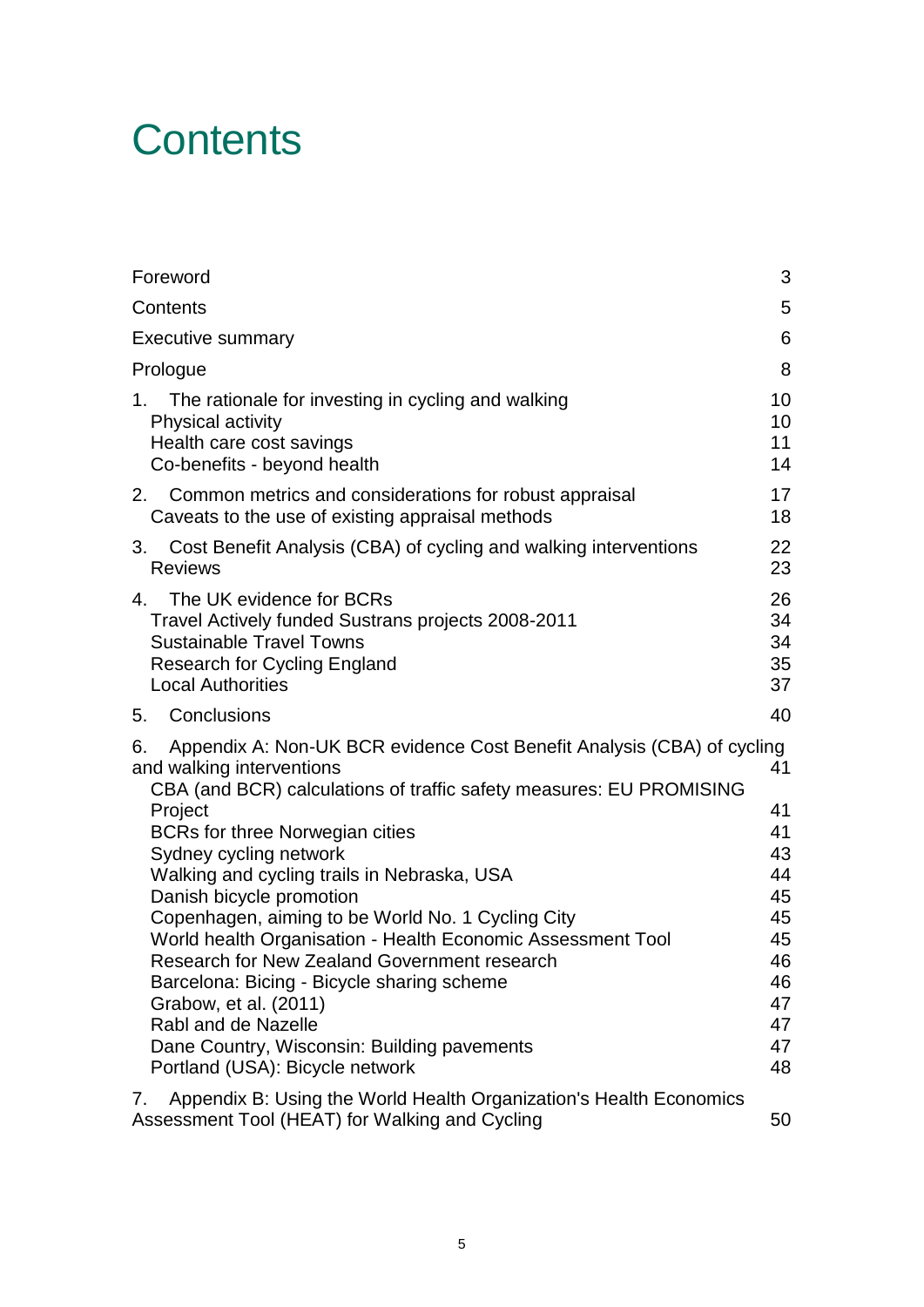## Executive summary

- **1.** The trend across the UK and other developed nations is for physical activity levels to decline. This is associated with obesogenic environments, widespread use of the private car, an increase in sedentary leisure activities and greater mechanisation in the home, workplace and public places. This report focuses largely on the financial benefits accruing as a result of improvements in health when more of the population become physically active through choosing walking and cycling – for part or all of their travel choices. Illness as an outcome of physical inactivity has been conservatively calculated to directly cost the NHS up to £1.0 billion per annum (2006-07 prices). Indirect costs have been estimated as £8.2 billion per annum (2002 prices).
- **2.** Walking and cycling have been identified as a key means by which people can build physical activity into their everyday lives. The volume of literature especially on Cost Benefit Analysis of interventions to promote routine walking and cycling has grown in the past decade or so and reveals that the economic justification for investments to facilitate cycling and walking had previously been under-rated or even ignored. Much of the benefit is derived from reductions in premature deaths with large consequent savings in terms of health and knock– on benefits to the economy.
- **3.** This update of a review published in 2010 assesses the evidence base from both peer reviewed and grey literature both in the UK and beyond. As per the original review it remains the case that almost all of the studies identified report economic benefits of walking and cycling interventions which are highly significant. In terms of value for money, the Department of Transport values 'very highly' any scheme which returns more than £4 for every £1 invested. The mean benefit to cost ratio for all schemes identified in this report is 6.28:1 and for the UK alone the mean figure is 5.62:1.
- **4.** Investment in infrastructure or behaviour change programmes which enable increased activity levels amongst local communities through cycling and walking is likely to provide low cost, high-value options providing benefits for our individual health. This improvement also has major benefits for the NHS in terms of cost savings, for the transport system as a whole, and for the economy through more efficient use of our transport networks.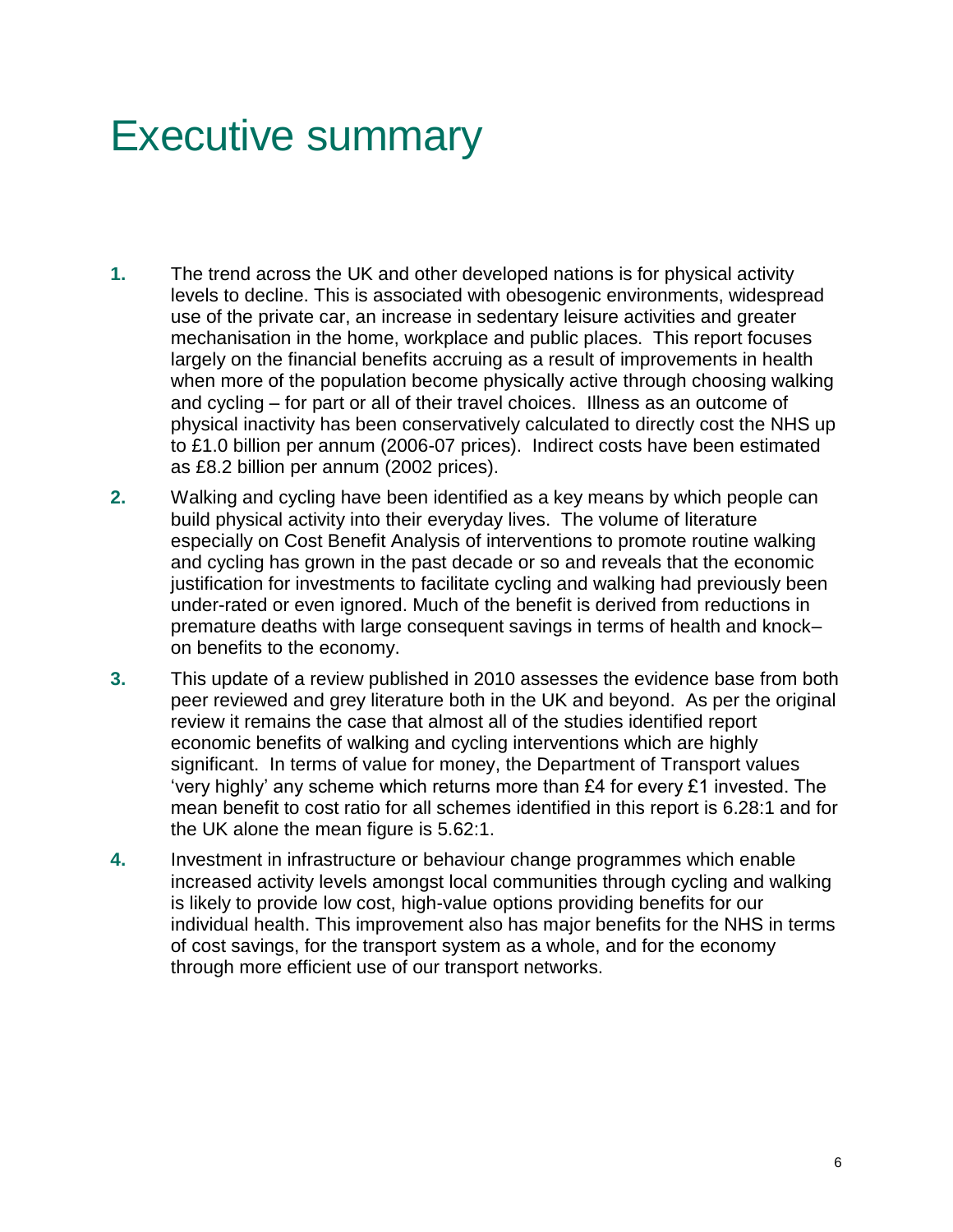"Evaluation of the Sustainable Travel Towns project has demonstrated a significant shift from car to more sustainable modes – including walking and cycling – and the potential for active travel policies to deliver significant health benefits and very high value for money."

Active Travel Strategy, Department of Health/Department for Transport, February 2010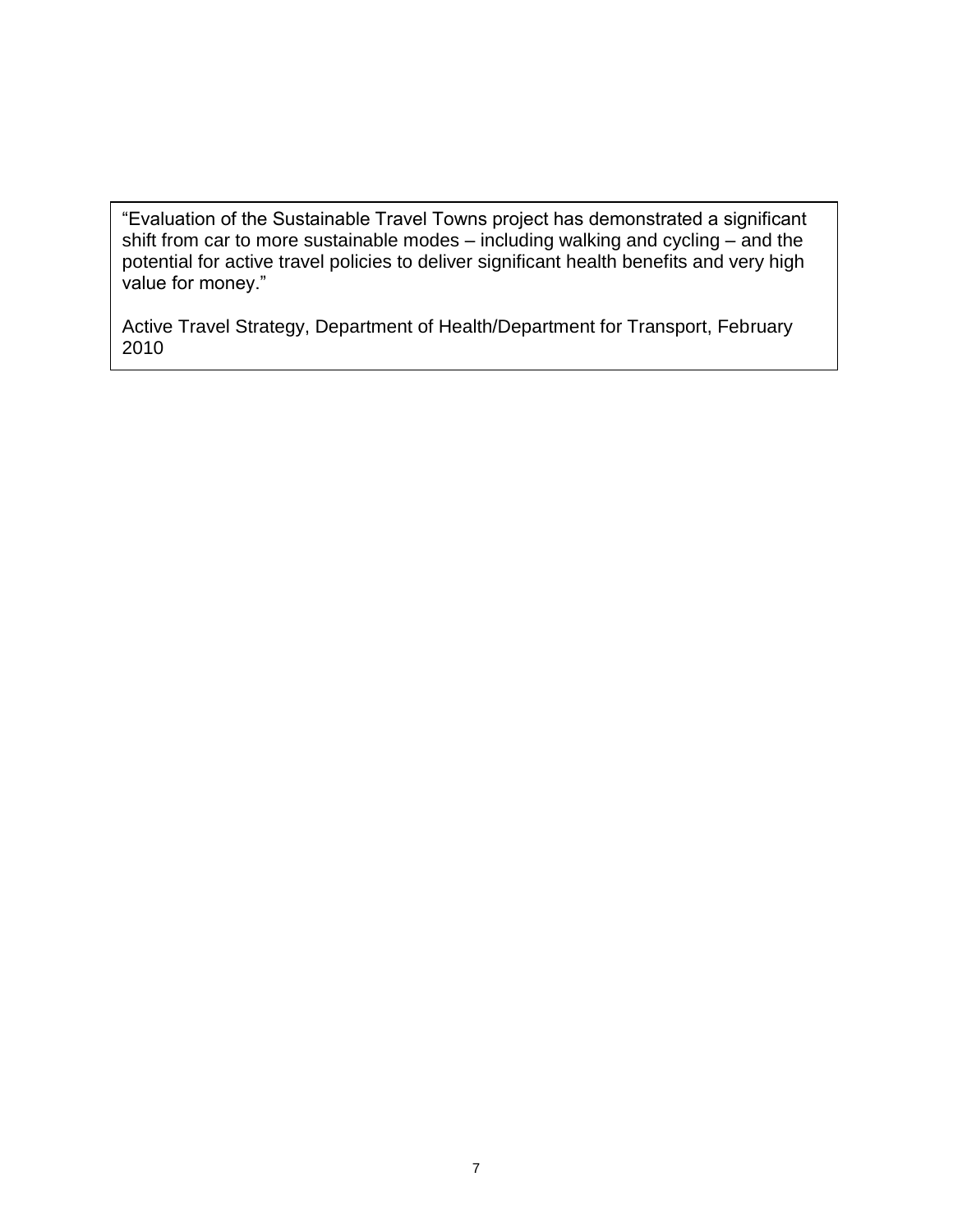## Prologue

In 2010 a desktop review of the literature addressing economic assessments of walking and cycling was published by the South West Regional Office of the Department of Health with an endorsement by the then regional office of the Department for Transport.<sup>3</sup> The report was subsequently cited in reviews within and beyond the UK.

In 2012, DfT commissioned an updated report to re-assess the strength of the economic case for cycling and walking during a time of fiscal austerity and to support investment decision-makers at both national and local levels (particularly given the transfer of public health functions to local authorities). This report compiles the latest available cost benefit evidence from the UK and abroad from studies that have calculated health benefits alongside other benefits such as savings in travel time, congestion and accidents.

As with the original review, while this update does not claim to be comprehensive (eg a systematic review) it does claim to reflect the 'direction of travel' within both peer reviewed and grey literature of the benefit to cost-ratios (BCRs) which accrue from investments in walking and or cycling – through both infrastructure and general promotion work. Studies have been sought both through on-line searches of transport and health databases and some contact with authors.

The financial benefits in terms of health benefits of cycling and walking are often large but have mostly been left out of economic assessments. Moreover, the majority of the recorded benefits accrue from health gains despite the fact that morbidity (illness) costs are mostly excluded from studies so that the economic benefits of cycling and walking attributable to health gains would be even larger than those from reductions in mortality alone. Yet, besides health benefits accruing from physical activity there are also other potential benefits which derive from less congestion, pollution and reductions in road traffic casualties, albeit that the latter is dependent often on the environment, particularly in which those cycling travel e.g. speeds driven and road space allocation.

This review notes that there remain criticisms that even with evaluations which do attempt to capture the benefits of walking and cycling schemes including the Transport Analysis Guidance (TAG) current appraisal frameworks still do not capture costs and benefits sufficiently. This calls into question whether decision makers are being given adequate information to decide between alternative investments.<sup>4</sup> This issue and changes to calculating cost benefit ratios to adjust for such distortions, are discussed.

Some attention has recently been given to the 'cycling economy'. This is welcomed. A study by the London School of Economics shows that the gross cycling contribution to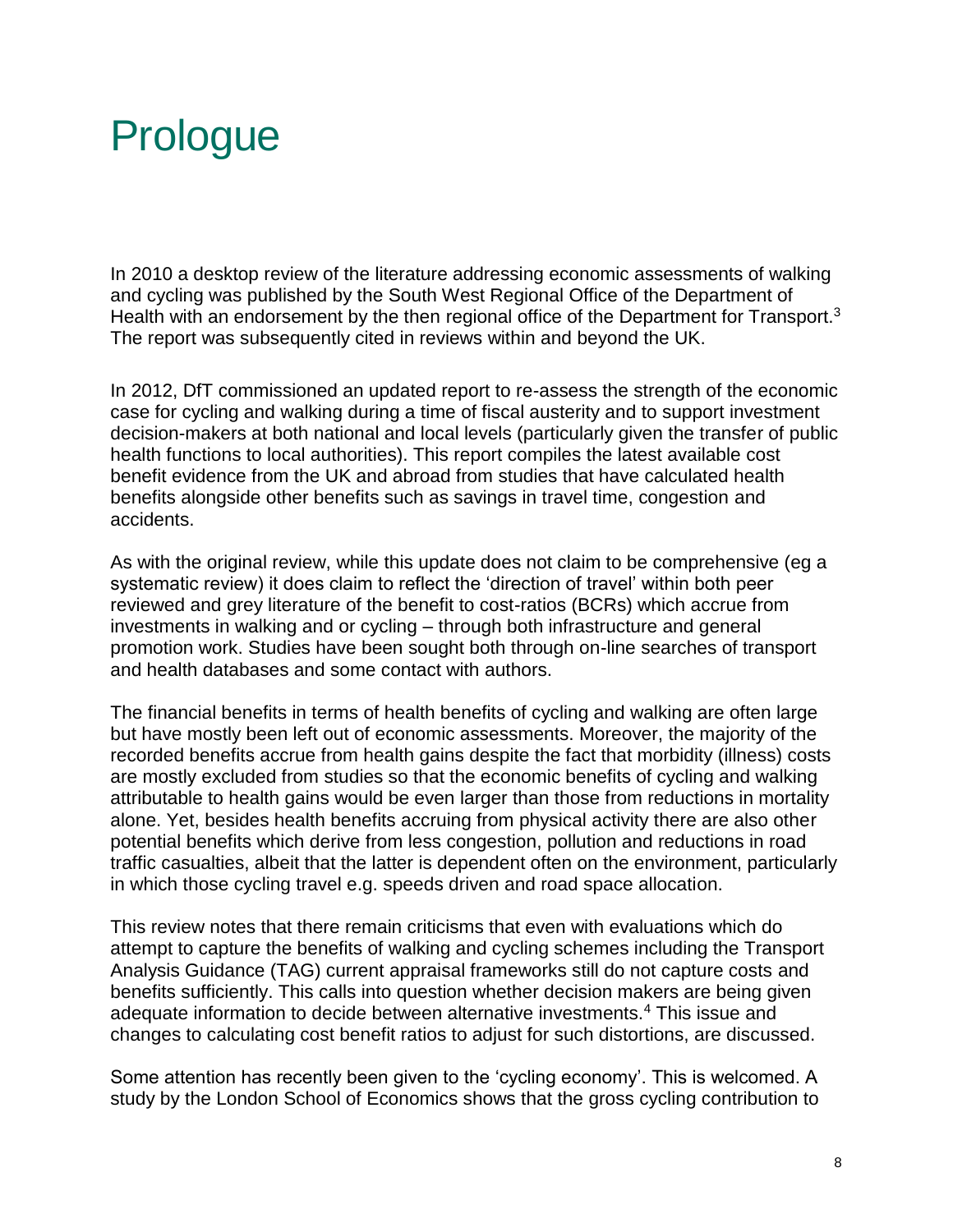the UK economy in 2010 was £2.9 billion.5 The study took into account factors such as bicycle manufacturing, retail and cycle related employment. This equates to £230 per cyclist, per year. In addition, according to the report, a 20% increase in cycling levels by 2015 could save the UK £207m in reduced congestion and £71m in reduced pollution level each year. While such considerations are not unimportant, they are largely on the hinterland of the scope of this review.

A coda to the prologue is that such a review cannot stand in isolation from the current harsh economic climate. From the lens of current normative behaviour around car use, the economics of habitual use for short journeys such as for the school journey, shopping for a few small items, driving to the gym, are becoming more challenging. In the past decade, the cost of petrol has increased significantly by more than 50%, from 86.9p per litre in January 2007 to 133.3p per litre in January 2012.6 Other motoring costs have risen even more steeply, with the costs of vehicle tax and motor insurance rising by 85% over the same period.7 These might be seen as part of a 'nudge' encouraging more people to use the low cost travel options where they can, not least in urban areas where many journeys are short enough to walk or cycle or form part of a longer journey combined with other modes. While many people currently may choose to walk or cycle principally because it is the easiest way for them to meet their access needs and then also to gain health benefits, cost is increasingly supporting a greater move to the cycling and walking modes. The operating and maintenance costs of a bicycle are around 5% of the equivalent cost for a motor vehicle.<sup>8</sup> Walking is, arquably, almost cost neutral.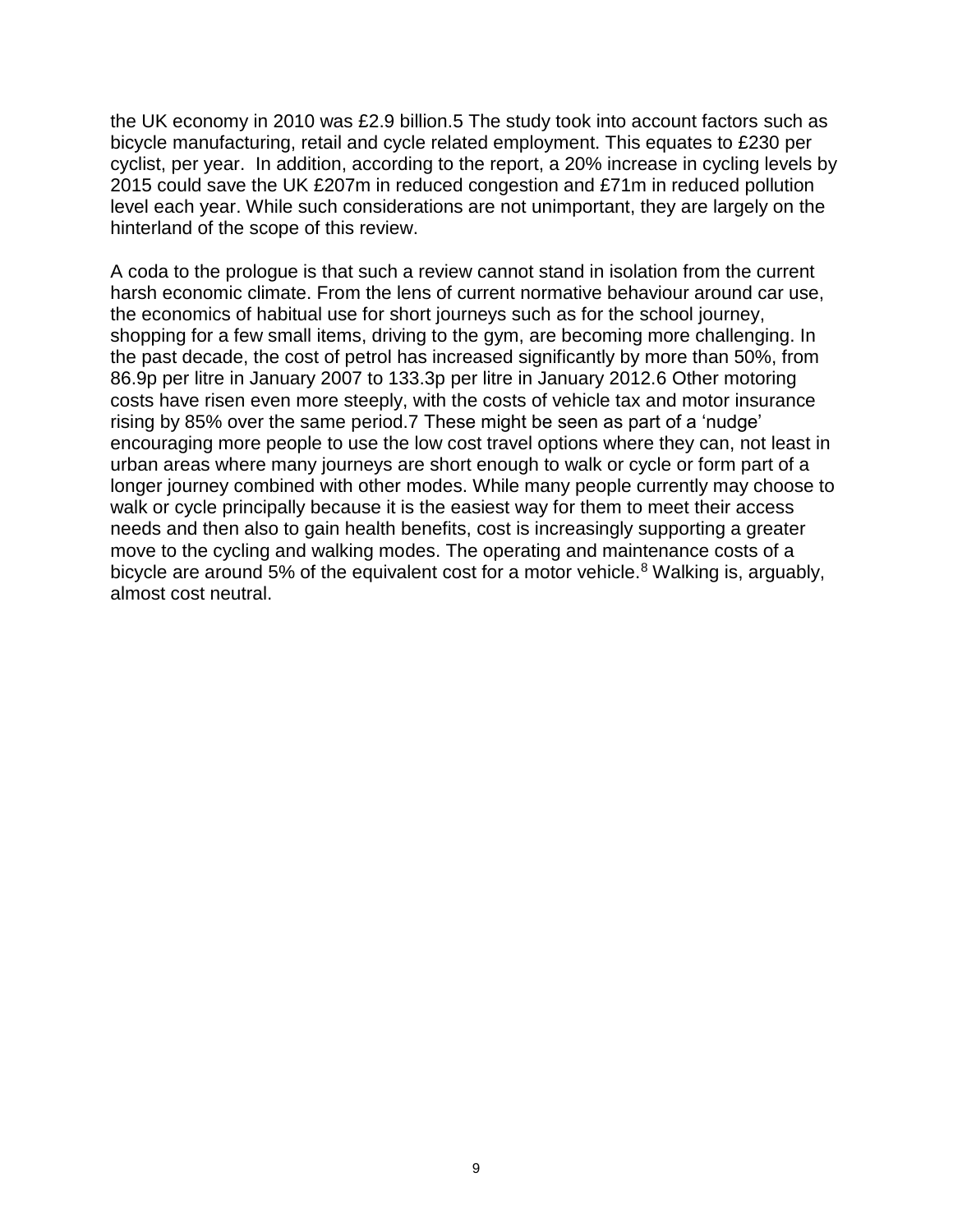# 1. The rationale for investing in cycling and walking

## Physical activity

- **1.1** The trend across the UK and other developed and developing nations is for physical activity levels to decline. This is associated with development of obesogenic environments - widespread use of the private car, an increase in sedentary work and leisure activities and greater mechanisation in the home, workplace and public places. There is also increasing evidence of the link between adult obesity levels and travel behaviour, one indicator of which is that countries with highest levels of cycling and walking generally have the lowest obesity rates.<sup>9 10</sup> Objective data monitoring through accelerometry reveals that 95% of adults in England are deficient in physical activity and so at elevated risk of disease and ill-health.<sup>11</sup>
- **1.2** Physical activity is recognised as an important element of a healthy lifestyle, reducing the risks of ill-health and premature death. For this reason physical activity has been identified as a 'best buy' for public health. There is an unequivocal body of evidence which links insufficient physical activity to a range of diseases and other medical problems and premature death (all causemortality). The evidence is strongest for chronic diseases, especially:
	- cardiovascular disease
	- stroke
	- obesity
	- cancer (colon, and breast)
	- type 2 diabetes
	- osteoporosis
	- $\bullet$  depression.<sup>12</sup>
- **1.3** Among the above, it is only recently that the mental health benefits have been given significant attention. Benefits to mental health like physical benefits appear to be large. For example, increased walking appears to reduce long-term cognitive decline and dementia, a major issue for an ageing population.13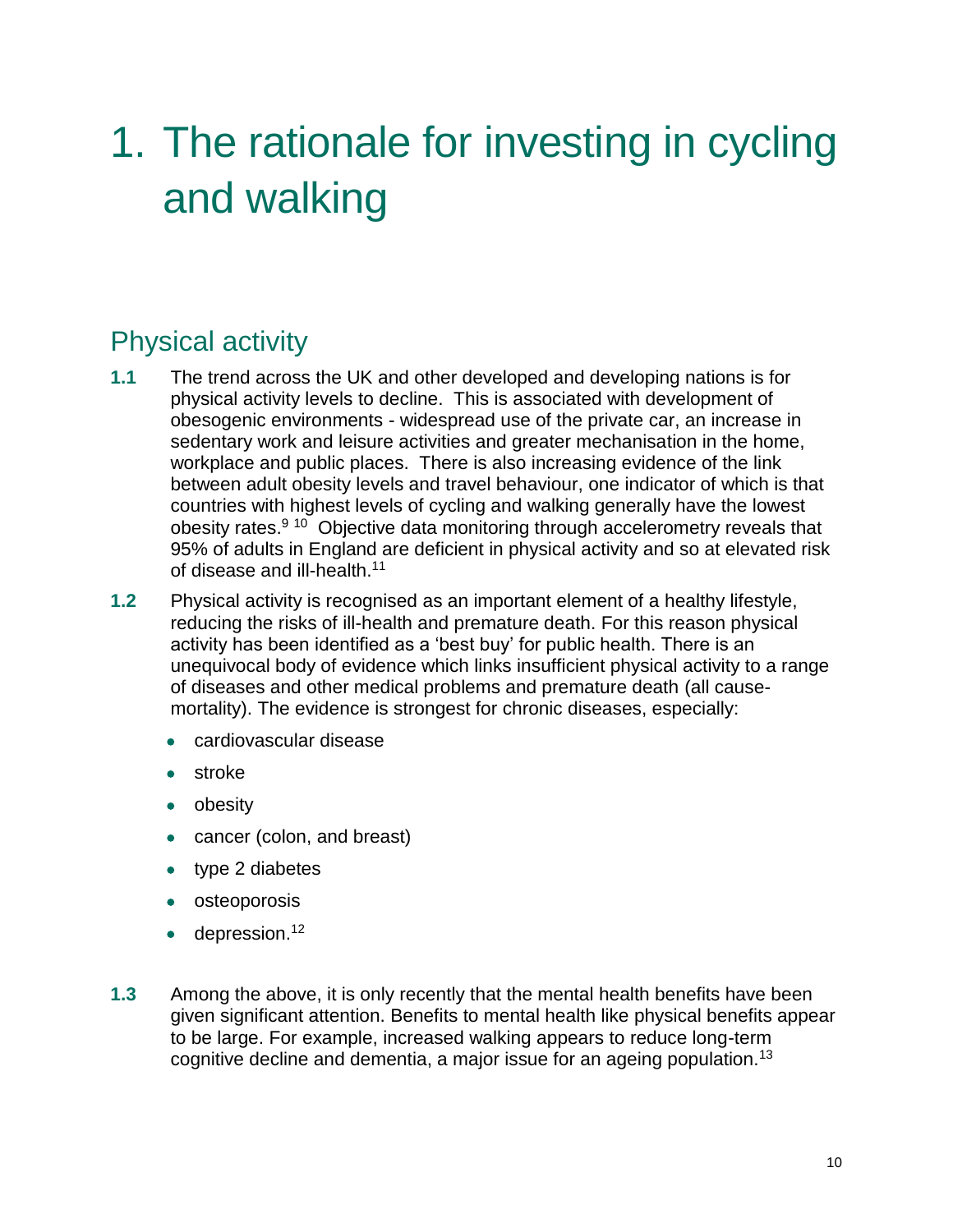- **1.4** The four Chief Medical Officers of the UK have issued a joint report on physical activity which says that adults (19-64 years) should aim to be active daily.<sup>14</sup> Over a week, activity should add up to at least 150 minutes (2½ hours) of moderate intensity activity in bouts of 10 minutes or more – one way to approach this is to do 30 minutes on at least 5 days a week. Walking and cycling as modes of travel can readily contribute in part or whole to reaching these recommendations. Both modes of travel are associated with numerous positive health outcomes in terms of reducing the risk for conditions such as cardiovascular disease, stroke, type 2 diabetes, and a variety of cancers, as well as in terms of mental health, stress, injury risk, health-related quality of life, all-cause mortality and productivity and reduced absenteeism at work.<sup>15 16 17 18 19</sup> In support of this statement, in the general literature on cycling and walking, studies have reported that residents of more multi-modal communities exercise more and are less likely to be overweight than residents of car-oriented communities.<sup>20</sup> <sup>21</sup> Commuters who walk or cycle tend to be more productive and take fewer sick days.<sup>22 23</sup>
- **1.5** Reflecting the strength of the evidence the Chief Medical Officers of the UK have stated that:

"For most people, the easiest and most acceptable forms of physical activity are those that can be incorporated into everyday life. Examples include walking or cycling instead of travelling by car, bus or train.…"<sup>24</sup>

#### Health care cost savings

- **1.6** Most studies of physical activity have focused on the economic burden of inactivity in general, often addressing a single disease or a few major diseases. Indeed an early study focused, for example, on the cost-benefit of walking to prevent coronary heart disease.<sup>25</sup> These studies tend to concentrate on direct health care costs - those directly associated with health care by the NHS.<sup>26 27</sup> Indirect costs include expenditure not directly attributable to the NHS, such as informal care, inferior physical and mental function, deficient physical and mental well-being, and loss of productivity through sick leave, but receive less attention in physical activity studies. Illness as an outcome of physical inactivity has been conservatively calculated to be between £0.9-1 billion per annum in direct costs to the NHS alone (in 2006-07 prices).<sup>28</sup> Indirect costs have been estimated as £8.2 Billion per annum (2002 prices).<sup>29</sup>
- **1.7** In 2002 the Department for Culture, Media and Sport estimated that a 10% increase in physical activity in adults would benefit England, both directly and indirectly, by at least £500 million per year and would save approximately 6000 lives. $30$  Of this £500 million saving, 17% is attributable to direct health costs. Therefore the direct health saving for a 10% increase in physical activity would be £85 million. In 2008, the National Institute for Health and Clinical Evidence (NICE) stated that, based on current research, it can be assumed that the longterm health and economic benefits associated with increases in cycling and walking would 'neutralise any initial costs'.<sup>31</sup> Citing research by the York Health Consortium (2007) they stated that relevant cost–benefit studies actually seem to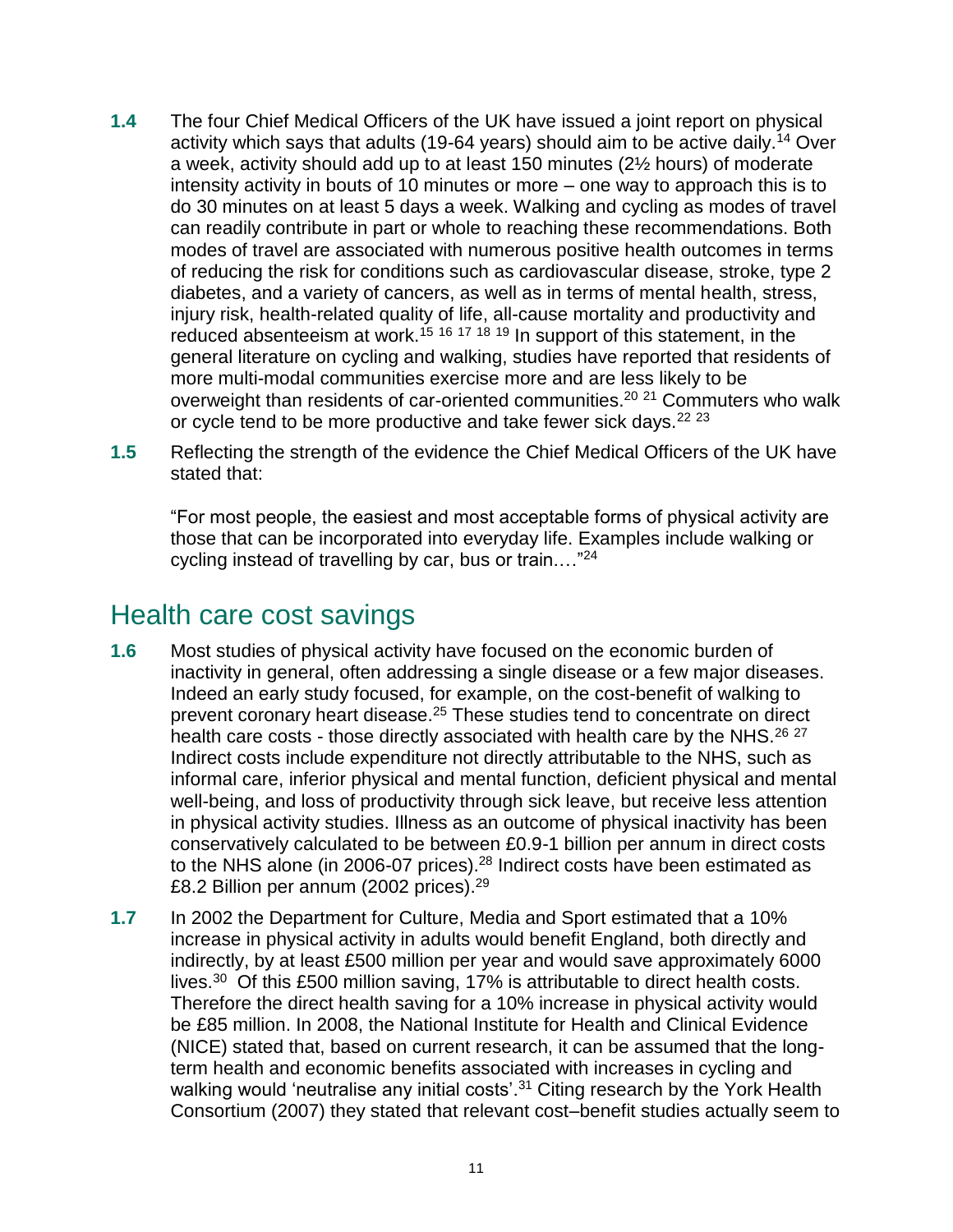indicate that the benefits would far outweigh initial costs, possibly by as much as 11 times more benefit.<sup>32</sup> However, NICE noted that more research was required to draw definite conclusions.

**1.8** In 2012 researchers modelled the impact of increasing levels of cycling and walking on direct NHS costs for seven diseases – namely type 2 diabetes, dementia, cerebrovascular disease, breast cancer, colorectal cancer, depression and ischaemic heart disease  $-$  associated with physical activity deficits.<sup>33</sup> The calculations were limited to settlements of 20,000 residents or more, representing roughly 82% of the population of England and Wales. The researchers calculated increases in cycling and walking with changes in other mode use via km travelled. This was modelled for a doubling of average distances walked per day and an eight fold increase in the amount of cycling<sup>34</sup>, as per Table 1.1.

#### **Table 1.1: Modelled changes in average daily distances travelled per head for various modes of transport**

|                                           | Walking(km) | <b>Bicycling</b><br>(km) | <b>Motorbike</b><br>(km) | Car<br>(km) | <b>Bus</b><br>(km) | Rail<br>(km) |
|-------------------------------------------|-------------|--------------------------|--------------------------|-------------|--------------------|--------------|
| 2010 data                                 | 0.6         | 0.4                      | 0.2                      | 13.8        | 2.9                | 7.2          |
| Increased cycling and<br>walking          | 1.6         | 3.4                      | 0.1                      | 10.1        | 2.9                | 7.6          |
| Cycling and walking<br>shortest distances | 1.1         | 1.9                      | 0.1                      | 10.1        | 2.9                | 7.6          |

Source: Jarrett, J. et al 2012 Effects of increasing active travel in urban England and Wales on costs to the National Health Service. The Lancet, 379: 2198-2205.

- **1.9** The health benefits of increased active transport were modelled for the period 2012-31 taking into account modelling of road traffic injuries. The largest cost savings came through reductions in the expected number of cases of type 2 diabetes, which alone dwarfs costs due to injuries, leading to savings of roughly £9 bn over 20 years. Overall, the researchers calculated that roughly £17B could be saved by an increase in cycling and walking over the 20 year period. They predicted that the cost-savings to the NHS would rise sharply towards the end of the period because of the long lag period between reductions in prevalence of some cancers and dementia.
- **1.10** Data from the study, in Table 1.2, shows the potential yearly spending averted at 2 year time points because of increased walking and cycling in relation to NHS expenditure for 2010-11. The researchers assumed that the NHS budget would increase by 3% each year and calculated as a percentage the in-year expenditure averted. After 20 years, spending averted by increased walking and cycling represents roughly 0.8% of estimated yearly NHS expenditure.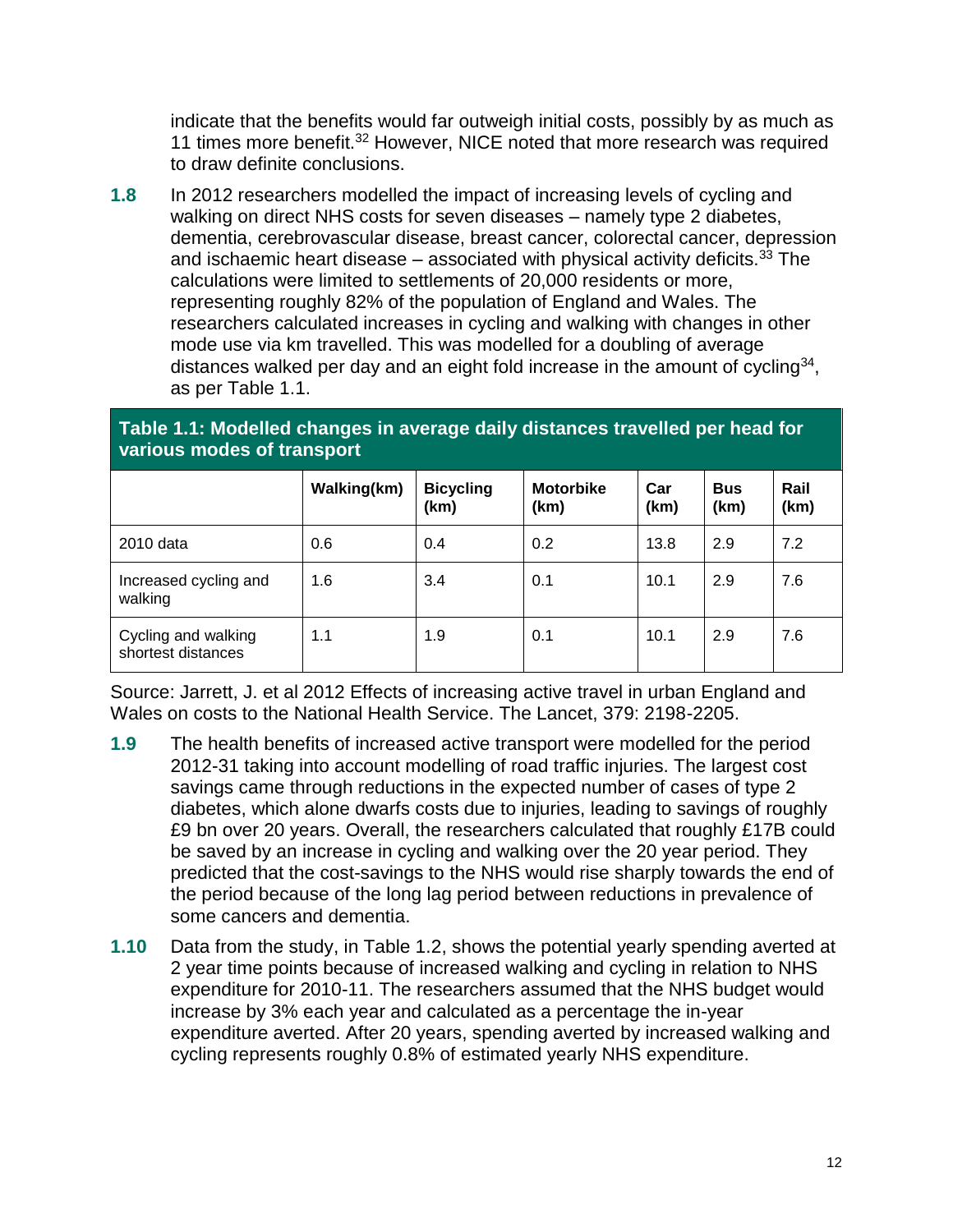|      | <b>Yearly National Health Service</b><br>programme budget expenditure | Expenditure averted by active<br>travel $(\%)$ |  |
|------|-----------------------------------------------------------------------|------------------------------------------------|--|
| 2012 | £107,000,000,000                                                      | £ 15,073,571 (0.01)                            |  |
| 2014 | £113,516,300,000                                                      | £ 213,350,782 (0.19)                           |  |
| 2016 | £120,429,442,670                                                      | £ 397,426,586 (0.33)                           |  |
| 2018 | £127,763,595,729                                                      | £531,146,644 (0.42)                            |  |
| 2020 | £135,544,398,708                                                      | £ 655,907,606 (0.48)                           |  |
| 2022 | £143,799,052,590                                                      | £774,012,597 (0.54)                            |  |
| 2024 | £152,556,414,893                                                      | £ 870,250,405 (0.57)                           |  |
| 2026 | £161,847,100,559                                                      | £ 976,967,538 (0.60)                           |  |
| 2028 | £171,703,588,984                                                      | £1,142,576,091 (0.67)                          |  |
| 2030 | £182,160,337,553                                                      | £1,360,441,001 (0.75)                          |  |

#### **Table 1.2: Projected National Health Service expenditure and potential expenditure averted from walking and cycling\***

\* Model assumes a 3% yearly increase in expenditure

- **1.11** Research in England by Rutter reported cost-benefits in relation to cycling.<sup>35</sup> For 100,000 people, evenly spread between the ages of 20 and 60, taking up regular cycle commuting, would result in 50 fewer deaths per year as an aggregate of health benefits and reduced road traffic casualties among those cyclists. This is equivalent to around 1660 life years. Assuming a value of around £30,000 per life year, this resulted in a net benefit of just over £50 million from those 100,000 cyclists. Using the DfT's own valuation of a statistical life (as applied in TAG) this figure would be higher at £82.7m.
- **1.12** In the US it has been calculated that if 10% of adults began a regular walking programme, the savings in costs associated with heart disease would total \$5.6 billion.<sup>36</sup> And if an extra ten per cent of the Western Australian population became active there would be productivity gains of \$60 million. In Australia an estimate based on national figures demonstrates that potential savings of 44 million (Aus) dollars per year would be achieved by a five per cent increase in physical activity levels in Western Australia. In addition, studies have shown that for every one per cent increase in the proportion of Australians who are sufficiently active, the national cost of three diseases – heart disease, diabetes and colon cancer – could be reduced by about \$3.6 million per year.  $37$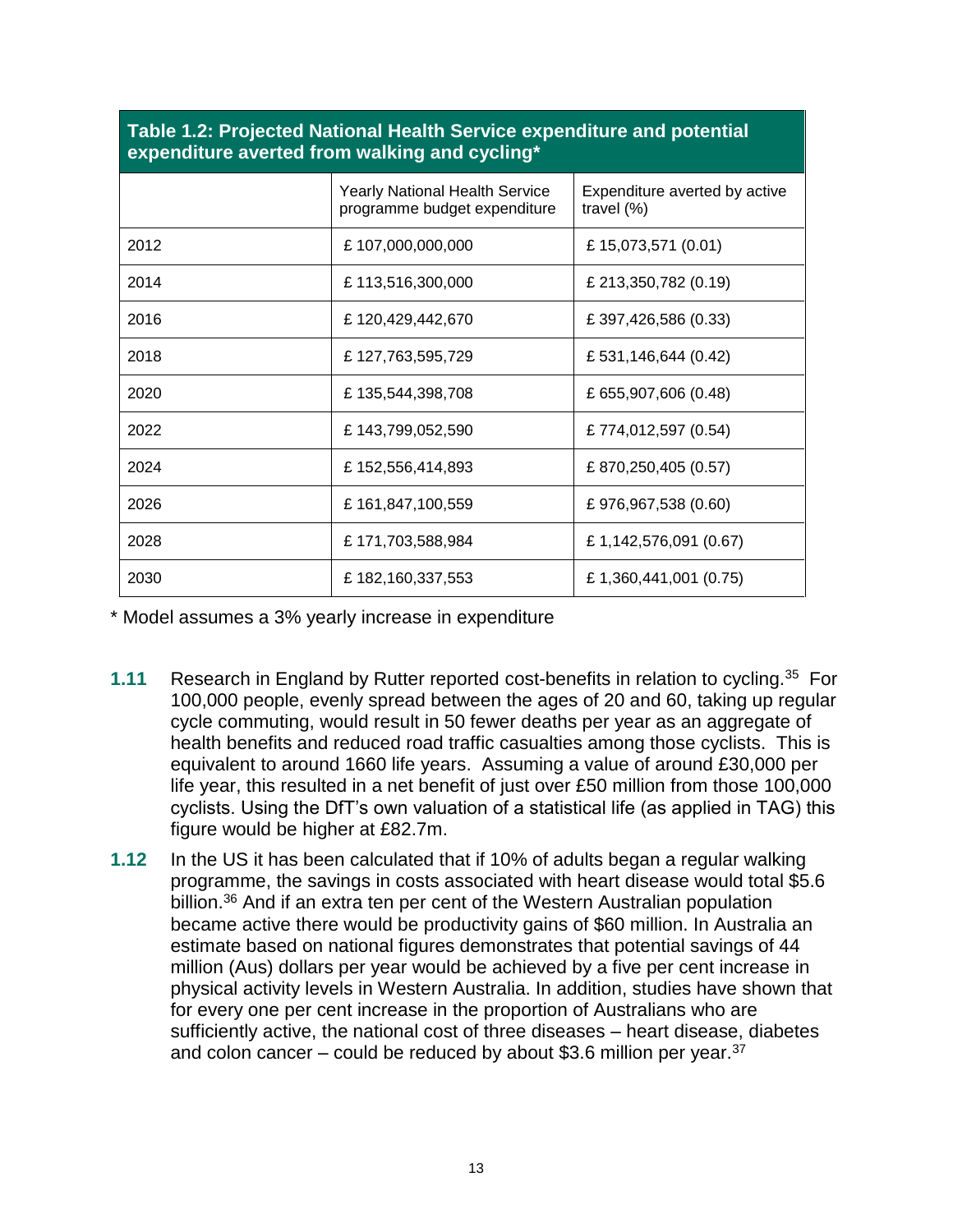#### Co-benefits - beyond health

- **1.13** Next to providing considerable health benefits, walking and cycling also play an important part as 'co-benefits' in reducing carbon dioxide emissions, conservation of land, air pollution, noise as well as traffic congestion – which contributes to economic prosperity.<sup>38</sup> Co-benefits have been identified as an important area for collaboration, not least concerning climate change and carbon reduction. <sup>39</sup> <sup>40</sup>
- **1.14** "The strengthened role of local authorities improving health, through public health and commissioning, is a real opportunity for clinicians to work with councillors and officers to realise the co-benefits for health and the environment of action on climate change." <sup>41</sup>
- **1.15** What has also become increasingly cited in the literature is a need for a substitution of carbon energy by calorific energy, leading to many co-benefits beyond direct improvements in human health. This is represented in the Figure 1.1 below. $42$





**1.16** Co-benefits reach wider than merely the carbon agenda and air quality. Recently, for example, the evidence around physical activity and academic performance has confirmed what researchers have been suggesting for well over two decades. This is that physical training by way of active lifestyles and through exercise can contribute to improved cognition. In 2010 the Centre for Disease Control and Prevention in the US concluded that there was substantial evidence that physical activity helps improve academic achievement.<sup>43</sup> Moreover, their review suggested that physical activity can have an impact on cognitive skills and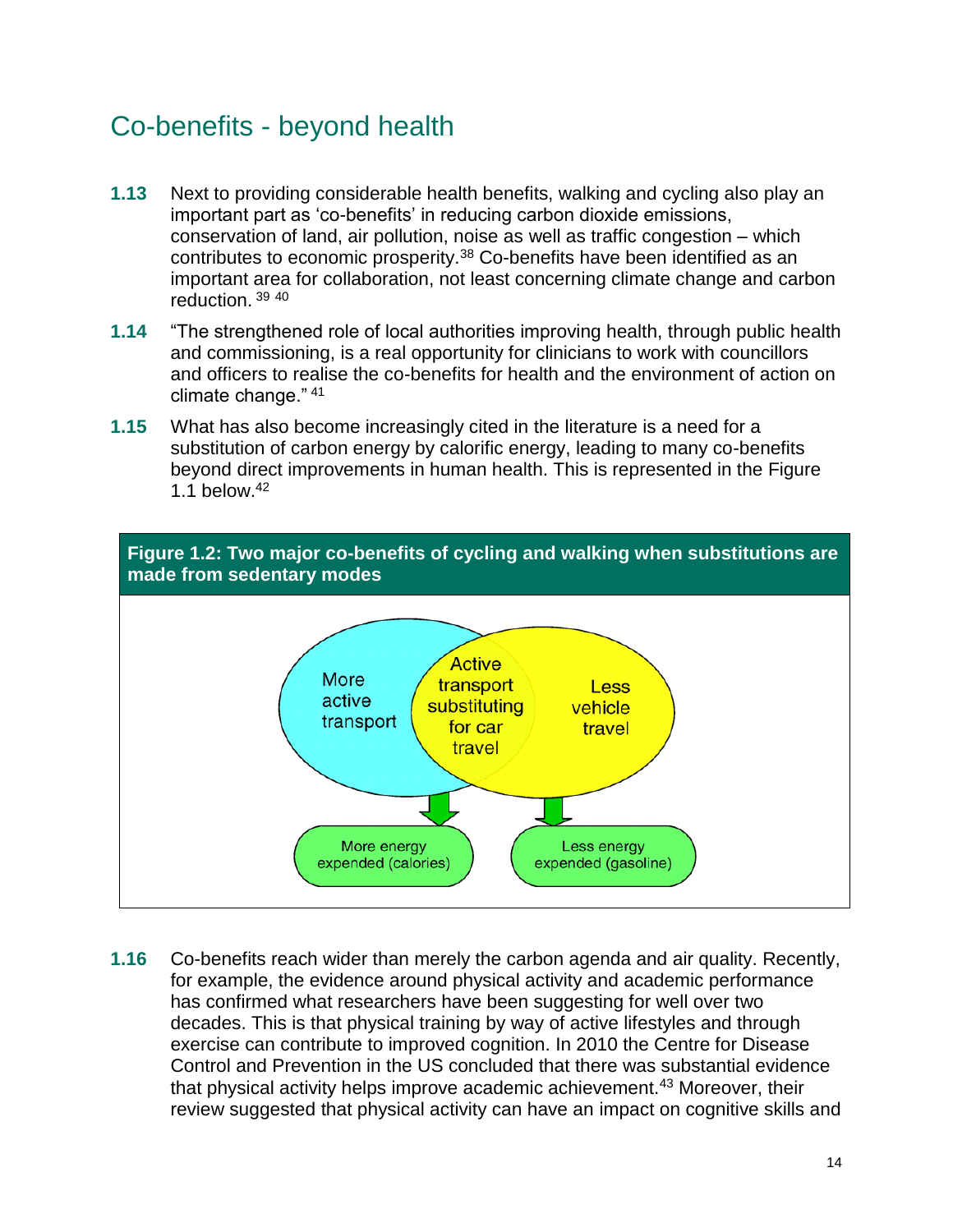attitudes and academic behaviour, all of which are important components of improved academic performance. In 2012 a systematic review reported that although there were few high quality studies the researchers found evidence that participation in physical activity is positively related to academic performance in young people.<sup>44</sup>

**1.17** The above evidence is supported by recent research findings in neurological studies investigating the links between physical activity and cognitive performance. In 2010, in a randomised trial, researchers concluded that there is

"Compelling evidence that physical activity between lessons is a valuable component of the school curriculum, for academic as well as physical development." <sup>45</sup>

- **1.18** This finding has been supported by subsequent studies. As a coda, many of the studies conclude that opportunities for physical activity should be made available to students and these should emphasise cardiovascular fitness over body composition. Separately, studies on cycling and walking have demonstrated that children who travel activity have better cardiovascular profiles than those who do not.<sup>46</sup> Consequently, if habitualised into the routines of daily living, cycling and walking among school children will help them to perform better at school academically (a key Education objective), and take less time off school through sickness. Following from this there is a good case that there will be a more educated workforce and being fitter will also take less sickness leave so contributing more to economic prosperity (see below for discussion on absenteeism).
- **1.19** Below, Table 1.3 illustrates the potential co-benefits of cycling and walking and how they might impact across a range of central government departments. Similar tables could be developed for each local highways authority.

| <b>Government departments</b> |                                                                                                                                                  |                                                                       |  |  |
|-------------------------------|--------------------------------------------------------------------------------------------------------------------------------------------------|-----------------------------------------------------------------------|--|--|
| <b>Department</b>             | <b>Main benefits</b>                                                                                                                             | <b>Other benefits</b>                                                 |  |  |
| Education                     | Strong evidence that in young<br>people as physical activity<br>increases academic<br>performance improves*                                      | Impact on cognitive skills and<br>attitudes and academic<br>behaviour |  |  |
| <b>Work and Pensions</b>      | Helping people get back to<br>work*                                                                                                              | Reducing absenteeism and cost<br>to economy                           |  |  |
| Energy and Climate Change     | Reduction in transport-related<br>greenhouse-gas emissions<br>through less motor vehicle use<br>and increases in distances<br>walked and cycled* | Increased energy security                                             |  |  |

## **Table 1.3: An illustration of a Co-benefits framework across a range of**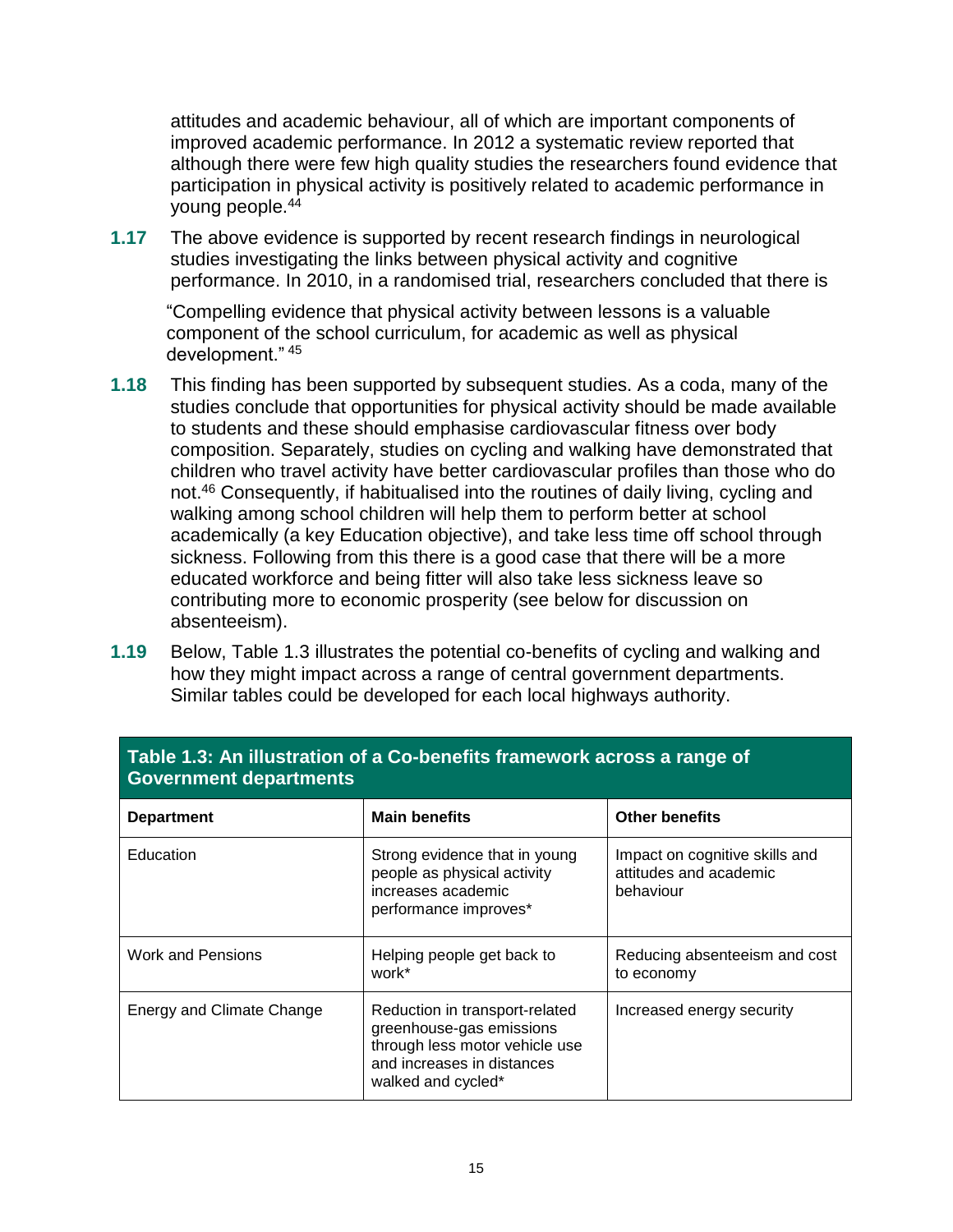| Environment, Food, and Rural<br>Affairs | Reduced carbon emissions from<br>less motor vehicle use -<br>improves air quality, reduced<br>noise* | Supporting rural economic<br>agenda - tourism enabling better<br>access to nature |
|-----------------------------------------|------------------------------------------------------------------------------------------------------|-----------------------------------------------------------------------------------|
| <b>Communities and Local Gov</b>        | Support for high street vitality<br>and social cohesion*                                             | Low carbon approach to access<br>for growth areas*                                |
| Business, Innovation and Skills         | Physical activity, wellbeing and<br>performance at work *                                            | Happiness advantage of positive<br>psychology                                     |
| Culture, Media and Sport                | Leaving a tangible Olympic<br>legacy in terms of population<br>health <sup>*</sup>                   | Once in a generation opportunity                                                  |
| Treasury                                | 'Very High' Benefit to Costs*                                                                        | Speed of implementation (eg<br>with 24 months)*                                   |

\* Benefits also for DfT and DH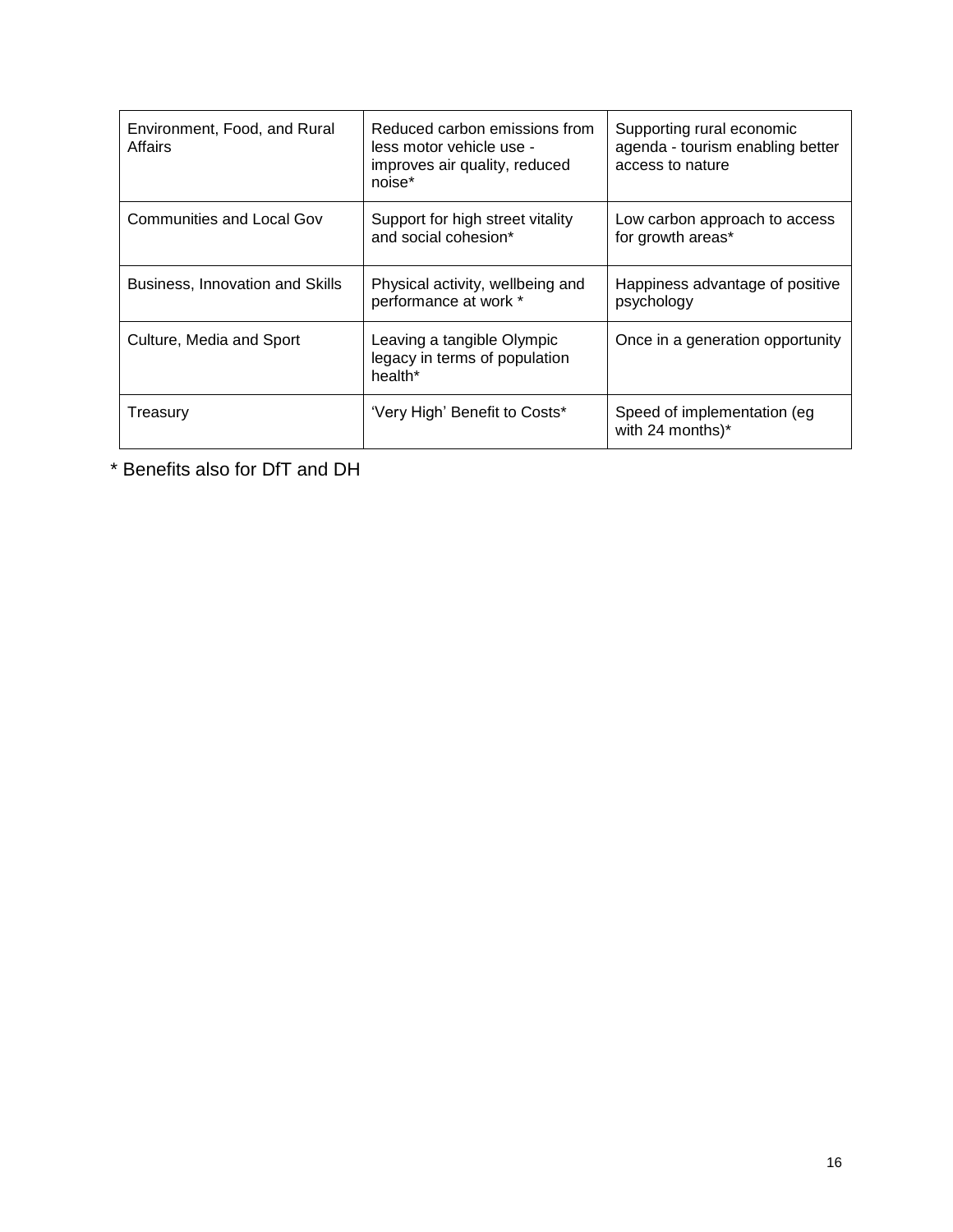# 2. Common metrics and considerations for robust appraisal

- **2.1** There exists a broad range of different metrics used in various studies, and among different academic disciplines, which seek to assess value for money. This often makes comparisons difficult. Two of the main approaches in the literature, which are similar, are:
	- Cost Benefit Analysis (CBA) Provides a direct comparison of the costs and benefits, both of which are expressed in monetary terms. A higher Cost-Benefit Ratio (CBR) indicates larger returns on investment.
	- Cost Effectiveness Analysis (CEA) CEA takes a funder perspective (i.e.: the public sector) on costs and benefits. It estimates the monetary resources needed to achieve a unit improvement in health. This may be compared with other interventions to compare their relative cost effectiveness in achieving a pre-set objective. The QALY is a common metric that allows a range of different programmes and interventions to be valued in like terms and compared. CEA uses Quality-Adjusted Life Years (QALY) in the monetisation process. For example, the cost-effectiveness ratios of community based physical activity interventions in a US study were reported to range between \$14,000 and \$69,000 per QALY gained, relative to no intervention.<sup>47</sup> The researchers concluded that even the low end of the range was considered reasonable in terms of cost per QALY.
- **2.2** Of these CBA appears to have greater currency in the transport literature and transport economic appraisals. It is, therefore, the most common means of assessing the health economic benefits of interventions designed to increase active transport. The BCR is given by the ratio:

Present Value of Benefits (PVB) Present Value of Costs (PVC)

- **2.3** The BCR is, therefore, a value for money measure (or return on investment), which indicate how much net benefit would be obtained in return for each unit of cost to public accounts. This is clearly relevant in the real world situation of limited funding available from public accounts.<sup>48</sup>
- **2.4** Although all schemes with a benefit-cost ratio greater than 1 might be worth pursuing, financial constraints, not least during periods of public finance contraction, mean that it is necessary to prioritise some schemes above others, at least in terms of value for money. The Department for Transport's WebTAG Guidance categories value for money (VfM) as per Table 2.1 below so that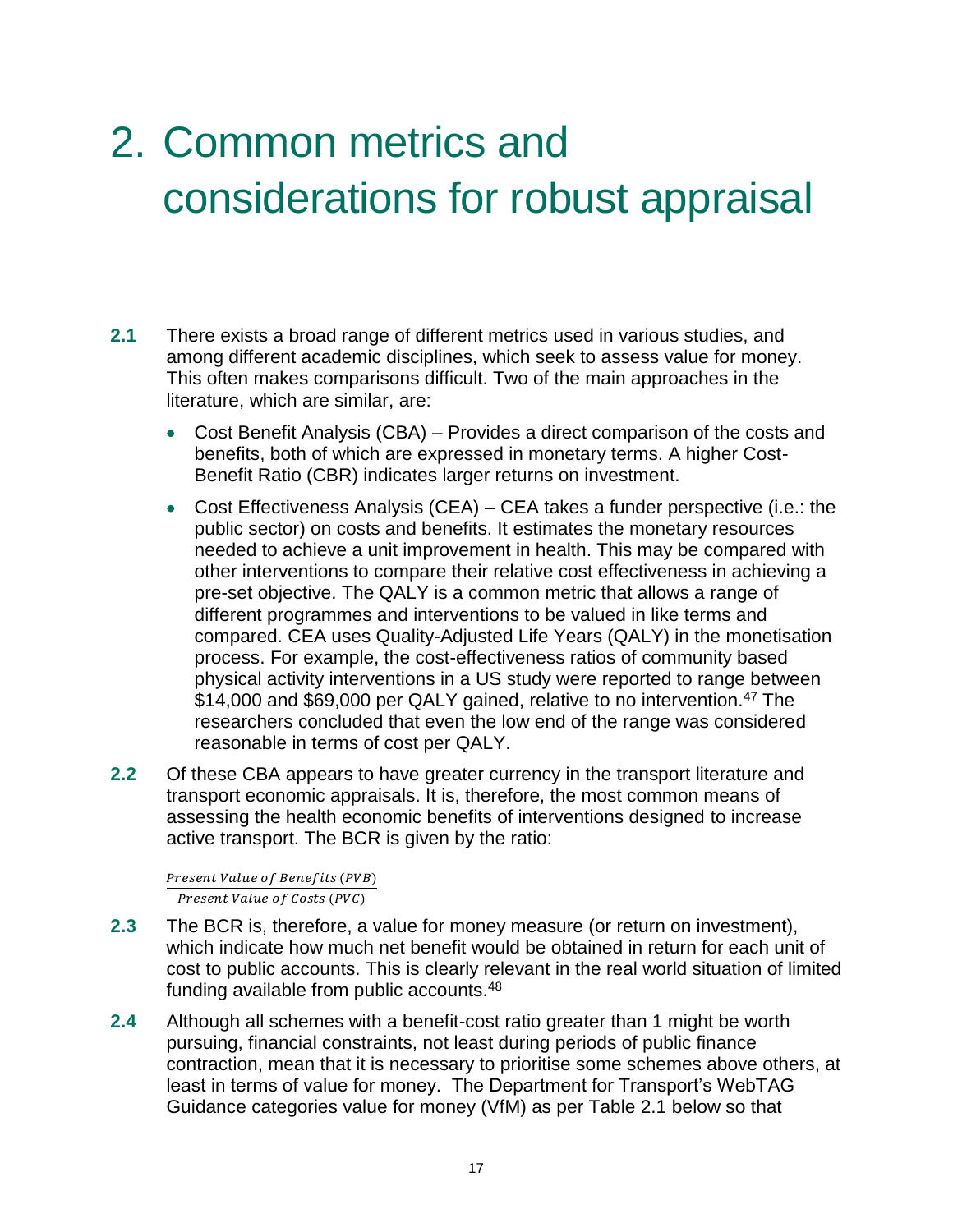schemes scoring over 4 are those most worth pursuing i.e. for every £1 invested the return is over £4.

| Table 2.1: Value for money |           |  |
|----------------------------|-----------|--|
| <b>BCR</b>                 | VfM       |  |
| Less than 1                | Poor      |  |
| Between 1 and 1.5          | Low       |  |
| Between 1.5 and 2          | Medium    |  |
| Over 2 and up to 4         | High      |  |
| Over 4                     | Very High |  |

Source: Dept. Transport Value for Money Assessments Guidance<sup>49</sup>

#### Caveats to the use of existing appraisal methods

- **2.5** There are a great variety of costs, benefits and assumptions which can undermine confidence in results. This may be due to uncertainty of what costs / benefits to include, where these may be accrued and the inherent difficulties of measuring the health benefits of active transport. Often there is little evidence to be able to assess a range of key assumptions. Physical activity researchers have highlighted such shortcoming.<sup>50</sup> Assumptions include:
	- current levels and intensity of physical activity and this in actual studies as well as in modelling
	- whether the user has simply changed route (and so is now being counted) or has transferred from another mode and whether that mode was a sedentary mode
	- risk of assigning a reduction to air pollution or casualties such as with trails where a significant proportion of users may arrive at the trail by car
	- not addressing either pollution changes nor casualties as a result of reported or estimated changes in walking and/or cycling
- **2.6** Moreover, it has been noted that a criticism of the World Health Organisation (WHO) Health Economic Assessment Tool (HEAT)<sup>51</sup> is that the relative risk estimate derived in Copenhagen from Andersen et al's study<sup>52</sup> might not translate to other locations (eg with different traffic risk or air pollution levels). However, Matthews et al report risk reductions for cycling among women in Shanghai of very similar magnitudes, providing assurance that this effect may be fairly location independent.53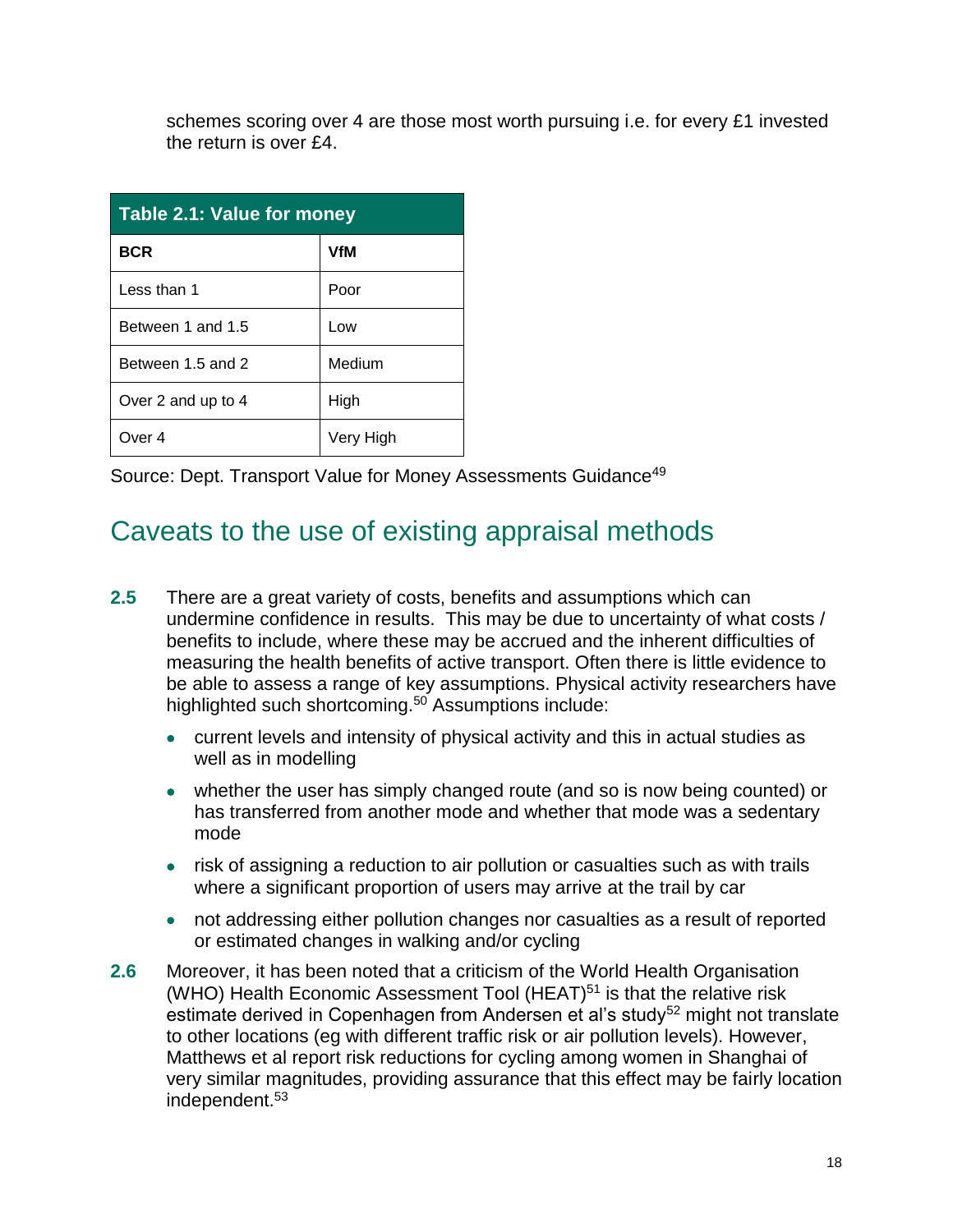- **2.7** Nonetheless, current economic evidence synthesis asserts that the greatest economic benefit of cycling and walking using new infrastructure built for that purpose is the additional health benefit accruing from new cyclists and walkers but studies are largely not designed to provide evidence to test this assertion. Others note the seduction of the 'elegant simplicity of benefit cost ratios' but argue that it is crucial to move away from monetised benefit and towards a multicriteria analysis<sup>54</sup> or macroeconomic modelling.<sup>55</sup>
- **2.8** In addition, a difficulty with the transport approach to economic appraisal and evaluation is that the health-related benefits may comprise a large portion of the total benefits effect yet are subordinate to and obscured by the valuation of transport modal shift, costs of construction and maintenance, depreciation of infrastructure costs and external costs. Physical activity and wider benefits cannot be realised through new infrastructure for walking and cycling without transport modal shifts first taking place.<sup>56</sup> Consequently this encourages estimates of benefits to be prospectively calculated. The use of the WHO HEAT is designed to provide such calculations and so a short note about HEAT is provided in this document.
- **2.9** The DfT's Transport Analysis Guidance (TAG) has been revised a number of times over the past decade, most recently in 2009. In part the changes were responses to criticisms including that reductions in motorised transport through promotion of cycling and walking modes and public transport would reduce revenue to the Exchequer from fuel duty. In 2009 this approach was abandoned so that from 2010 new schemes were assessed using a different approach, in which tax effects are not confused with the ratio of benefits to costs of the scheme itself.<sup>57</sup> Moreover, there have been changes to the Green Book in 2003 which will alter the BCR value for a particular project:
	- The standard project appraisal period was increased to 60 years, which would increase the stream of benefits for longer-lived projects and hence increase their BCR;
	- The standard discount rate was reduced to 3.5 per cent, which would reduce the extent to which future benefits were discounted, and hence increase the BCR<sup>58</sup>; and
	- Standard allowances were to be added to capital costs to allow for optimism bias, which would increase total costs and hence reduce the BCR.<sup>59</sup>
- **2.10** Another UK paper has assessed the Department for Transport's evaluation practice.<sup>60</sup> Taking three case examples the authors examine how costs are assigned using TAG in order to assess if it is sufficiently capable of determining the likely value of investments in cycling and walking. Their analysis is, for the purpose of this review, largely out of scope since it is focusing on TAG as a tool itself but a BCR is cited below for a scheme in Oxford to enhance the built environment and be of benefit to pedestrians and those using bicycles.
- **2.11** It is also worth a short note highlighting the value of time. It has been suggested that the time savings of cycling, in particular, are very large to users and that this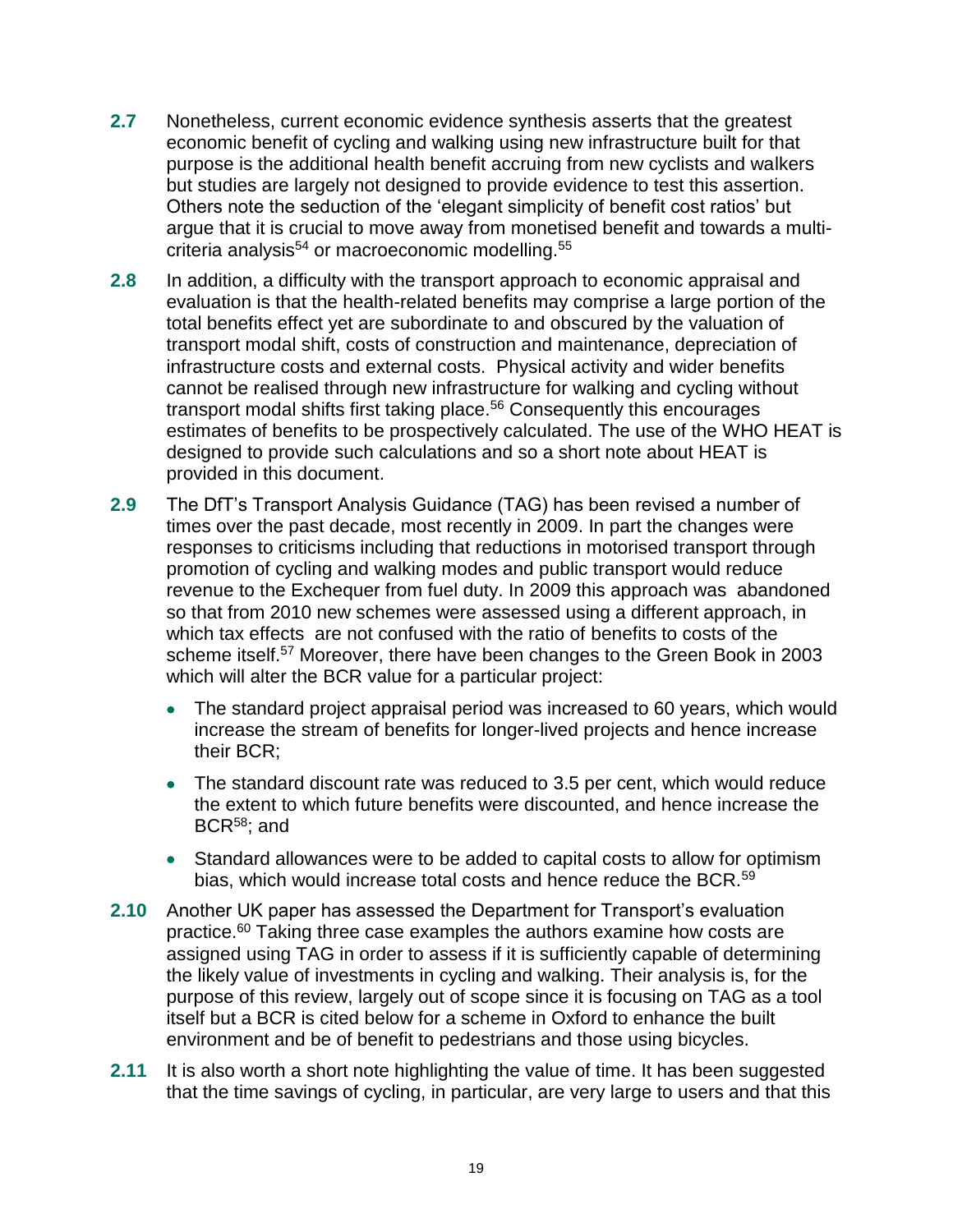alone should result in a change of view so that cycling is seen as a competitive model of travel in the urban context and not primarily to achieve improved health or reduce car use.<sup>61</sup> But perhaps more substantively that TAG as it currently operates cannot effectively deal with the assigned values of different mode users when they switch mode. It has been argued cogently that using particular salary costs is problematic and distort the outcome if a significant modal shift is achieved. There is no reason to assume that a driver who shifts to cycling will suddenly have a different value of time, which is based on the value of lost work time.<sup>62</sup> One clear example of this is that when, as Leader of the Opposition, the Prime Minister cycled to work. For TAG the chauffeurs' time, (who drove with Mr Cameron's work boxes) was valued more highly than the time of Mr Cameron.

**2.12** It should also be noted that the size of the health benefit as a proportion of total benefits, often being reported to be between 50-60%, may by extremely conservative. As the TAG notes:

"it is worth bearing in mind that the potential morbidity benefits are likely to be relatively significant as well and may even compare at approximately the same level against the reduced mortality benefits."<sup>63</sup>

- **2.13** Reviewing the impacts of the changes on BCRs of various transport schemes Goodwin has noted that a strong pattern has emerged of which types of transport expenditure have the greatest value for money in terms of speed of implementation, travel times, safety, and other economic costs such as health (Figure 2.1).
- **2.14** In summary, by far the best returns come from smarter choices, local safety schemes, cycling schemes, and the best of local bus and some rail quality and reliability enhancements, together with new light rail systems in some places. Traditional road capacity schemes are now giving much lower estimated value for money than cited in Eddington, due (a) to a change (for the better) in the way that taxation is accounted for in the studies, and (b) the effects of lower motorised traffic growth, whether due to road pricing, other policies, or to changing trends.<sup>64</sup>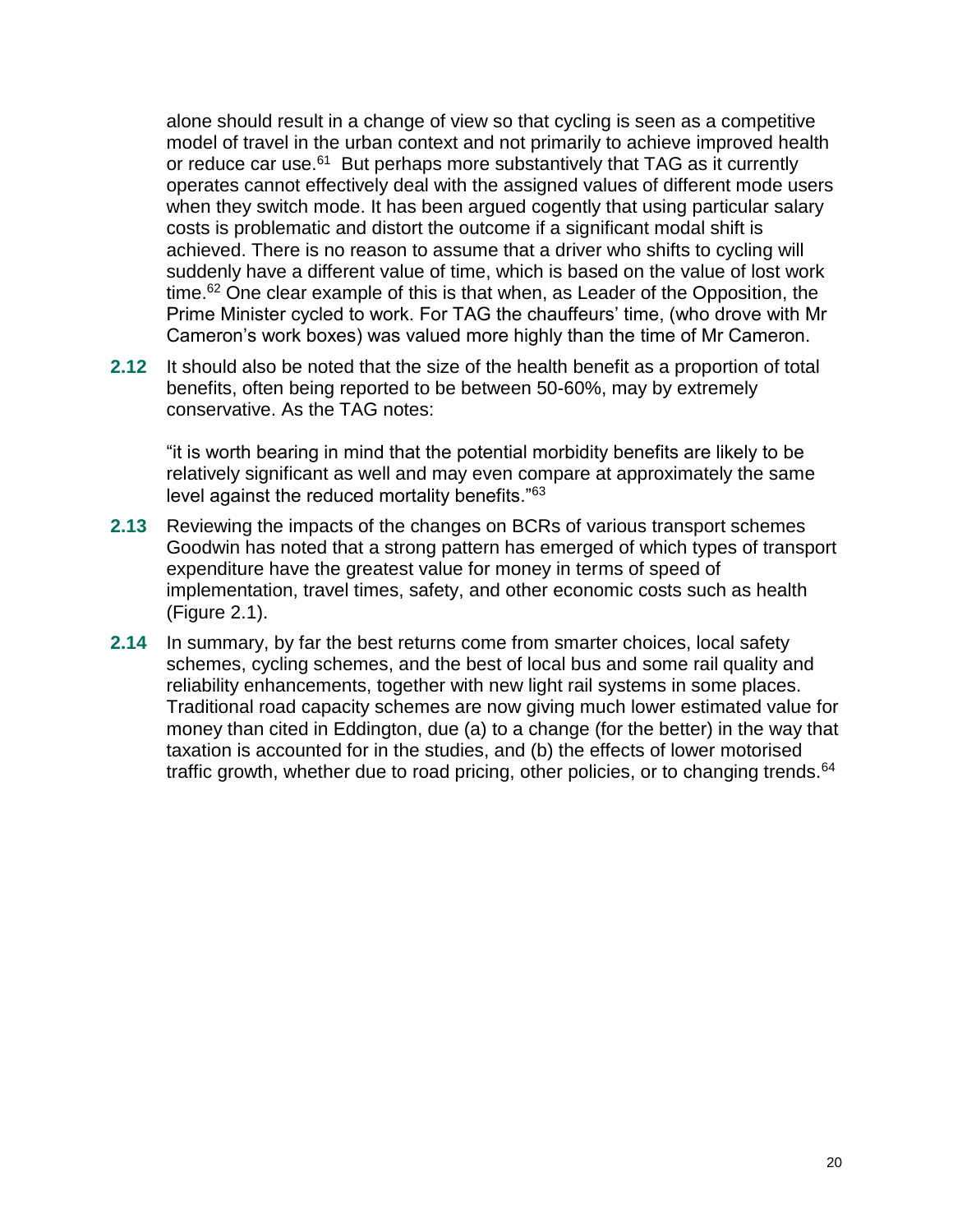

Source: Goodwin, 2011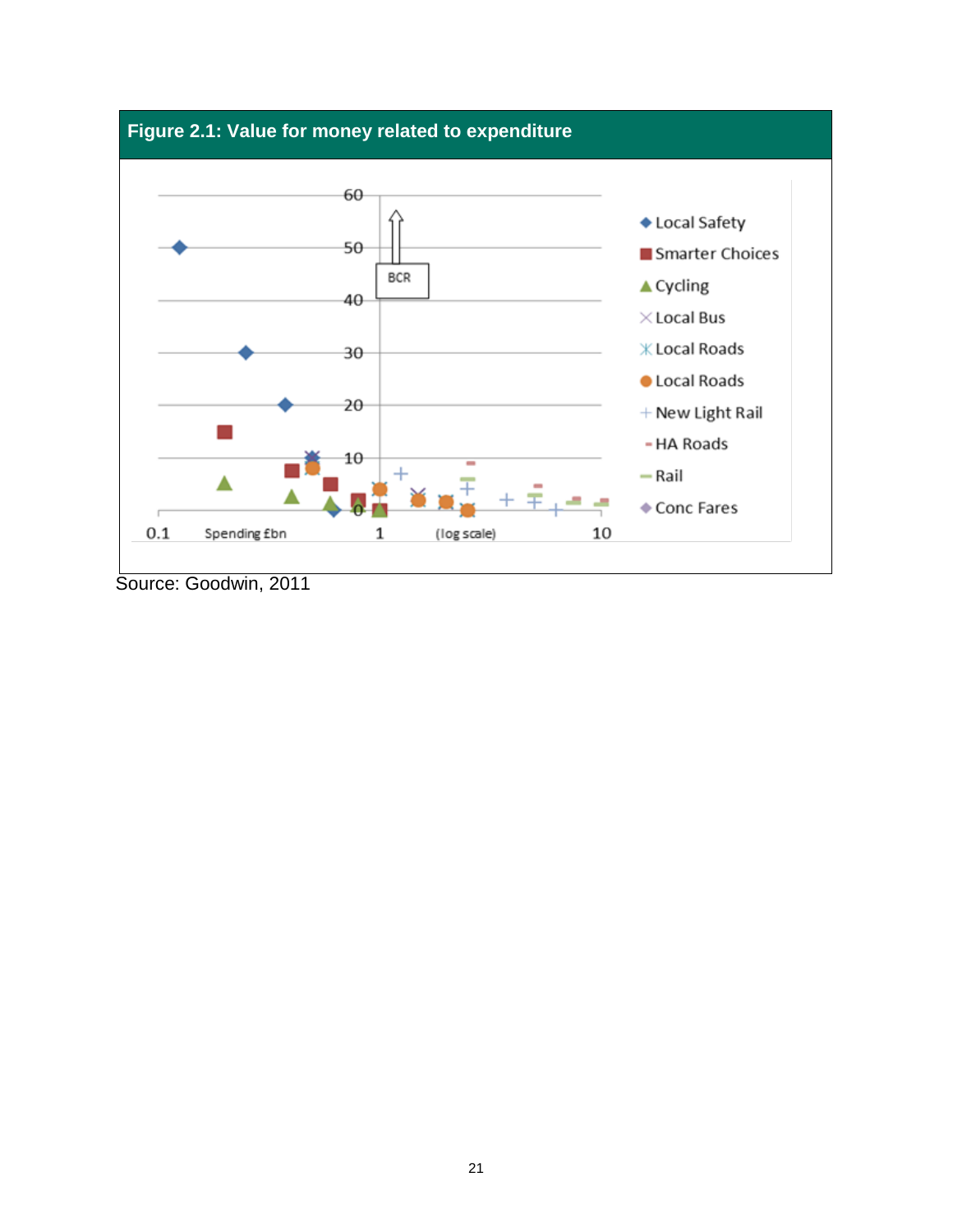# 3. Cost Benefit Analysis (CBA) of cycling and walking interventions

**3.1** CBA of cycling and walking projects was not commonly undertaken prior to the twenty-first century and even now the volume of studies is relatively limited although growing in number to the point where there is enough data of sufficient quality to be confident as to the significance of the benefits consistently presented.<sup>65 66</sup> A caveat remains, however, in that each study will have made assumptions in order to undertake analysis and/or modelling estimation. We also have little knowledge of how data has been generated for analysis in each of these studies. With such caveats, even by 2000 Elvik was able to report that the findings indicated that including health impacts arising from existing and new users could make a major difference to CBA results.<sup>67</sup> Moreover, by 2007 the WHO was able to report that:

"A consensus exists among experts in many OECD countries that significant public health benefits can be realised through greater use of active transport modes."<sup>68</sup>

**3.2** A signal as to the growing importance of CBA is that the Cabinet Office has considered physical inactivity costs (among others) and the need to reflect these by steering transport policy in urban areas to promote cost effective interventions including cycling promotion.<sup>69</sup>

"These results suggest that transport policy has the opportunity to contribute to a wider range of objectives. This is supported by emerging evidence on specific schemes e.g. high benefit cost ratios for cycling interventions." p. 3

- **3.3** Most of the studies are focused on infrastructure intervention (modeled or actual). Most include calculations for reductions in ill-health and premature death, but not all studies do. Studies of single cycle/pedestrian routes comprise a large proportion of the academic literature to date. Thus, in 2013 there is a seam of data on the CBA/BCRs of environmental facilities on promoting physical activity in the general population through walking and cycling that can be assessed in order to make conclusions about the likely cost-effectiveness of changes in levels of cycling and walking use.
- **3.4** As a coda to this section, issues such as sickness and absenteeism reduction are included within TAG but CBA and BCRs are, of course, only part of the decisionmaking process for scheme approvals. In this regard reductions in absenteeism can play an important part in economic growth terms through a reduction in costs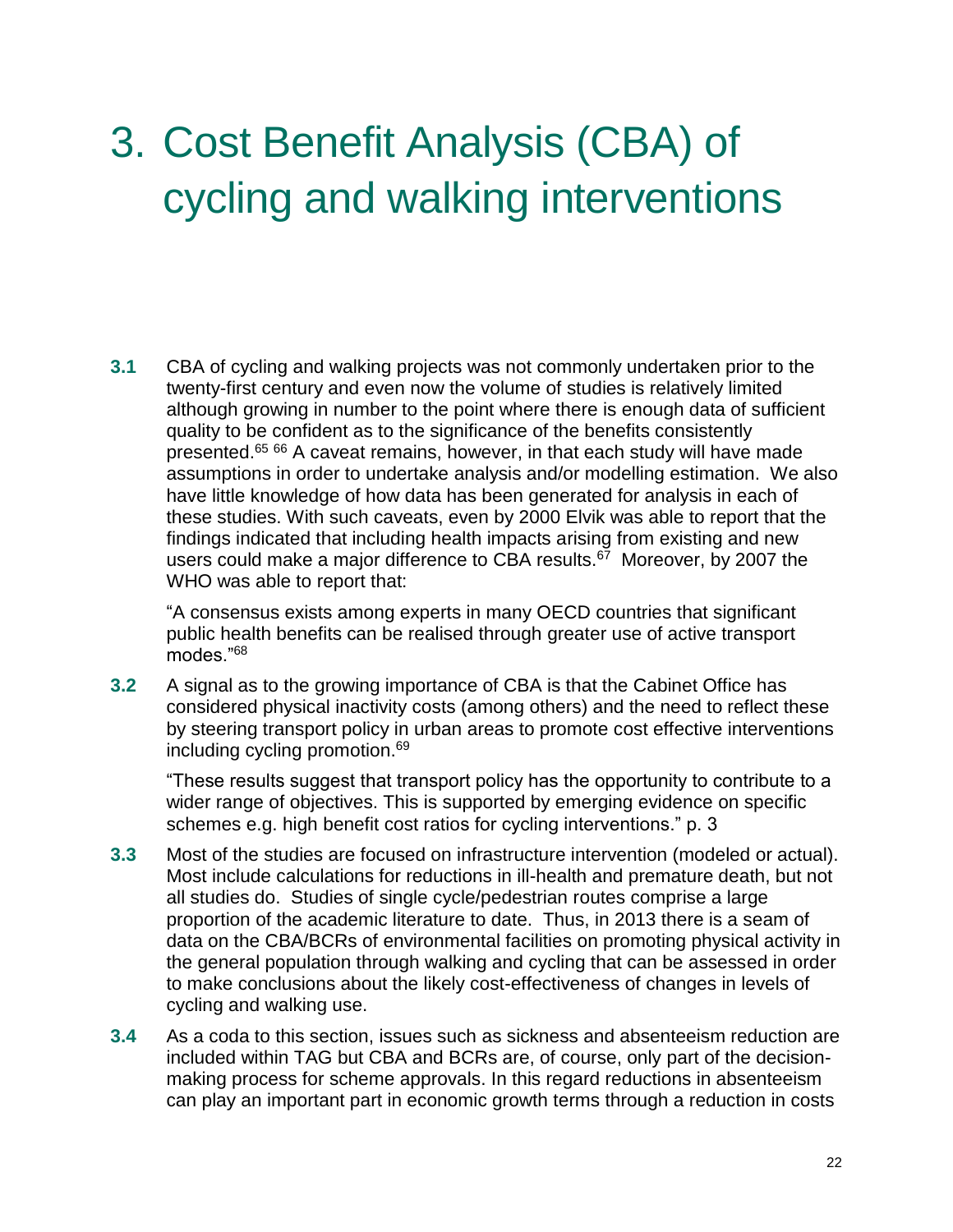incurred by businesses as a result of healthier staff taking less sickness leave. An example is provided by a Dutch study of regular cycle commuters. They missed significantly fewer days a year than non-cyclists: on average 7.4 days a year (cyclists) compared to 8.7 days a year (non-cyclists). There was also a relationship between distance, commute frequency and degree of absenteeism: the more often and the greater the distance, the lower the absenteeism.<sup>70</sup> In 2007 an Evidence Review was conducted for Transport for London to assess the peerreviewed evidence.<sup>71</sup> The most significant finding was that an increase in physical activity of more than one hour per week, easily achieved by walking or cycling to work, would be expected to lead to a measurable reduction in levels of absenteeism.

**3.5** The authors concluded that this was of clear commercial benefit to employers and supported the business case for investing in workplace travel plans. No studies were found directly reporting on cycling and walking and absenteeism and productivity.

#### Reviews

**3.6** The seam of data includes a systematic review (16 studies) of economic analyses of transport infrastructure and policies including health effects related to cycling and walking.<sup>72</sup> Looking at this systematic review it shows that cost-benefit analyses of cycling and walking infrastructure generally produce positive BCRs – with the assumption that people cycling would continue cycling at the present rate for at least 10 years (although several of the Sustrans studies were conducted with a 30 year time span). Although the researchers noted that these should be treated with caution due to the diverse methods used, nonetheless, it could be concluded that of sixteen BCRs for various cycling/walking projects, only one was negative, and the size of the BCRs were high (Figure 3.1). Study quality was assessed against the National Institute for Health and Clinical Excellence (NICE) checklist for quantitative intervention studies. Quality ranged from 2++ (high quality external and internal validity) to – (few quality criteria fulfilled).

The authors also noted that: "The BCRs were also of an impressive magnitude: the median BCR was 5:1, which is far higher than BCRs that are routinely used in transport infrastructure planning."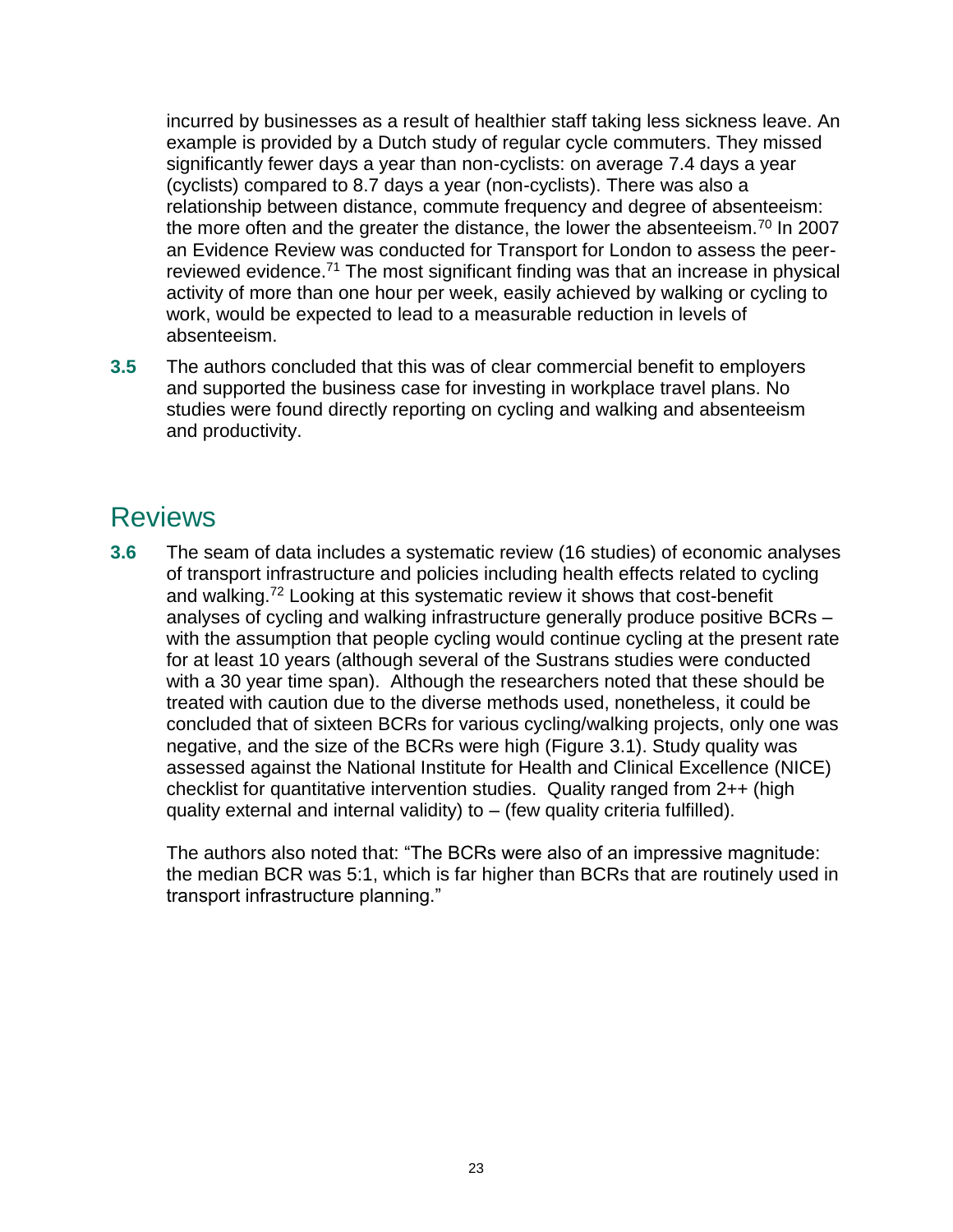

**3.7** Figure 3.2 (below) shows the variation in values attributed to one new walker/cyclist. These ranged from €127 to €1290. Much of this variation is accounted for by different assumptions – for example Lind and Saari based their valuations on the same overall estimates but use different assumptions when reporting the data. Importantly, it was also noted that neither the size of the BCR (Figure 3.1) nor the average value per cyclist (Figure 3.2) seemed to be systematically related to the quality of the study, i.e. it was not the case that lower quality studies produced higher values or vice versa. This last point is important and encouraging in that it supports the view of the 2010 edition of this review that BCRs are consistently high – and so high value for money.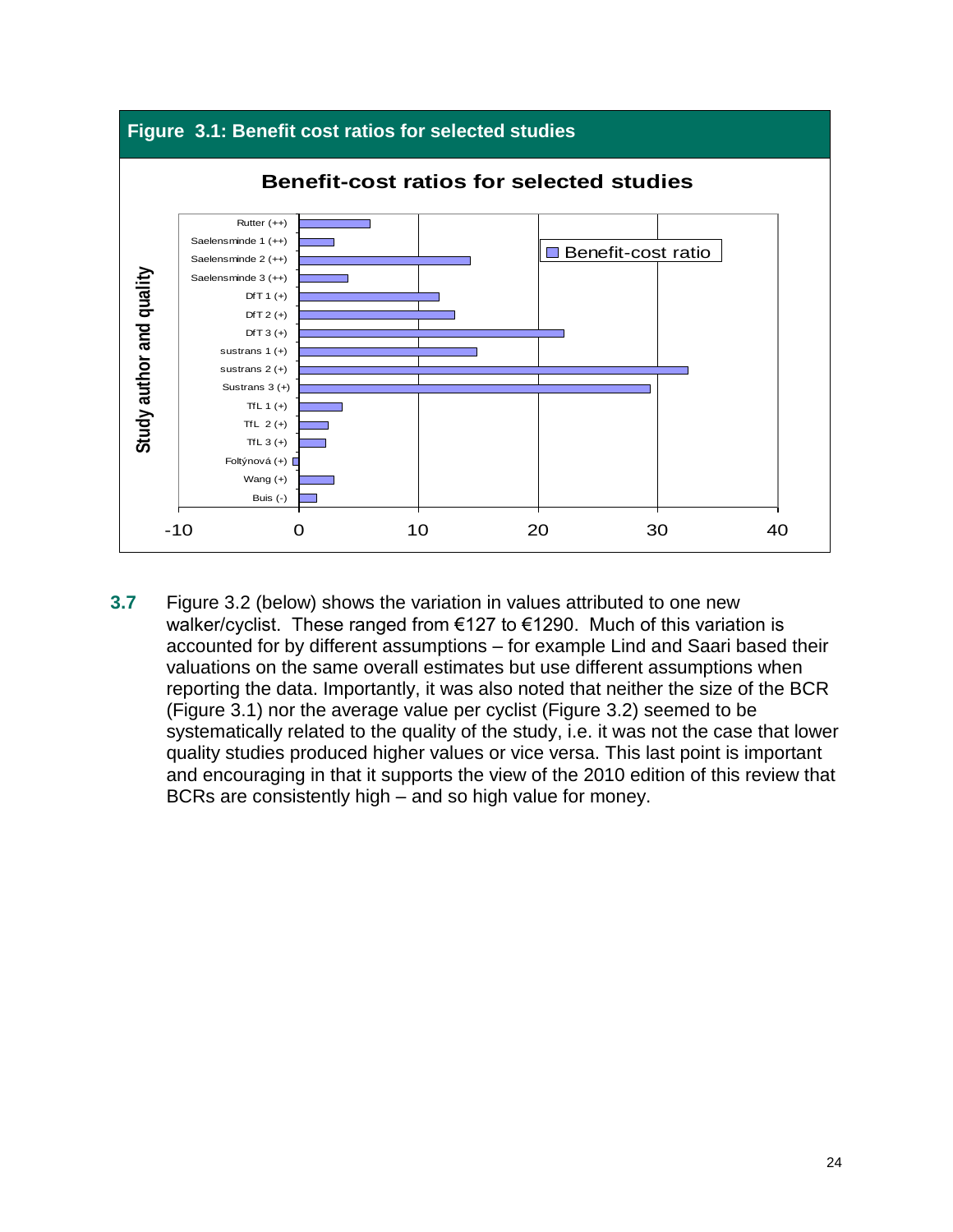

- **3.8** A recent paper added to the UK literature since the original review has assessed the state of the economic evaluation evidence concerning infrastructural environmental interventions for walking and cycling and their health benefits.<sup>73</sup> The authors identify a critical issue in that the transport approach to economic appraisal and evaluation subordinates the health benefits that may comprise a large proportion of the total benefit effect. Health benefits become subordinated to and obscured by other items in the wider evaluation process. Items in the wider evaluation process include the valuation of transport modal shift, costs of construction and maintenance, depreciation of infrastructure costs and external costs and benefits (p 529). The authors were not explicit in how they graded studies but there was agreement that the four common studies were of 'fair quality' e.g. 2+ according to NICE criteria.
- **3.9** Lastly, a review of the current state of economic evaluation evidence concerning infrastructural environmental interventions for walking and cycling and their health benefits make a number of important findings.<sup>74</sup> Most pertinently, the authors report that while studies often adopt similar approaches in the generation of economic effectiveness evidence for walking and cycling infrastructure, the methods used to measure and value health benefits and the range of benefit-cost ratios estimated are diverse.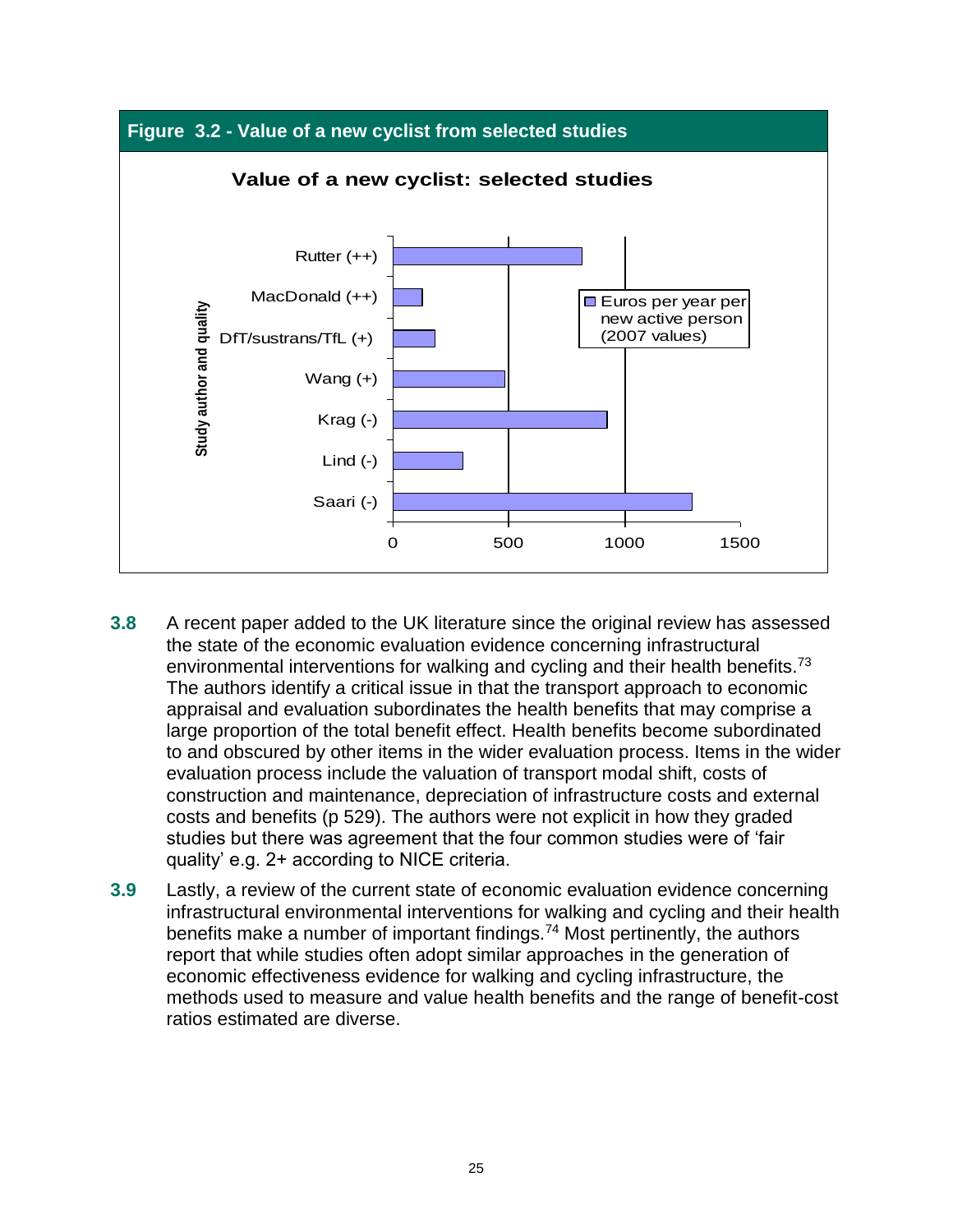## 4. The UK evidence for BCRs

- **4.1** BCRs only include the monetised impacts of projects, whereas projects will have other, non-monetised, impacts that may be identified. Clearly walking and cycling, where they replace car trips, can contribute to reductions in carbon emissions which also positively impact on air quality, and congestion. Most, but not all UK examples, are calculated over a 10 year appraisal period.
- **4.2** It terms of identification of sources of information included, schemes have been identified through on-line searches through a range of search engines in seeking peer reviewed evidence and through contacts and a snowballing technique to identify both peer reviewed and grey literature. As noted in the Prologue, this report does not claim to be comprehensive but rather to reflect the direction of travel within both peer reviewed and grey literature. One of the interesting findings is the relatively limited number of economic evaluations of walking and cycling interventions in both the UK and beyond.

| appraisal period | Table 4.1: Links to School/Tackling the School Run: Sustrans<br>All Sustrans scheme BCRs included here are calculated over a ten year |  |
|------------------|---------------------------------------------------------------------------------------------------------------------------------------|--|
|                  |                                                                                                                                       |  |

| <b>Project/Intervention</b>                      | <b>Description</b>                                                                                                                                                                                                                                                                                                        | <b>BCR</b>                                                                                                                                                                                                                                                                                                                                                                                                       |
|--------------------------------------------------|---------------------------------------------------------------------------------------------------------------------------------------------------------------------------------------------------------------------------------------------------------------------------------------------------------------------------|------------------------------------------------------------------------------------------------------------------------------------------------------------------------------------------------------------------------------------------------------------------------------------------------------------------------------------------------------------------------------------------------------------------|
| Yeadon to Guisely<br>Links to Schools<br>scheme* | Involved the construction of a new<br>traffic free path. The total cost of the<br>scheme was £133,028. The pre route<br>user survey was performed in 2007<br>and the post intervention survey in<br>2008. Information on route users<br>collected through these surveys was<br>used to inform the economic<br>evaluation. | To calculate the benefit cost ratio, the<br>total benefit over the ten year<br>appraisal period (£413,186) is divided<br>by the total cost of the scheme. The<br>cost must first be adjusted to market<br>price cost by removing VAT then<br>uplifting by a factor for average<br>indirect tax. The cost of the scheme<br>adjusted in this way is £136,877. The<br>resulting benefit cost ratio (BCR) is<br>3:1. |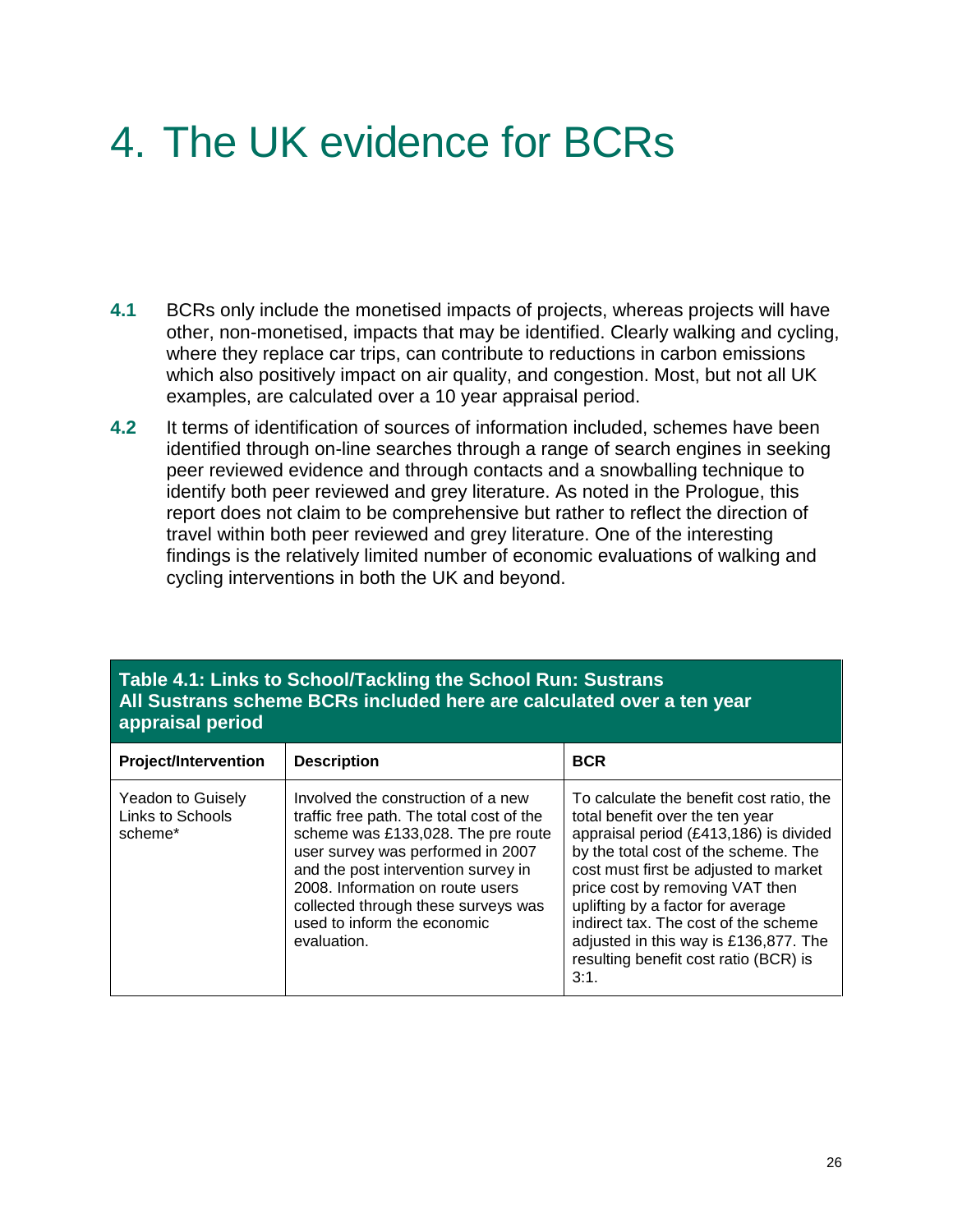|                                          | It was estimated that 37 more<br>individuals were cycling and 327<br>more individuals were walking<br>between the pre and post surveys. In<br>the pre survey, the annual usage<br>estimate for children was 127 cycle<br>and 1,345 pedestrian trips. In the post<br>survey the annual usage estimate for<br>children's trips was 3,128 as cyclists<br>and 13,015 as pedestrians. The<br>benefits to children cannot be<br>monetised within the existing<br>framework.                                                                                                                                                                                                                                                                                                                                        |                                                                                                                                                                                                                                                                                                                                                                                         |
|------------------------------------------|--------------------------------------------------------------------------------------------------------------------------------------------------------------------------------------------------------------------------------------------------------------------------------------------------------------------------------------------------------------------------------------------------------------------------------------------------------------------------------------------------------------------------------------------------------------------------------------------------------------------------------------------------------------------------------------------------------------------------------------------------------------------------------------------------------------|-----------------------------------------------------------------------------------------------------------------------------------------------------------------------------------------------------------------------------------------------------------------------------------------------------------------------------------------------------------------------------------------|
| South Shields Links to<br>Schools scheme | The Links to Schools scheme<br>implemented at South Shields was an<br>urban road adjacent route. The total<br>cost of the scheme was £189,956.<br>The pre route user survey was<br>performed in June 2005 and the first<br>post intervention survey immediately<br>after the intervention in November<br>2005. Information on route users<br>collected through these surveys was<br>used to inform the economic<br>evaluation.                                                                                                                                                                                                                                                                                                                                                                               | To calculate the BCR, the total<br>benefit over the ten year appraisal<br>period (£1,159,383) is divided by the<br>total cost of the scheme. The cost<br>must first be adjusted to market price<br>cost by removing VAT then uplifting<br>by a factor for average indirect tax.<br>The cost of the scheme adjusted in<br>this way is £195,452. The resulting<br>BCR is therefore 5.9:1. |
|                                          | A total annual usage estimate of<br>6,231 adult cycle trips and 97,157<br>adult pedestrian trips was estimated<br>on the basis of count data collected<br>during the pre-survey. From data<br>collected in the post survey, the<br>annual usage estimate was 20,345<br>adult cycle trips and 206,784 adult<br>pedestrian trips. It was estimated that<br>101 more individuals were cycling<br>and 892 more individuals were<br>walking between the pre and post<br>surveys. In the pre-survey, the annual<br>usage estimate for children was<br>4,312 cycle trips and 119,624<br>pedestrian trips. In the post survey<br>the annual usage estimate for<br>children was 14,598 cycle trips and<br>217,246 pedestrian trips. The benefits<br>to children cannot be monetised<br>within the existing framework. |                                                                                                                                                                                                                                                                                                                                                                                         |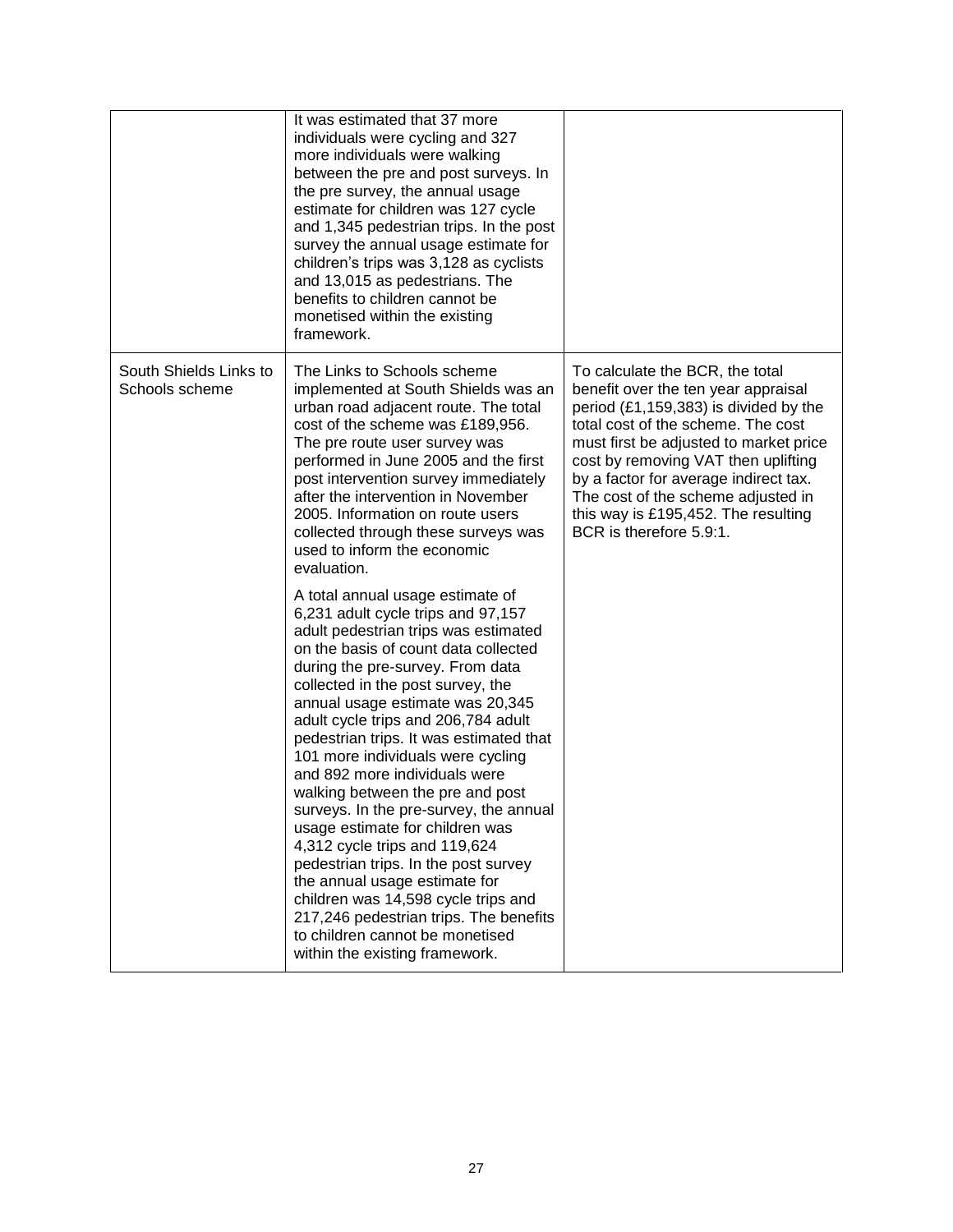| Marske Links to<br>Schools scheme       | The Links to Schools scheme at<br>Marske included the construction of a<br>short section of segregated traffic free<br>path and a new toucan crossing. The<br>total cost of the scheme was £27,398.<br>The pre route user survey was<br>performed in 2006 and the post<br>intervention survey in 2007.<br>Information on route users collected<br>through these surveys was used to<br>inform the economic evaluation.                                                                                                                                                                                                                                                                                                                                                                                      | To calculate the BCR, the total<br>benefit over the ten year appraisal<br>period (£358,780) is divided by the<br>total cost of the scheme. The cost<br>must first be adjusted to market price<br>cost by removing VAT then uplifting<br>by a factor for average indirect tax.<br>The cost of the scheme adjusted in<br>this way is £28,191. The resulting<br>BCR is therefore 12.7:1. |
|-----------------------------------------|-------------------------------------------------------------------------------------------------------------------------------------------------------------------------------------------------------------------------------------------------------------------------------------------------------------------------------------------------------------------------------------------------------------------------------------------------------------------------------------------------------------------------------------------------------------------------------------------------------------------------------------------------------------------------------------------------------------------------------------------------------------------------------------------------------------|---------------------------------------------------------------------------------------------------------------------------------------------------------------------------------------------------------------------------------------------------------------------------------------------------------------------------------------------------------------------------------------|
|                                         | A total annual usage estimate of<br>3,450 adult cycle trips and 62,063<br>adult pedestrian trips was estimated<br>on the basis of count data collected<br>during the pre-survey. From data<br>collected in the post survey, the<br>annual usage estimate was 13,171<br>adult cycle trips and 81,828 adult<br>pedestrian trips. It was estimated that<br>70 more individuals were cycling and<br>161 more individuals were walking<br>between the pre and post surveys. In<br>the pre survey, the annual usage<br>estimate for children was 3,873 cycle<br>trips and 372,926 pedestrian trips. In<br>the post survey, the annual usage<br>estimate for children was 14,930<br>cycle trips and 301,883 pedestrian<br>trips. The benefits to children cannot<br>be monetised within the existing<br>framework. |                                                                                                                                                                                                                                                                                                                                                                                       |
| <b>Brent Links to Schools</b><br>scheme | The total cost of the Links to Schools<br>scheme delivered in Brent was<br>£248,164. The pre route user survey<br>was performed in 2007 and the post<br>intervention survey in 2009.<br>Information on route users collected<br>through these surveys was used to<br>inform the economic evaluation.                                                                                                                                                                                                                                                                                                                                                                                                                                                                                                        | To calculate the BCR, the total<br>benefit over the ten year appraisal<br>period (£637,605) is divided by the<br>total cost of the scheme. The cost<br>must first be adjusted to market price<br>cost by removing VAT then uplifting<br>by a factor for average indirect tax.<br>The cost of the scheme adjusted in<br>this way is £255,345. The resulting<br>BCR is therefore 2.5:1. |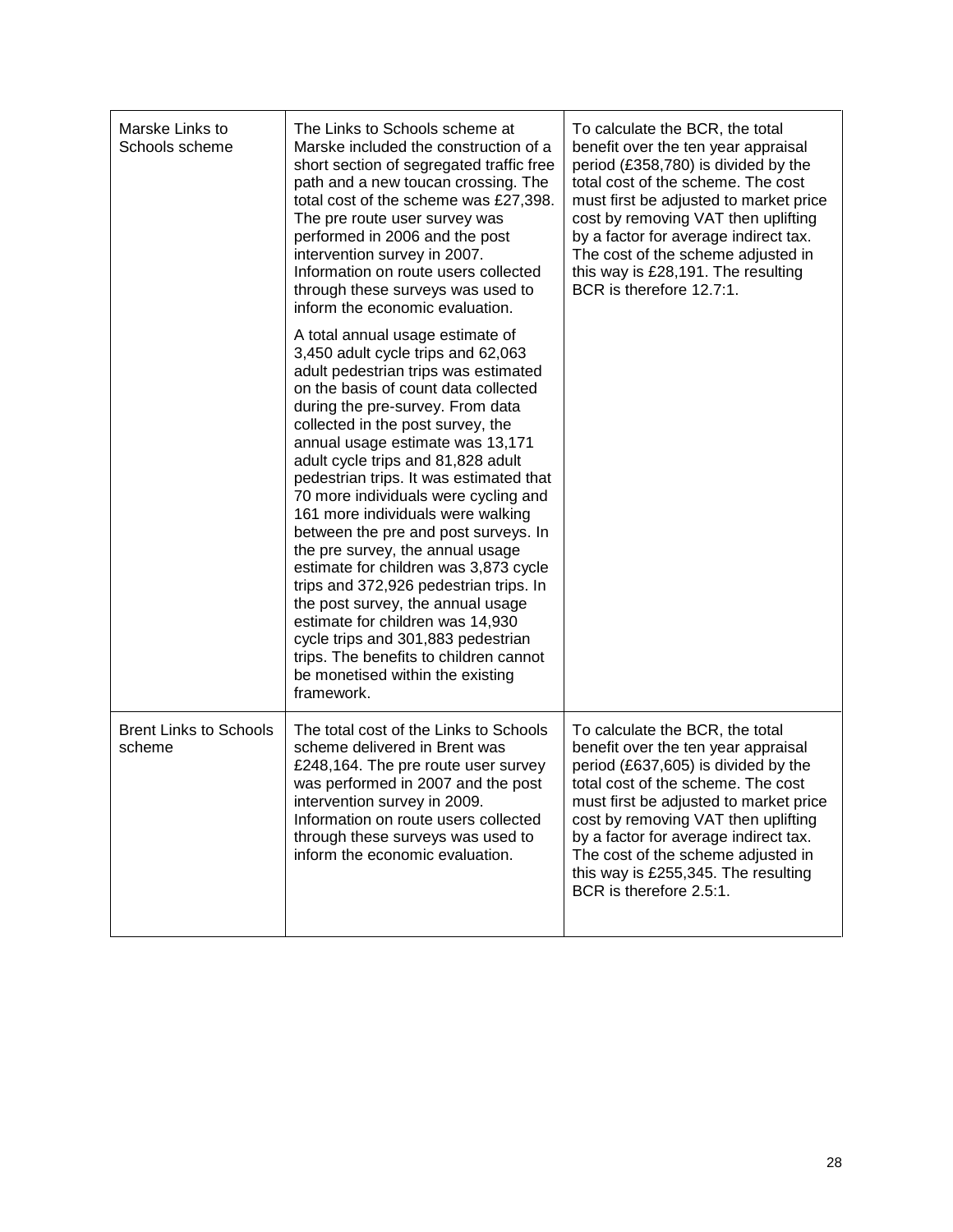|                                       | A total annual usage estimate of<br>30,296 adult cycle trips and 430,816<br>adult pedestrian trips was estimated<br>on the basis of count data collected<br>during the pre-survey. From data<br>collected in the post survey, the<br>annual usage estimate was 35,633<br>adult cycle trips and 458,963 adult<br>pedestrian trips. It was estimated that<br>38 more individuals were cycling and<br>229 more individuals were walking<br>between the pre and post surveys. In<br>the pre survey, the annual usage<br>estimate for children was 1,594 cycle<br>trips and 111,962 pedestrian trips. In<br>the post survey the annual usage<br>estimate for children was 1,263 cycle<br>trips and 71,473 pedestrian trips. The<br>benefits to children cannot be<br>monetised within the existing<br>framework.                                                                                                                                                                                                                                                                                                  |                                                                                                                                                                                                                                                                                                                                                                                      |
|---------------------------------------|--------------------------------------------------------------------------------------------------------------------------------------------------------------------------------------------------------------------------------------------------------------------------------------------------------------------------------------------------------------------------------------------------------------------------------------------------------------------------------------------------------------------------------------------------------------------------------------------------------------------------------------------------------------------------------------------------------------------------------------------------------------------------------------------------------------------------------------------------------------------------------------------------------------------------------------------------------------------------------------------------------------------------------------------------------------------------------------------------------------|--------------------------------------------------------------------------------------------------------------------------------------------------------------------------------------------------------------------------------------------------------------------------------------------------------------------------------------------------------------------------------------|
| Kings Lynn Links to<br>Schools scheme | The total cost of the Links to Schools<br>scheme delivered in Kings Lynn was<br>£150,000. The pre route user survey<br>was performed in 2009 and the post<br>intervention survey in 2010.<br>Information on route users collected<br>through these surveys was used to<br>inform the economic evaluation.<br>A total annual usage estimate of<br>42,790 adult cyclists and 59,455 adult<br>pedestrians was estimated on the<br>basis of count data collected during<br>the pre-survey. From data collected in<br>the post survey, the annual usage<br>estimate was 58,343 adult cycle trips<br>and 62,026 adult pedestrian trips. It<br>was estimated that 111 more<br>individuals were cycling and 21 more<br>individuals were walking between the<br>pre and post surveys. In the pre<br>survey, the annual usage estimate for<br>children was 49,929 cycle trips and<br>84,893 pedestrian trips. In the post<br>survey the annual usage estimate for<br>children was 33,227 cycle trips and<br>91,091 pedestrian trips. The benefits<br>to children cannot be monetised<br>within the existing framework. | To calculate the BCR, the total<br>benefit over the ten year appraisal<br>period (£477,743) is divided by the<br>total cost of the scheme. The cost<br>must first be adjusted to market price<br>cost by removing VAT then uplifting<br>by a factor for average indirect tax.<br>The cost of the scheme adjusted in<br>this way is £154,340. The resulting<br>BCR is therefore 3.1:1 |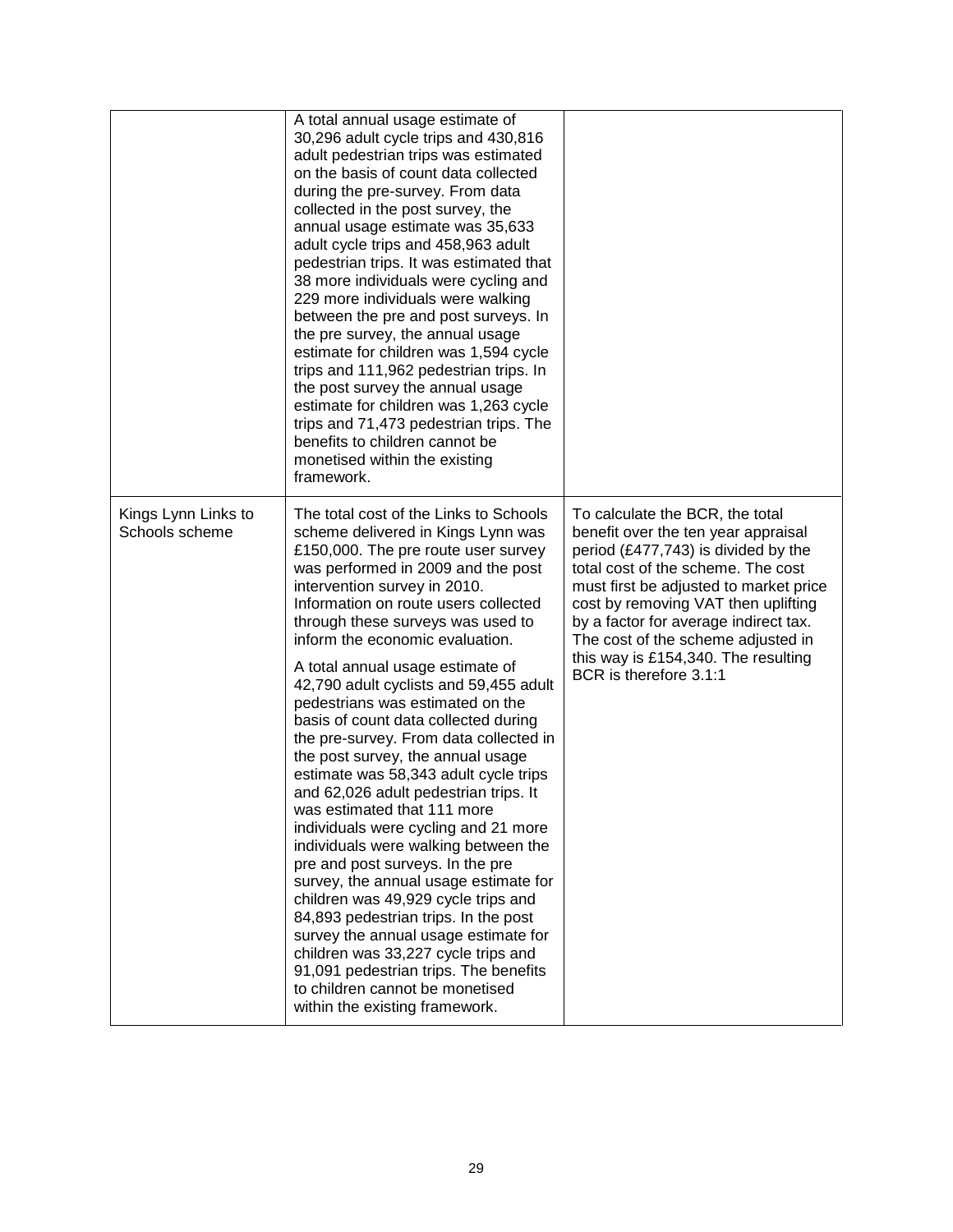| Dingwall Tackling the<br>School Run scheme              | The total cost of the Tackling the<br>School Run scheme delivered in<br>Dingwall was £190,000. The pre<br>route user survey was performed in<br>2007 and the post intervention survey<br>in 2009. Information on route users<br>collected through these surveys was<br>used to inform the economic<br>evaluation.<br>A total annual usage estimate of<br>2,270 adult cycle trips was estimated<br>on the basis of count data collected<br>during the pre-survey. No pedestrians<br>were counted during the pre-survey<br>at this site. From data collected in the<br>post survey, the annual usage<br>estimate was 15,974 adult cycle trips<br>and 3,111 adult pedestrian trips. It<br>was estimated that 98 more<br>individuals were cycling and 25 more<br>individuals were walking between the<br>pre and post surveys.                                                                                                                                                                                                                                                                                              | To calculate the BCR, the total<br>benefit over the ten year appraisal<br>period (£257,541) is divided by the<br>total cost of the scheme. The cost<br>must first be adjusted to market price<br>cost by removing VAT then uplifting<br>by a factor for average indirect tax.<br>The cost of the scheme adjusted in<br>this way is £195,498. The resulting<br>BCR is therefore 1.3:1  |
|---------------------------------------------------------|-------------------------------------------------------------------------------------------------------------------------------------------------------------------------------------------------------------------------------------------------------------------------------------------------------------------------------------------------------------------------------------------------------------------------------------------------------------------------------------------------------------------------------------------------------------------------------------------------------------------------------------------------------------------------------------------------------------------------------------------------------------------------------------------------------------------------------------------------------------------------------------------------------------------------------------------------------------------------------------------------------------------------------------------------------------------------------------------------------------------------|---------------------------------------------------------------------------------------------------------------------------------------------------------------------------------------------------------------------------------------------------------------------------------------------------------------------------------------------------------------------------------------|
| <b>East Linton Tackling</b><br>the School Run<br>scheme | The total cost of the Tackling the<br>School Run scheme delivered in East<br>Linton was £72,000. The pre route<br>user survey was performed in 2007<br>and the post intervention survey in<br>2009. Information on route users<br>collected through these surveys was<br>used to inform the economic<br>evaluation.<br>A total annual usage estimate of 201<br>adult cycle trips and 32,292 adult<br>pedestrian trips was estimated on the<br>basis of count data collected during<br>the pre-survey. From data collected in<br>the post survey, the annual usage<br>estimate was 343 adult cycle trips<br>and 127,004 adult pedestrian trips. It<br>was estimated that 1 more individual<br>was cycling and 771 more individuals<br>were walking between the pre and<br>post surveys. In the pre survey, the<br>annual usage estimate for children<br>was 12,883 cycle trips and 97,781<br>pedestrian trips. In the post survey,<br>the annual usage estimate for<br>children was 18,225 cycle trips and<br>99,704 pedestrian trips. The benefits<br>to children cannot be monetised<br>within the existing framework. | To calculate the BCR, the total<br>benefit over the ten year appraisal<br>period (£754,223) is divided by the<br>total cost of the scheme. The cost<br>must first be adjusted to market price<br>cost by removing VAT then uplifting<br>by a factor for average indirect tax.<br>The cost of the scheme adjusted in<br>this way is £74,083. The resulting<br>BCR is therefore 10.2:1. |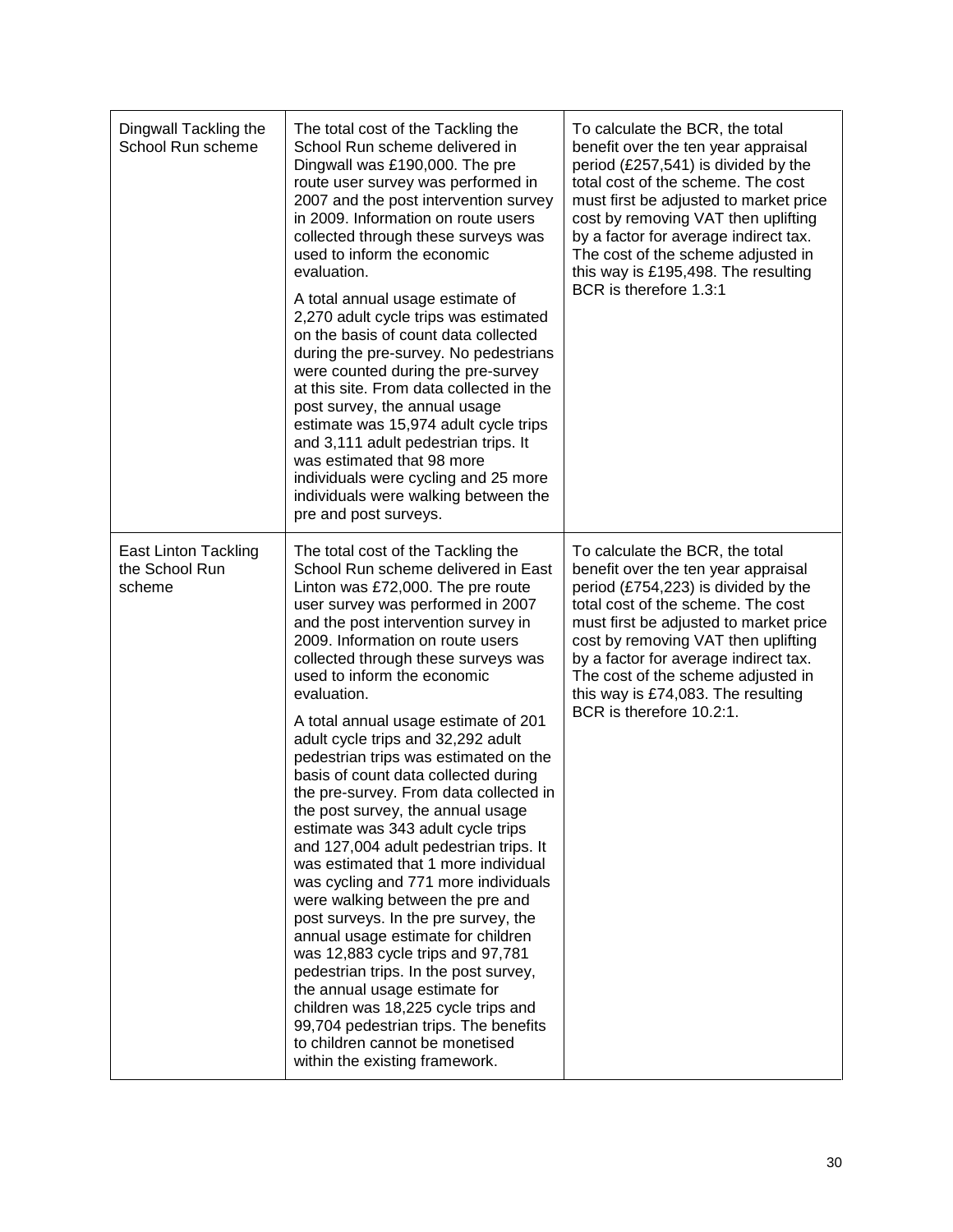| Thame Links to<br>Schools scheme      | The total cost of the Links to Schools<br>scheme delivered in Thame was<br>£121,556. The pre route user survey<br>was performed in 2004 and the post<br>intervention survey in 2005.<br>Information on route users collected<br>through these surveys was used to<br>inform the economic evaluation.<br>A total annual usage estimate of<br>10,870 adult cycle trips and 23,084<br>adult pedestrian trips was estimated<br>on the basis of count data collected<br>during the pre-survey. From data<br>collected in the post survey, the<br>annual usage estimate was 19,507<br>adult cycle trips and 55,984 adult<br>pedestrian trips. It was estimated that<br>62 more individuals were cycling and<br>268 more individuals were walking<br>between the pre and post surveys. In<br>the pre survey, the annual usage<br>estimate for children was 3,600 cycle<br>trips and 11,449 pedestrian trips. In<br>the post survey, the annual usage<br>estimate for children was 9,202 cycle<br>trips and 14,805 pedestrian trips. The<br>benefits to children cannot be<br>monetised within the existing<br>framework. | To calculate the BCR, the total<br>benefit over the ten year appraisal<br>period (£479,009) is divided by the<br>total cost of the scheme. The cost<br>must first be adjusted to market price<br>cost by removing VAT then uplifting<br>by a factor for average indirect tax.<br>The cost of the scheme adjusted in<br>this way is £125,073. The resulting<br>BCR is therefore 3.8:1. |
|---------------------------------------|-------------------------------------------------------------------------------------------------------------------------------------------------------------------------------------------------------------------------------------------------------------------------------------------------------------------------------------------------------------------------------------------------------------------------------------------------------------------------------------------------------------------------------------------------------------------------------------------------------------------------------------------------------------------------------------------------------------------------------------------------------------------------------------------------------------------------------------------------------------------------------------------------------------------------------------------------------------------------------------------------------------------------------------------------------------------------------------------------------------------|---------------------------------------------------------------------------------------------------------------------------------------------------------------------------------------------------------------------------------------------------------------------------------------------------------------------------------------------------------------------------------------|
| Cheltenham Links to<br>Schools scheme | The total cost of the Links to Schools<br>scheme delivered in Cheltenham was<br>£180,000. The pre route user survey<br>was performed in 2004 and the post<br>intervention survey in 2005.<br>Information on route users collected<br>through these surveys was used to<br>inform the economic evaluation.                                                                                                                                                                                                                                                                                                                                                                                                                                                                                                                                                                                                                                                                                                                                                                                                         | To calculate the BCR, the total<br>benefit over the ten year appraisal<br>period (£725,532) is divided by the<br>total cost of the scheme. The cost<br>must first be adjusted to market price<br>cost by removing VAT then uplifting<br>by a factor for average indirect tax.<br>The cost of the scheme adjusted in<br>this way is £185,209. The resulting<br>BCR is therefore 3.9:1  |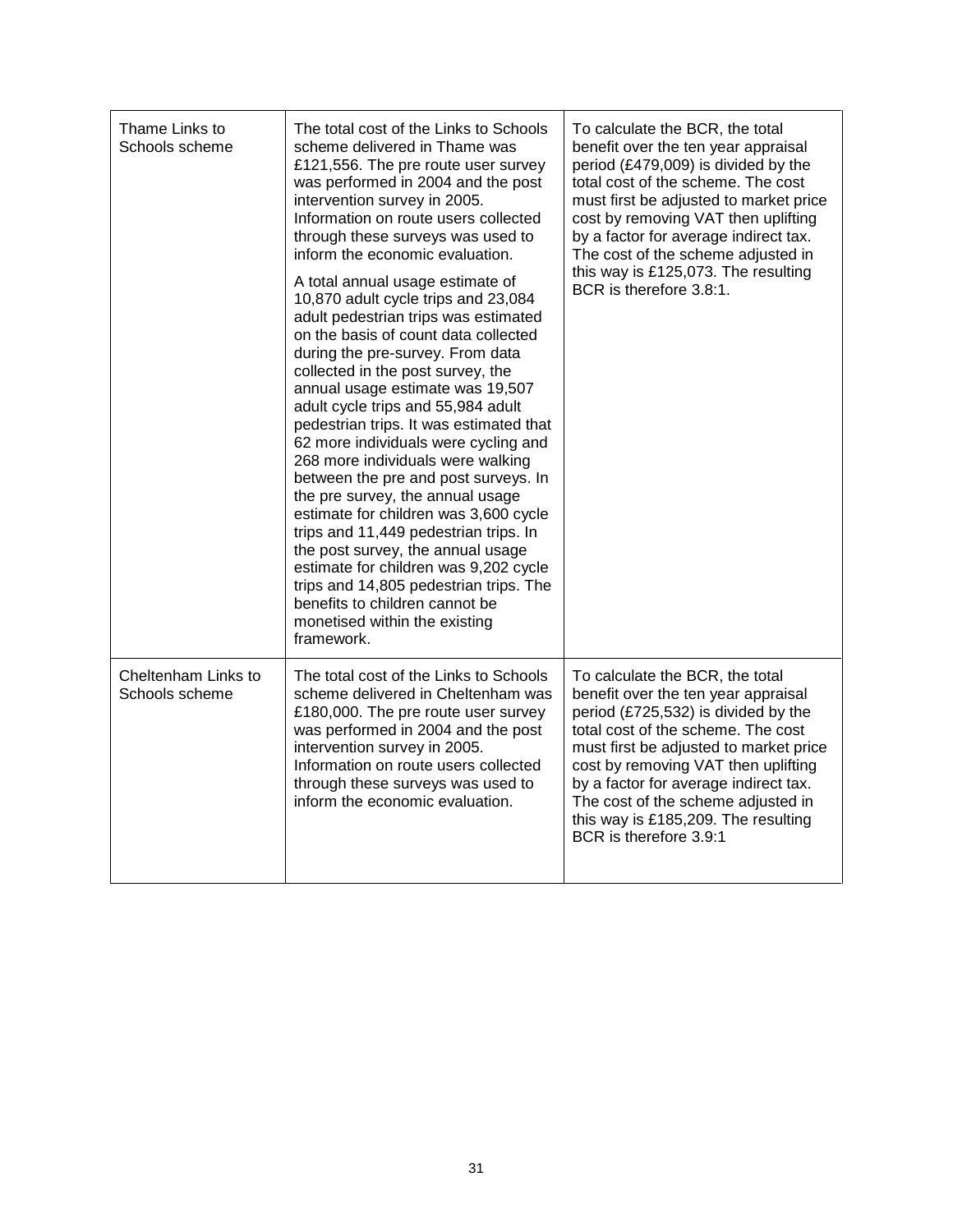| A total annual usage estimate of        |  |
|-----------------------------------------|--|
| 14,128 adult cycle trips and 23,090     |  |
| adult pedestrian trips was estimated    |  |
| on the basis of count data collected    |  |
| during the pre-survey. From data        |  |
| collected in the post survey, the       |  |
| annual usage estimate was 26,661        |  |
| adult cycle trips and 76,159 adult      |  |
| pedestrian trips. It was estimated that |  |
| 90 more individuals were cycling and    |  |
| 432 more individuals were walking       |  |
| between the pre and post surveys. In    |  |
| the pre survey, the annual usage        |  |
| estimate for children was 20,672        |  |
| cycle trips and 38,614 pedestrian       |  |
| trips. In the post survey, the annual   |  |
| usage estimate for children was         |  |
| 17,149 cycle trips and 16,194           |  |
| pedestrian trips. The benefits to       |  |
| children cannot be monetised within     |  |
| the existing framework.                 |  |
|                                         |  |

**4.3** An example of the distribution of user benefits by WebTAG parameters is given below for the Yeadon to Guisely Links to Schools scheme. Here the health parameter value is 83% of the total of the six parameters. Averaging the health parameter as a percentage value across all the above nine Sustrans schemes gives a value of 74% of the total i.e. the health benefits are attributable to 74% of the monetised benefits.

#### **Table 4.2: Breakdown of user benefits arising from the Yeadon to Guisely Links to Schools scheme**

| Value (£, total over ten year appraisal period) |                 |                  |                 |  |
|-------------------------------------------------|-----------------|------------------|-----------------|--|
| <b>Parameter</b>                                | <b>Cyclists</b> | <b>Parameter</b> | <b>Cyclists</b> |  |
| Health                                          | £195,192.94     | Health           | £195,192.94     |  |
| Decongestion                                    | £13,227.52      | Decongestion     | £13,227.52      |  |
| Absenteeism                                     | £8,436.14       | Absenteeism      | £8,436.14       |  |

32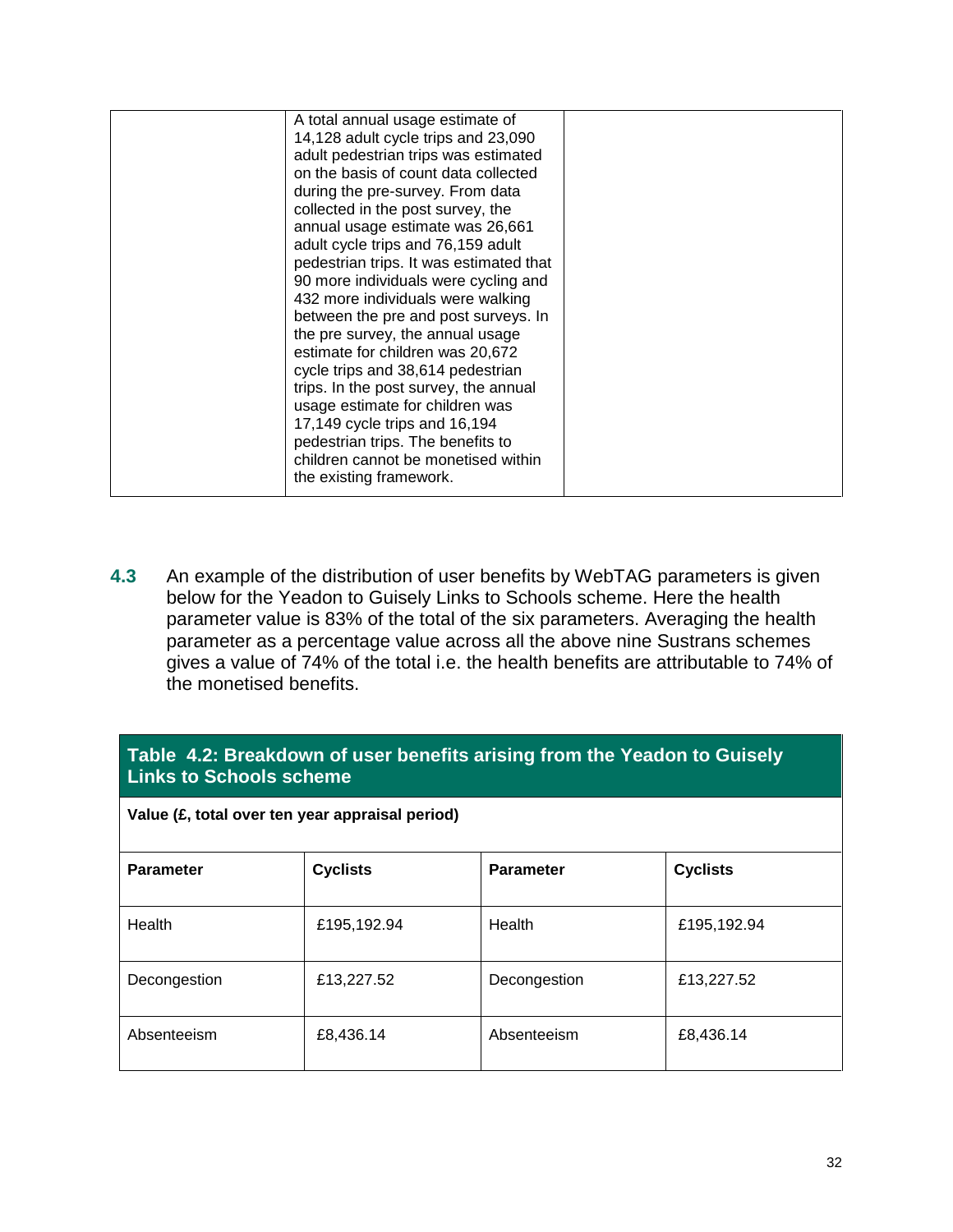| Amenity     | £48,550.64  | Amenity     | £48,550.64  |
|-------------|-------------|-------------|-------------|
| Environment | £619.70     | Environment | £619.70     |
| Accidents   | £1,216.75   | Accidents   | £1,216.75   |
| Total       | £267,243.69 | Total       | £267,243.69 |

**4.4** Viewed as a pie chart the dominance of health benefits is very clear for the Yeadon to Guisely Links to Schools scheme.



**4.5** Viewing all 9 schemes for the proportionate share of benefits again shows how dominant the health benefits are.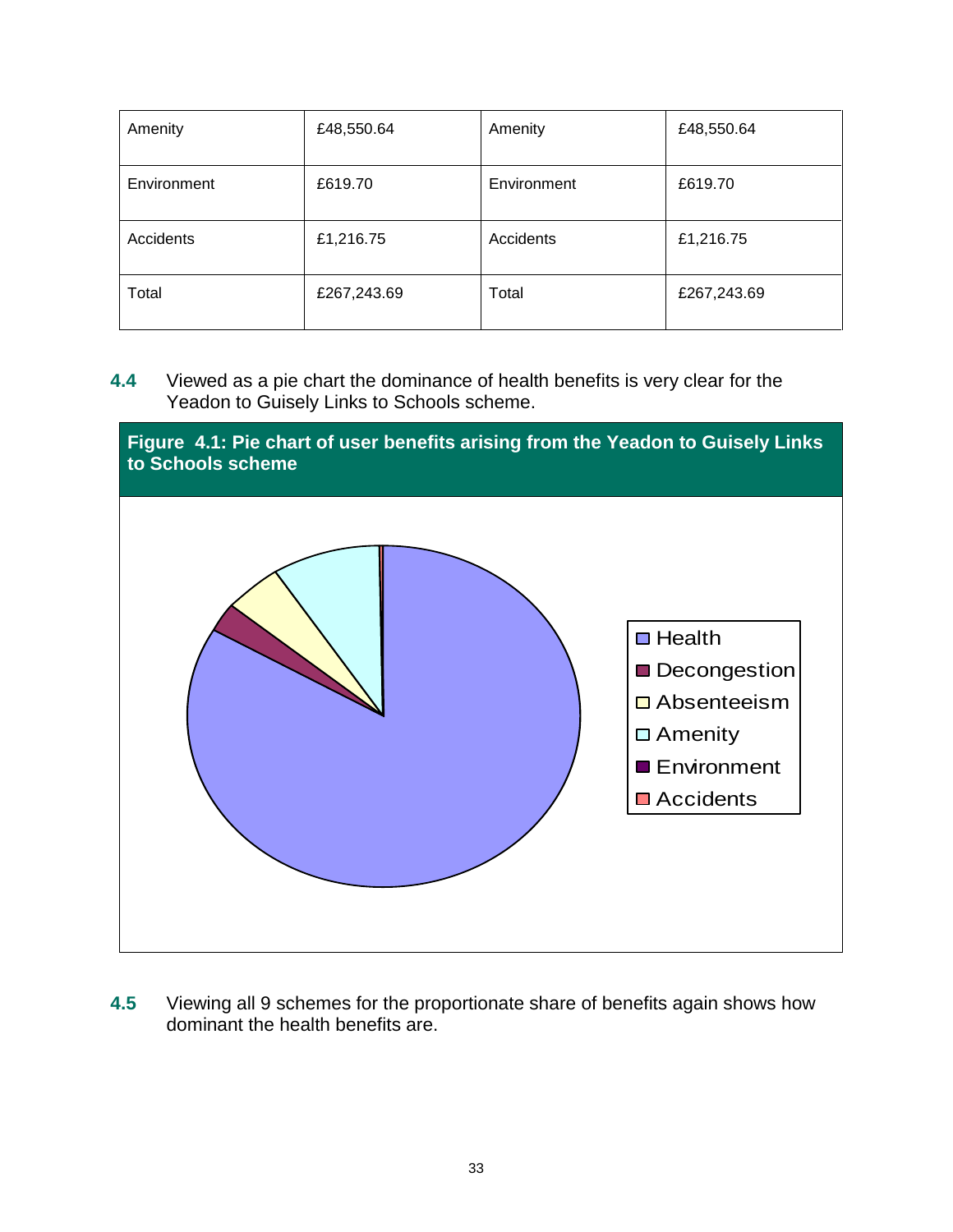#### **Figure 4.2: Proportionate share of benefits**



### Travel Actively funded Sustrans projects 2008-2011

- **4.6** From 2008 to 2011 Sustrans has delivered 10 Cycling and walking projects across England, engaging with communities, universities and workplaces to give people opportunities to walk and cycle more often.<sup>75</sup> The projects are part of the Travel Actively portfolio, funded by the Big Lottery. The Cycling and walking projects have given 80,561 people opportunities to become more active through a range of activities. Evaluation carried out by Sustrans' Research and Monitoring Unit (RMU) on data provided by participants during the project showed that the Cycling and walking projects had been successful in increasing levels of walking and cycling for leisure and for cycling and walking among participants.
- **4.7** Sustrans' Cycling and walking projects increased physical activity. There was a 9% increase in survey respondents doing at least 30 minutes of physical activity on five or more days per week, from 32% to 35% (based on data from 906 respondents). Given that the total cost of the project, including match funding, was £4,055,000, then this gives a BCR of 7.6:1.

#### Sustainable Travel Towns

**4.8** Research published by the Department for Transport in 2004 reported on the effectiveness of smarter choices or 'soft measures' ie behaviour change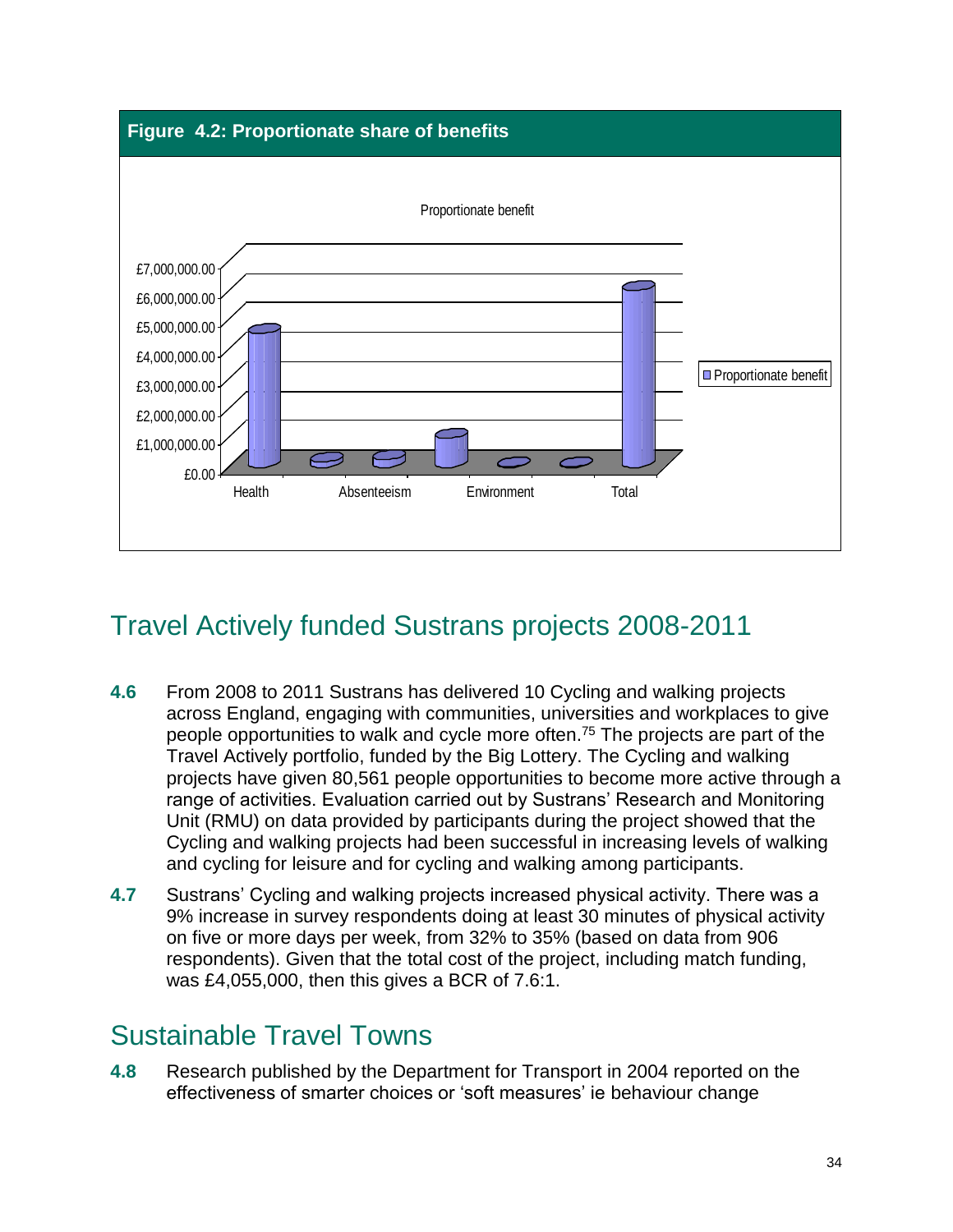interventions. This research concluded that with cautious assumptions, about where best to invest in smarter choice measures (eg in urban areas rather than rural) such interventions "offer very acceptable value for money. Using current DfT practice estimating the value of the effects on travel time in the number of vehicles,

- **4.9** "Each £1 spent on soft measures could produce benefits of about £10 on average, and considerably more in congested conditions. Inclusion of values for potentially positive effects on safety, health or the environment would further increase the value for money. This gives a good margin of robustness to changes in assumptions or methods or calculations."<sup>76</sup>
- **4.10** The conclusions to the economic value of the Sustainable Travel Towns was that the congestion BCR was also 4.5:1 and the authors likewise concluded that the programme offered a very high value for money.<sup>77</sup>

### Research for Cycling England

- **4.11** Research by SQW Consulting for Cycling for England sets out a summary of the monetary values that have been estimated for one new cyclist, cycling regularly for a year.<sup>78</sup> A model was developed with four different scenarios: urban on-road, urban off-road, rural on-road and rural off-road. The values for these scenarios are shown in Table 1. The scenarios suggest that the annual economic benefits range from around £540 to £640 with the greatest economic benefits for cycling generated by urban off-road projects and the least by rural on-road ones. The average benefit per additional cyclist is £590 per year.
- **4.12** While the differences between the scenarios are reasonably significant, it is important to note that the greatest impact that cycling has is on the health benefits of additional cyclists. These health benefits are universal. If people can be convinced to cycle, around two-thirds of the economic benefit generated does not depend on the location or type of facility.
- **4.13** The figures in Table 4.3 provide a simple and straightforward way to assess whether a cycling project is likely to generate a positive return on investment. As a rule of thumb, every £10,000 invested would need to generate at least one extra cyclist, each year, over a 30 year period in order to break even. Where the effect of the intervention is likely to be shorter, the number of extra cyclists will need to be higher.

| Table 4.3: Annual values attributed to each additional cyclist, cycling regularly<br>for one year - the figures assume that 50% of cycle trips replace a car trip |       |       |
|-------------------------------------------------------------------------------------------------------------------------------------------------------------------|-------|-------|
| <b>Benefits (annual</b>                                                                                                                                           | Urban | Rural |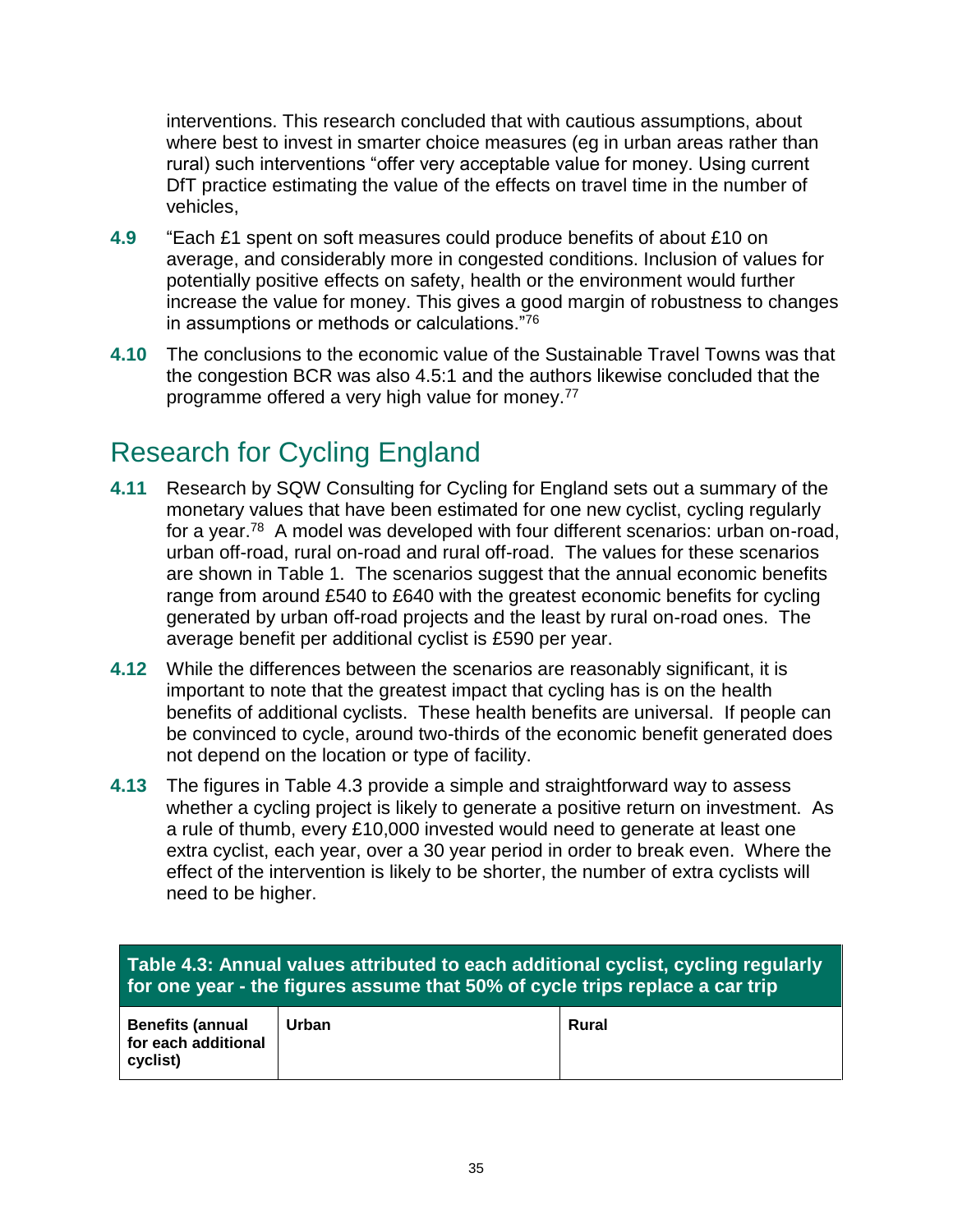| <b>Health Benefits</b> | On Road | Off Road | On Road | Off Road |
|------------------------|---------|----------|---------|----------|
| Value of loss of life  | £408.67 | £408.67  | £408.67 | £408.67  |
| <b>NHS Savings</b>     | £28.30  | £28.30   | £28.30  | £28.30   |
| Productivity gains     | £47.69  | £47.69   | £47.69  | £47.69   |
| Pollution              | £34.57  | £34.57   | £6.49   | £6.49    |
| Congestion             | £68.64  | £68.64   | £34.32  | £34.32   |
| Ambience               | £13.20  | £53.60   | £13.20  | £53.69   |
| <b>Total Benefits</b>  | £601.06 | £641.46  | £538.66 | £479.06  |

Source: SQW

- **4.14** Using the WHO's HEAT tool, Cycling England researchers estimated the value of the reduction in adult mortality.<sup>79</sup> The HEAT analysis found a maximum annual benefit (once the maximum health benefit had been reached after an estimated five years) of £8.9 million per annum. Taking into account the build-up of health benefits in the HEAT tool, the present value of the mean annual benefit of this additional level of cycling is in the region of £4.5 million per year. Over ten years, assuming the new cyclists remained cycling at the current level, this would result in a saving of £45 million.
- **4.15** The SQW report included a number of case studies of the economic impact. The value of the benefits for every one pound invested varies considerably, ranging from 34 pence to over £40. However, this range is understandable given that some of the projects have only very recently been completed. This is particularly true of Priory Vale, Queen Elizabeth Park and Surrey University's Manor Park campus. The average benefit to cost ratio of the five case studies is just under 2:1 excluding the Hull case study which is much higher than the other results. Including this outlier, the average benefit to cost ratio is almost 10:1. It is also worth stressing that these cases were identified independently by the consultants as typical examples.
- **4.16** The Cycle Demonstration Towns programme cost £2.8 million per year of direct Cycling England/Department for Transport grant, matched by funding from the local authorities which averaged £3.4 million per year, for three years. This is a total of £18.7 million, which equates to a net present value of £17.45 million at the start of the project. Thus, for each £1 invested, the value of decreased mortality is £2.59. This figure is for decreased mortality only.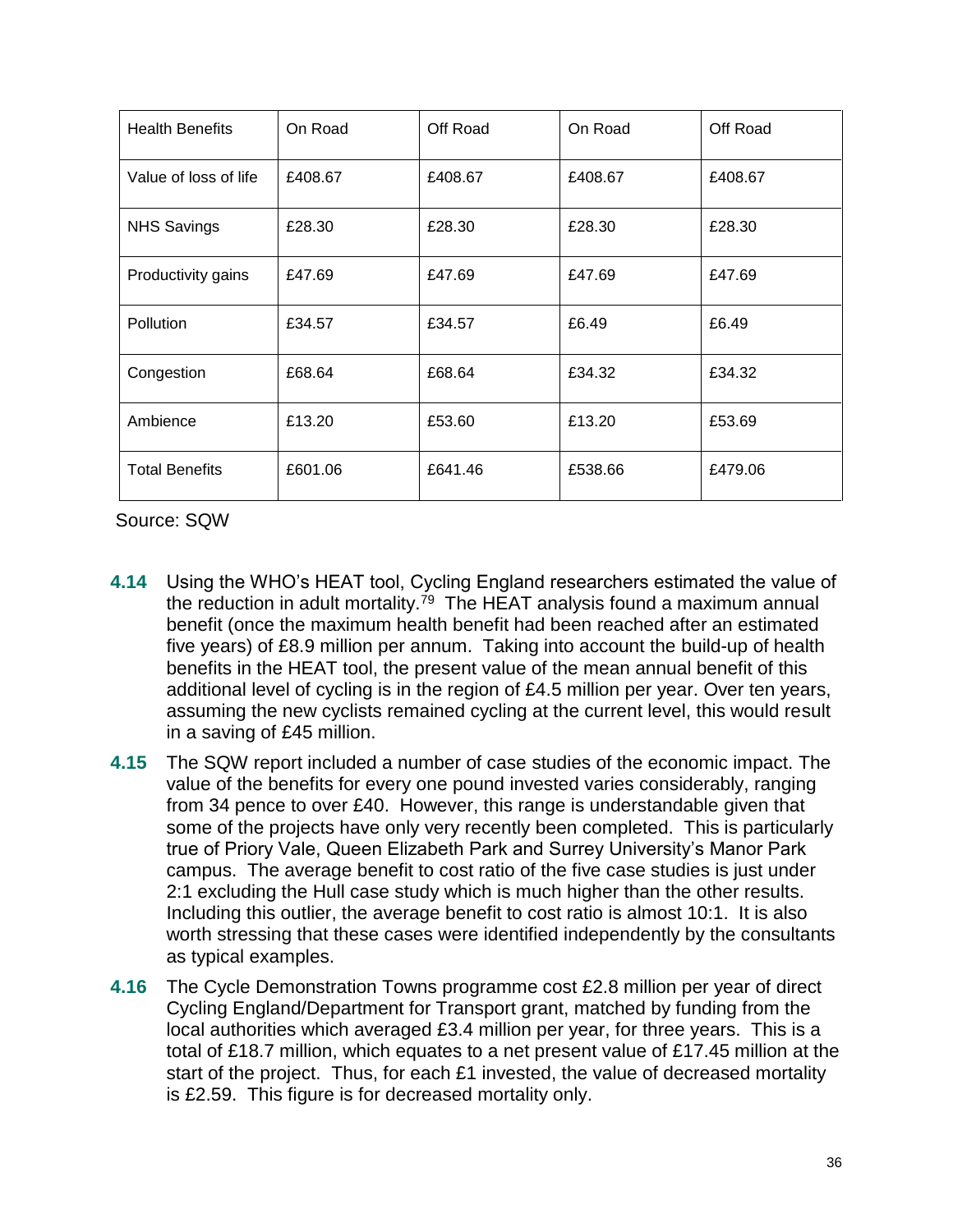**4.17** A benefit cost ratio using DfT approved Transport Appraisal Guidance<sup>80</sup> built on this analysis found a benefit of between 2.6 and 3.5. Mortality benefits were appraised using an adapted version of the WHO HEAT tool for cycling which contains a range of assumptions. The additional benefits included amenity, reduced congestion and reduced absenteeism. The range resulted from the uncertainty over accident dis-benefits (ranging from zero to £15 million). It was found there were significant gaps in the evidence to support the analysis. The analysis was conservative in that it assumed that the benefits would only last 10 years. It also did not include any benefits from reduced morbidity (ill health) and was calculated only for adults and included no benefits from additional children cycling. The BCR range increases to 4.7-6.1 if the benefits could be sustained for 30 years assuming some on-going investment in behaviour change programmes and training.<sup>81</sup> The reduced mortality rates alone accounted for £2.50 of benefit for every £1 spent on the scheme.

#### Local Authorities

- **4.18** The retrofitting of seven streets in Hull has proved to be extremely successful, combining low costs with a high number of additional cyclists. The implementation of a 20mph speed limit and other measures also contributed to the growth in cycling.
- **4.19** York City Council assessed the value of one of its cycle route scheme using the above data. The Malton Road cycle route scheme cost £600K for infrastructure works and would achieve a benefit to cost ratio of 1:1 if the scheme created an additional 60 cyclists (approximately) for this urban, off-road route. By 2007 there was an average of 439 cyclists, an increase of 178 cyclists, constituting a true increase over 10 years.<sup>82</sup>
- **4.20** Broad Street, Oxford:

A proposal to improve Broad Street, in central Oxford, for pedestrians and cyclists was evaluated for its economic costs and benefits using the Department for Transport TAG.<sup>83</sup> As with many appraisals of walking and cycling (above) the physical fitness element accounted for the largest portion of estimated benefits (45% - see Figure 4.3 below). This approach uses the value of a statistical life (£1.654M in 2012) and an average distance of a cycle commute of 4km as well as a calculation for relative risk of death from all causes corresponding to distance travelled. Thus, it includes any projected increases in injuries as a result of increased exposure among cyclists and pedestrians. The BCR for the scheme was calculated as 6.5:1.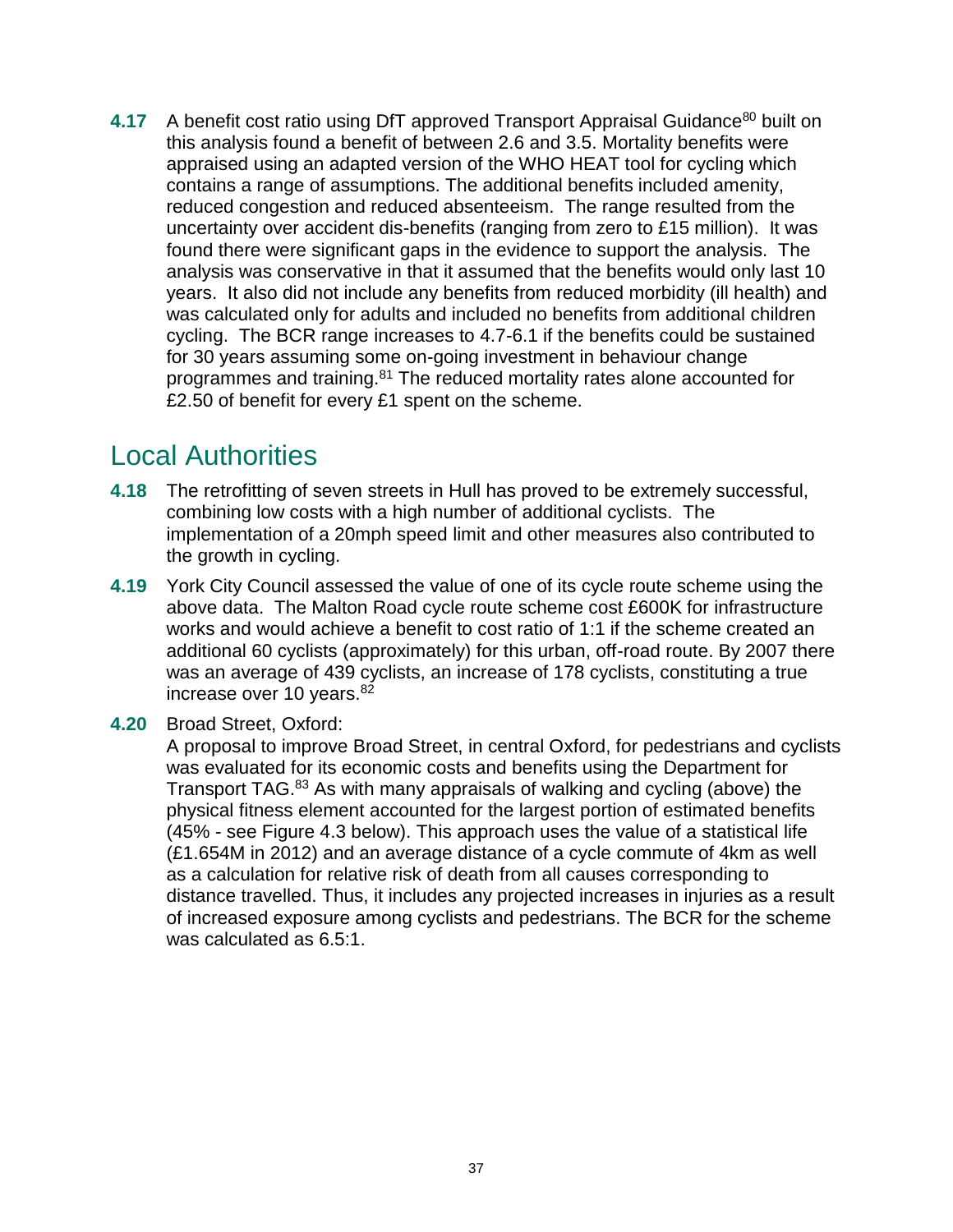

**4.21** Below is a compendium of the BCRs from the above studies. For these UK projects the average BCR is 5.62:1.

| Table 4.4: Compendium of BCRs for UK walking and cycling infrastructure<br>projects |                                                 |                                 |                                                                                                          |  |
|-------------------------------------------------------------------------------------|-------------------------------------------------|---------------------------------|----------------------------------------------------------------------------------------------------------|--|
| <b>Study</b>                                                                        | <b>Study</b><br>focus/location                  | <b>Benefit to cost</b><br>ratio | <b>Comment</b>                                                                                           |  |
| Macmillen et al<br>2010                                                             | Oxford                                          | 6.5:1                           | Walking and cycling enhancements                                                                         |  |
| SQW Consulting,<br>2008                                                             | UK.                                             | 10:1.                           | Estimated impacts of five cycling<br>infrastructure projects                                             |  |
| Cycling England                                                                     | England                                         | 2.59:1                          | Increases in cycling associated with<br><b>Cycling Demonstration Towns -</b><br>mortality benefits only. |  |
| <b>Sustrans</b>                                                                     | Yeadon to Guisely<br>Links to Schools<br>scheme | 3:1                             | The Yeadon Links to Schools<br>scheme involved the construction of<br>a new traffic free path.           |  |
| <b>Sustrans</b>                                                                     | South Shields<br>Links to Schools<br>scheme     | 5.9:1                           | The Links to Schools scheme<br>implemented at South Shields was<br>an urban road adjacent route.         |  |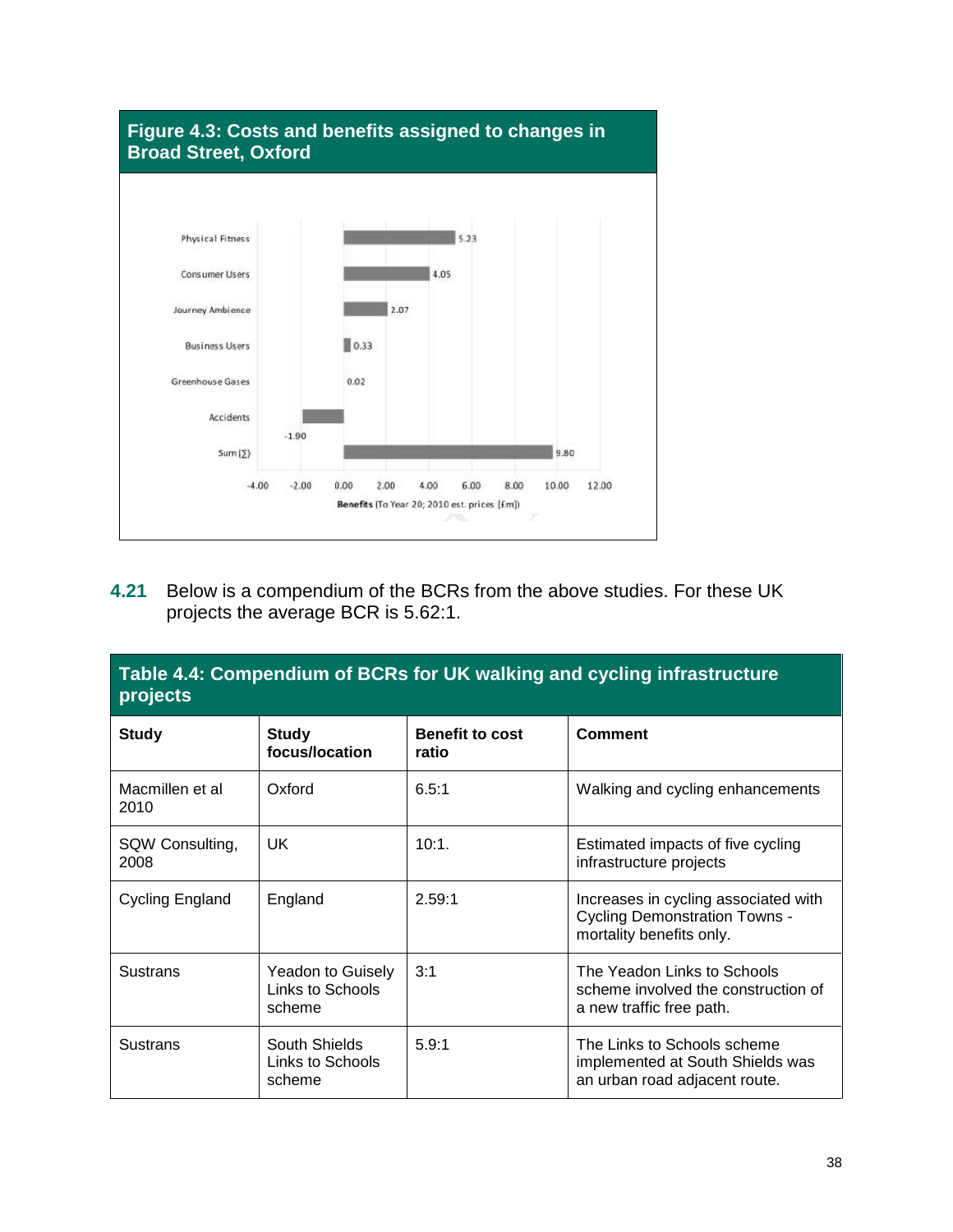| <b>Sustrans</b> | Marske Links to<br>Schools scheme                    | 12.7:1 | The Links to Schools scheme at<br>Marske included the construction of<br>a short section of segregated traffic<br>free path and a new toucan crossing. |
|-----------------|------------------------------------------------------|--------|--------------------------------------------------------------------------------------------------------------------------------------------------------|
| <b>Sustrans</b> | <b>Brent Links to</b><br>Schools scheme              | 2.5:1  | The total cost of the Links to Schools<br>scheme delivered in Brent was<br>£248,164.                                                                   |
| <b>Sustrans</b> | Kings Lynn Links<br>to Schools<br>scheme             | 3.1:1  | The total cost of the Links to Schools<br>scheme delivered in Kings Lynn was<br>£150,000.                                                              |
| <b>Sustrans</b> | <b>Dingwall Tackling</b><br>the School Run<br>scheme | 1.3:1  | The total cost of the Tackling the<br>School Run scheme delivered in<br>Dingwall was £190,000.                                                         |
| <b>Sustrans</b> | East Linton<br>Tackling the<br>School Run<br>scheme  | 10.2:1 | The total cost of the Tackling the<br>School Run scheme delivered in<br>East Linton was £72,000.                                                       |
| <b>Sustrans</b> | Thame Links to<br>Schools scheme                     | 3.8:1  | The total cost of the Links to Schools<br>scheme delivered in Thame was<br>£121,556.                                                                   |
| <b>Sustrans</b> | <b>Cheltenham Links</b><br>to Schools<br>scheme      | 3.9:1  | The total cost of the Links to Schools<br>scheme delivered in Cheltenham<br>was £180,000.                                                              |
| <b>Sustrans</b> | England-wide                                         | 7.6:1. | <b>Travel Actively funded Sustrans</b><br>projects 2008-2011                                                                                           |
|                 | Average                                              | 5.62   | Simple, non-weighted average                                                                                                                           |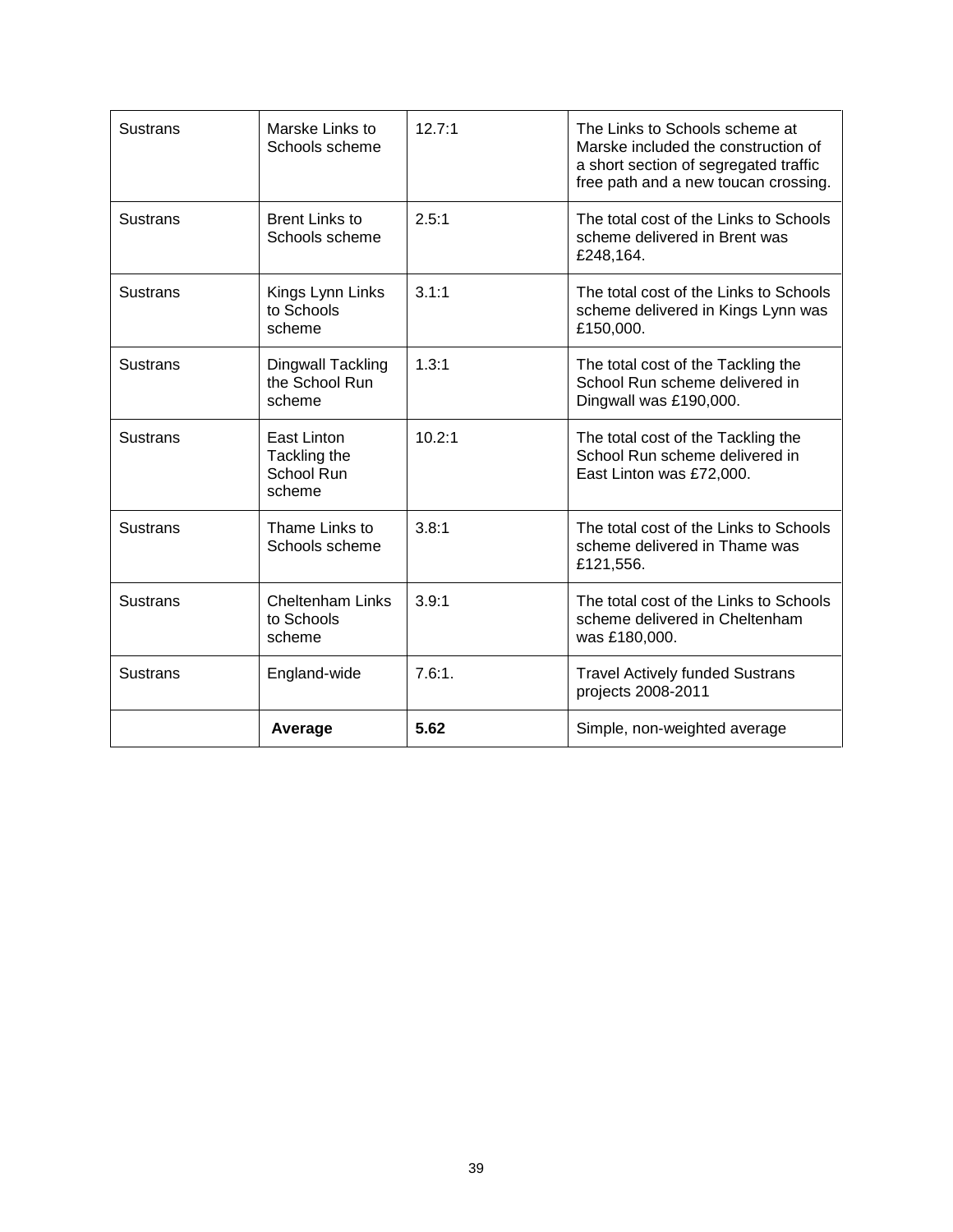## 5. Conclusions

- **5.1** Health benefits are a fully recognised component within CBA calculations within transport planning in England through TAG. As with other areas of public policy decision making about interventions to increase physical activity, decisions are likely to be swayed by the economic case as much as by the general congestion reduction, health or environmental benefits. This is particularly accentuated in times of fiscal restraint. Consequently, an evidenced based approach to decision making, as required by Government, is especially important in informing the economic case.
- **5.2** The volume of literature on CBA/BCR of interventions to promote routine walking and cycling has grown in recent years and reveals that the economic justification for investments to facilitate cycling and walking has been undervalued or not even considered in public policy decision-making. Yet, almost all of the studies reported within this review cite economic benefits which are highly significant, with BCRs averaging 5.95 (UK and non-UK).
- **5.3** Consequently, environmental and other interventions to facilitate increased population physical activity through cycling and walking are likely to be amongst the 'best buys' across many areas of public policy i.e. public health benefits, cost savings for health services and for transport planning. The significant BCR values reported here should have a substantial influence in informing national transport ambitions. Additionally, a more mature transport policy enables recognition and adjustment in the light of the multiple inter-connections between transport and other areas of public policy – not least to claim the cost savings which accrue when fossil fuel is replaced by human energy – the co-benefits.
- **5.4** As a coda, evidence of the high value of BCRs for cycling and walking should also be considered alongside the speed of delivery of walking and cycling interventions which for infrastructure projects are usually within 2 years compared to 8-12 years for major schemes, adding to the activeness of cycling and walking interventions. Implementation can clearly be quicker for behaviour change schemes. Added to this, small scale schemes often get contracted to local-based companies rather than major schemes (with shareholders with no requirement for interest in supporting local economies).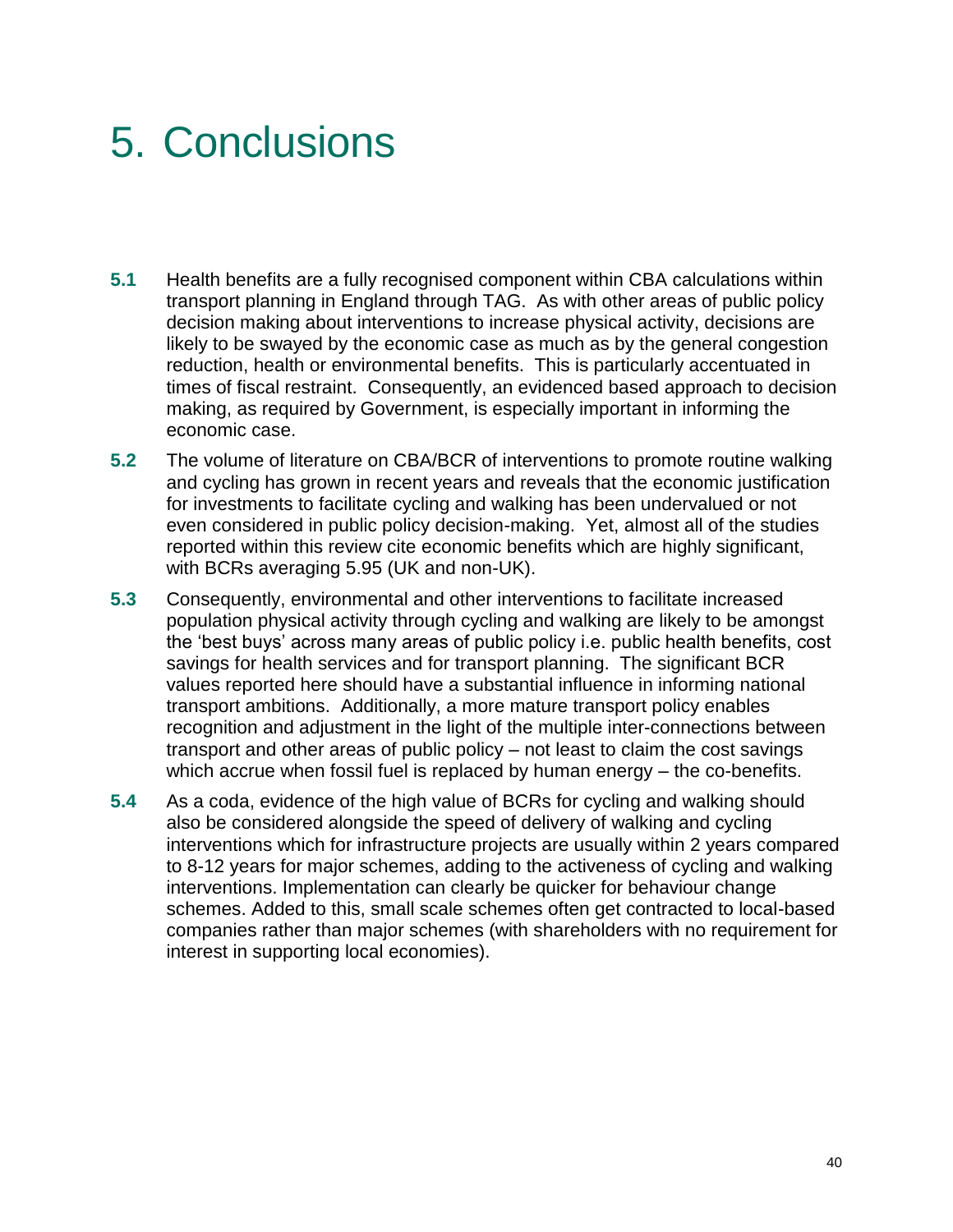# 6. Appendix A: Non-UK BCR evidence Cost Benefit Analysis (CBA) of cycling and walking interventions

#### CBA (and BCR) calculations of traffic safety measures: EU PROMISING Project

- **A.1** CBA calculations of various traffic safety measures using European data show that measures for cyclists and pedestrians result in a more positive ratio than other travel modes.<sup>84</sup>
	- Measures to restrict speed such as those now in use in increasingly more urban areas reduce the average risk of accidents by more than 50%. The ratio between benefits and costs is 9:1
	- Separate cycle paths have a positive effect on safety for both motorised vehicles and cyclists and also benefit traffic flow. The ratio is 9:1
	- A measure that gives cyclists right of way at traffic junctions by means of an advanced stopping line over the full width of the road also improves safety for cyclists and other traffic and has an even more positive ratio of 12:1.<sup>85</sup>

#### BCRs for three Norwegian cities

- **A.2** A CBA of walking and cycling tracks in three Norwegian cities reported a series of benefits. <sup>86</sup> These benefits included improved fitness, reductions in health costs, decreased air and noise pollution and reduced parking costs. A range of other factors were included in the calculations including traffic accidents, travel time, insecurity, school bus transport, and medical and welfare costs (the latter being 60% of the total cost). The CBA/BCR included conservative estimates of some benefit components:
	- Traffic accidents assumed that the number of traffic accidents resulting in injury would remain unchanged because of the new walking and cycling tracks.
	- Travel time assumed that travel times for pedestrians and cyclists remain unchanged.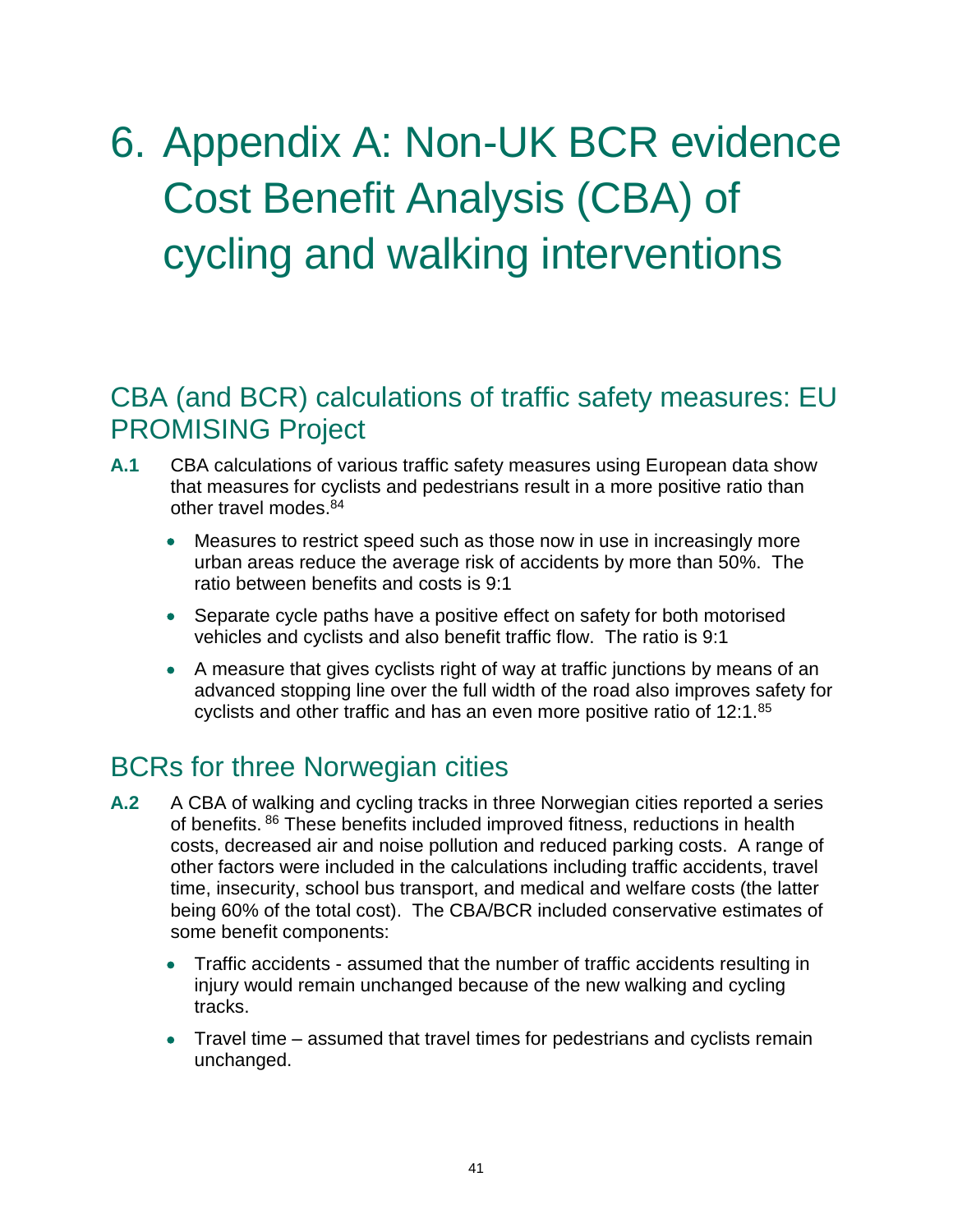- Insecurity felt by pedestrians and cyclists moving along a road was included at a cost of 2 Norwegian Kroner (NOK) per kilometre. Assuming an average speed of 10–20 km/h the cost of insecurity was about NOK 20–40 per hour for cyclists.
- School bus transport assumed that 50% of children previously using a bus would not need this if walking and cycle track networks were constructed.
- Less severe diseases and ailments and less short-term absence assumed that short-term absence from work would be reduced by 1 percentage point (from 5% to 4%) and that 50% of new pedestrians and cyclists would see improvements in their health.
- Severe diseases and ailments and long-term absence/disability moderate amounts of daily physical activity reduce risk of premature mortality in general.
- **A.3** Risk reductions were related to just four types of severe diseases or ailments cancer, high blood pressure, type-2 diabetes and musculoskeletal ailments. Estimated costs due to welfare loss for people suffering from these diseases or ailments were included. The welfare loss is estimated to be 60% of the total costs - the same magnitude as for welfare loss for people injured in traffic accidents used in Norwegian CBAs of other road investments.
- **A.4** External costs of road transport included were:
	- CO2-emissions, local emissions to air,
	- Noise
	- Congestion
	- Infrastructure costs
	- Parking costs commute trips by car replaced by walking or cycling were assumed to reduce parking costs for businesses in Trondheim, Hamar and Hokksund by NOK 1165, NOK 560 and NOK 3254 per month, respectively.
- **A.5** A summary of the CBA results are presented in Table 7, demonstrating that investment in walking and cycle networks in the three Norwegian cities (best estimates of future pedestrian and bicycle traffic) appear to be highly cost effective.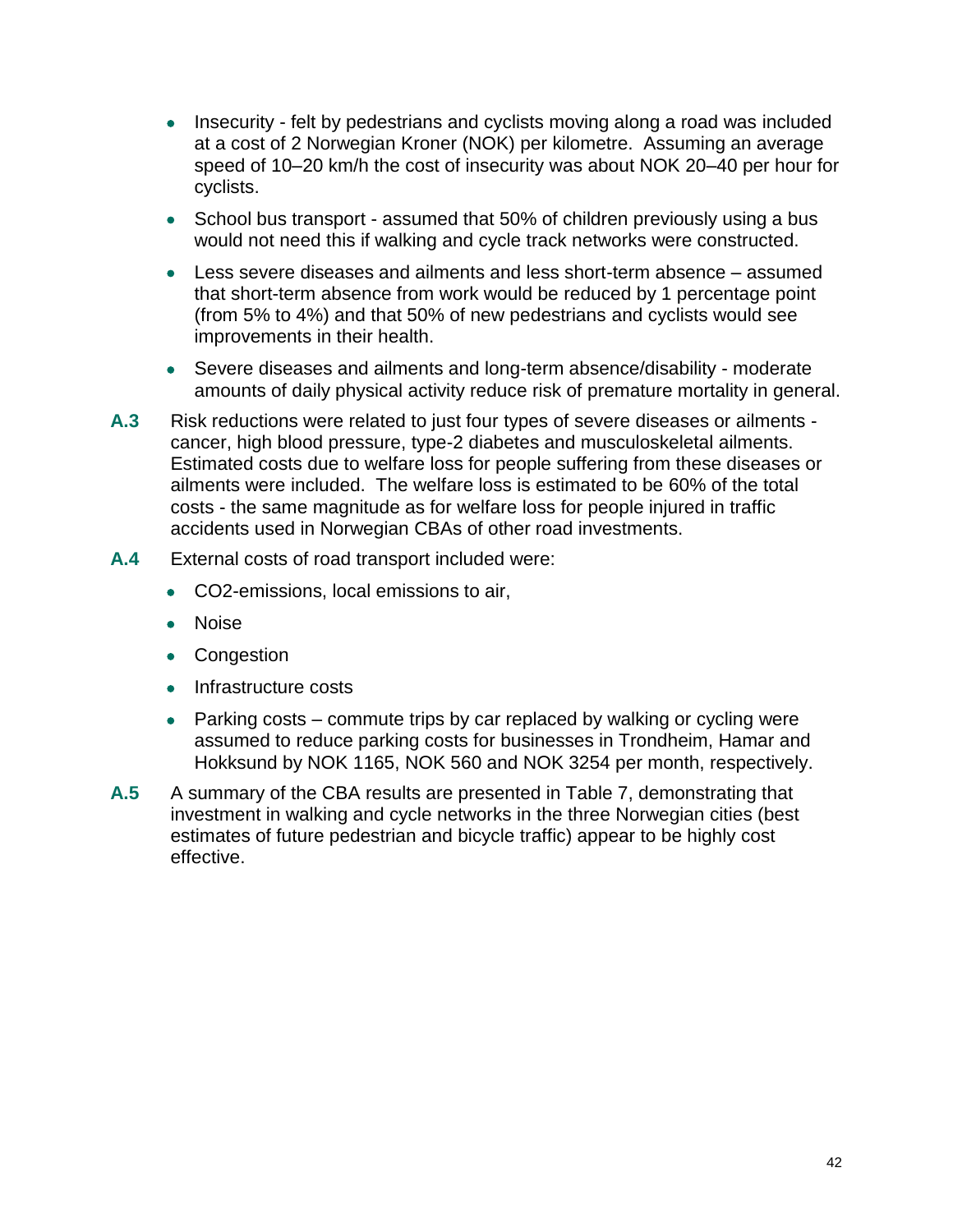#### **Table A.1: BCR of investments in walking and cycling track networks in Hokksund, Hamar and Trondheim**

|                           | <b>Hokksund</b> | <b>Hamer</b> | <b>Trondheim</b> | <b>TOTAL</b> |  |
|---------------------------|-----------------|--------------|------------------|--------------|--|
|                           |                 |              |                  |              |  |
| <b>TOTAL BENEFIT</b>      | 153.7m NOK      | 309.1m NOK   | 3023.3m NOK      | 3486.1m NOK  |  |
|                           | (E14.5m)        | (E29.2m)     | (E285.3m)        | (E329m)      |  |
| <b>TOTAL COSTS</b>        | 30.2m NOK       | 20.1m NOK    | 767.4m NOK       | 817.7m NOK   |  |
|                           | (E2.85m)        | (E1.9m)      | (E72.4m)         | (E77.15m)    |  |
| Net benefit/cost<br>ratio | 4.09            | 14.34        | 2.94             |              |  |

Unit: Norwegian Kroner (NOK 1 = GB £0.094)

### Sydney cycling network

- **A.6** The objective of a study, undertaken for the City of Sydney, was to assess the economic desirability of investing in the development of the Inner Sydney Regional Bicycle Network.<sup>87</sup> For Australia, this study is the first known attempt to estimate the impact of improvements to cycling infrastructure on cycling demand at a (Sydney) network level. The key feature of our demand modelling approach is its ability to model the effects of different types of cycle infrastructure and variations in separation offered by different cycling treatments.
- **A.7** The economic appraisal indicates that the full development of the Inner Sydney Regional Bicycle Network is economically desirable. The net economic benefits accruing from the development of the Inner Sydney Regional Bicycle Network, over a 30 year evaluation period and discounted at a real rate of 7%, is over half a billion, returning a BCR of around 4:1. The breakdown of the benefits demonstrates the importance of recognising cycling specific benefits. Collectively, health benefits and journey ambiance provide a significant uplift in overall benefits, accounting for 41% of total benefits under the Do-Something Scenario. However, the Inner Sydney Regional Bicycle Network is still estimated to produce a net benefit even when removing journey ambiance and health benefits.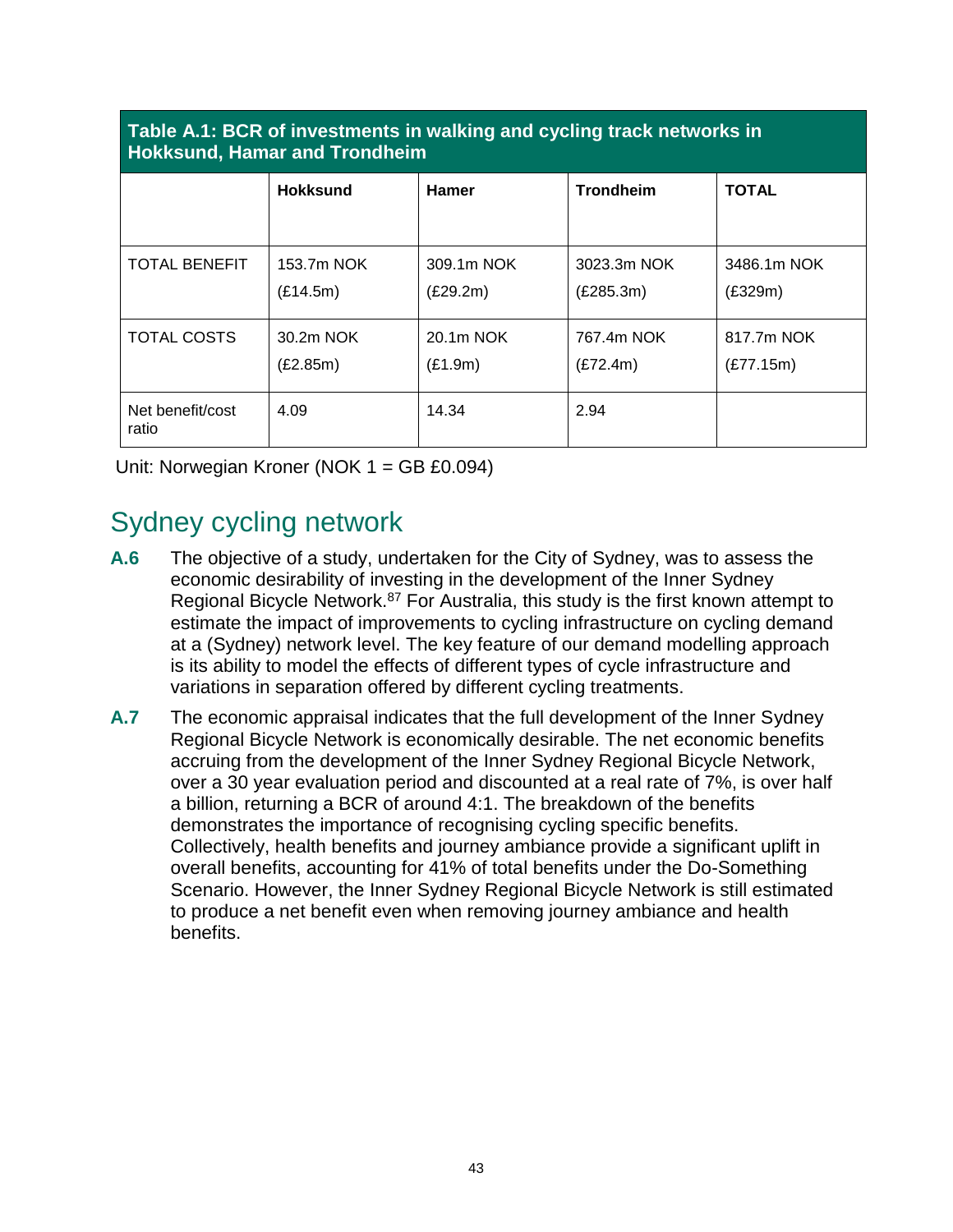| Table A.2: Top ten BCRs under the Do-Something Scenario |                   |                        |            |                        |
|---------------------------------------------------------|-------------------|------------------------|------------|------------------------|
| <b>BCR Ranking</b>                                      | <b>Origin LGA</b> | <b>Destination LGA</b> | <b>BCR</b> | <b>Cumulative Cost</b> |
| 1                                                       | Randwick          | Sydney                 | 54.14      | 2,242,000              |
| $\overline{2}$                                          | Marrickville      | Sydney                 | 21.29      | 3,581,000              |
| 3                                                       | <b>Botany</b>     | Randwick               | 13.99      | 4,477,000              |
| 4                                                       | Leichhardt        | Sydney                 | 13.24      | 5,601,000              |
| 5                                                       | Waverley          | Sydney                 | 11.92      | 8,015,000              |
| 6                                                       | Rockdale          | Sydney                 | 9.20       | 10,187,000             |
| $\overline{7}$                                          | Canterbury        | Sydney                 | 5.23       | 12,410,000             |
| 8                                                       | Woollahra         | Sydney                 | 5.18       | 13,700,000             |
| 9                                                       | <b>Botany</b>     | Rockdale               | 5.14       | 14,501,000             |
| 10                                                      | <b>Botany</b>     | Sydney                 | 5.01       | 16,365,000             |

**A.8** A mean BCR is 18:1 from these top 10 but 4:1 overall for schemes in Sydney.

### Walking and cycling trails in Nebraska, USA

- **A.9** A US study team analysed walking and cycling trails in Nebraska and reported societal benefits.<sup>88</sup> CBA data were
	- The per capita annual cost of using the trails was US\$209.28 (£120) (including construction, maintenance, equipment and travel).
	- Per capita direct medical benefit of using the trails was \$564.41 (£320).
	- The cost-benefit ratio was 2.94, meaning that every \$1 invested in trails for physical activity led to \$2.94 in direct medical benefit (£1.67 for every £1 invested).
	- As a result, an active person is calculated to have spent \$564 (in 1998 dollars) less on medical care than an inactive person.
- **A.10** The results indicate that building walking and cycling trails is cost beneficial from a public health perspective, assuming the trail can be used for 10 years or more and that the resource cost of such trails may be outweighed by the direct health benefits alone.<sup>89</sup> Equipment and travelling to and from the trails formed the major part of the cost demonstrating the importance of increasing awareness of the health benefits of physical activity.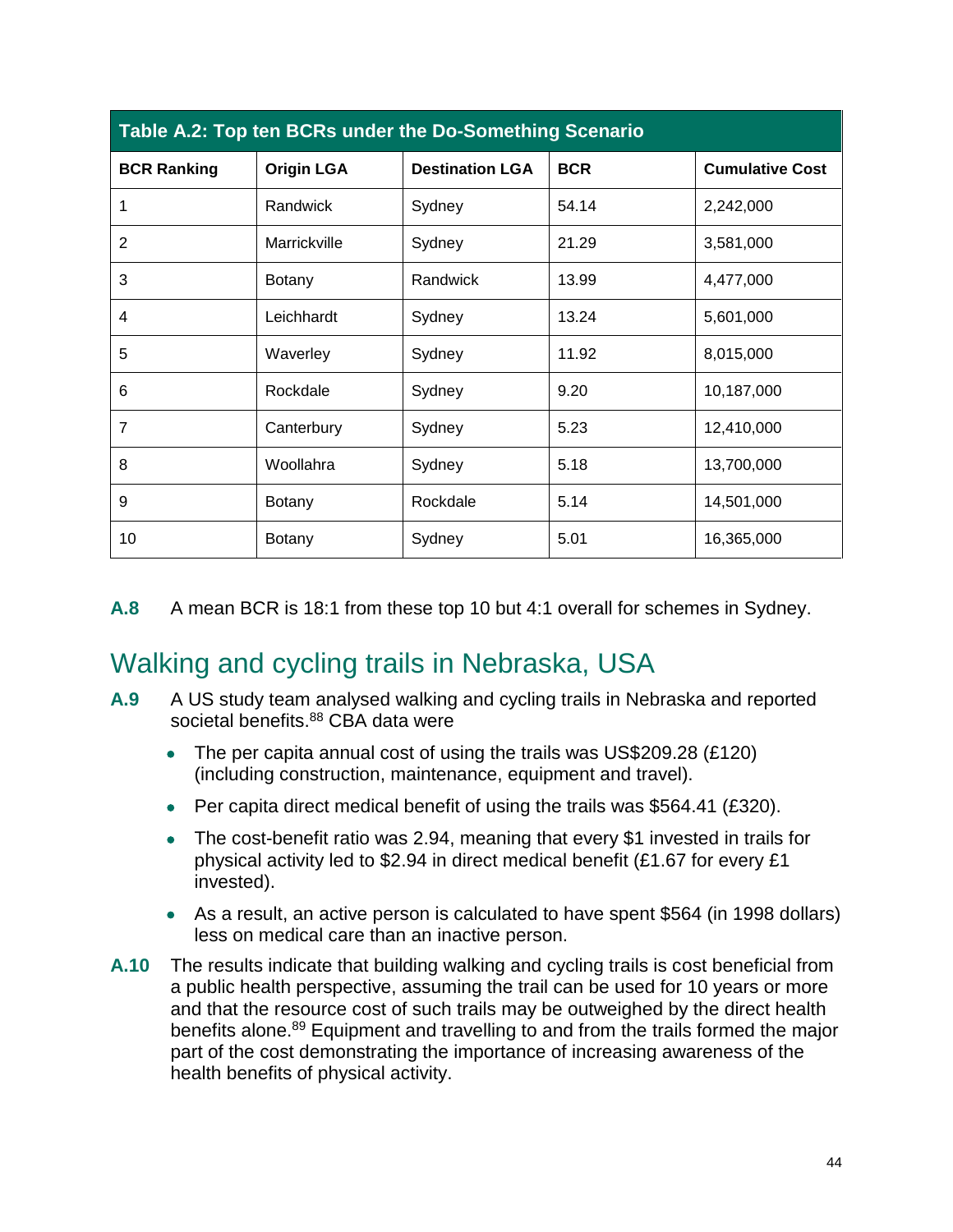### Danish bicycle promotion

**A.11** A study of a Danish bicycle promotion scheme, using conservative estimates of health benefits, calculated net benefits of 3.1 billion Euros (£2.108 billion).<sup>90</sup> It was assumed that improving infrastructure and continued marketing activities would bring a 50% increase in cycling, associated with a 30% increase in walking across Denmark over 12 years.

#### Copenhagen, aiming to be World No. 1 Cycling City

**A.12** Copenhagen has publicly set out to become the top cycling city in the world. The Danish Ministry of Transport's manual for calculating cost-benefit did not include a method for assessing cycle projects. The City of Copenhagen therefore devised a cycling assessment procedure based on the principles set forth in the manual. From a cost-benefit point of view the investments were particularly sound, giving an equivalent or better rate of return than road construction projects such as the widening of the motorway around Roskilde or a new motorway near Silkeborg.<sup>91</sup>

#### World Health Organisation - Health Economic Assessment Tool

#### **Cycling figures in hard cash - Denmark**

- When a person chooses to cycle this is a clear gain for society of 1.22 Danish Kroner per kilometre cycled.
- Conversely, society suffers a net loss of 0.69 Danish Kroner per kilometre driven by car.
- In cost-benefit terms the health and life expectancy benefits of cycling are seven times greater than the accident costs.
- The cost of a bicycle is 33 øre (0.33 of a Danish Kroner) per cycled kilometre covering purchase price and maintenance. The equivalent cost for a car is 2.20 Danish Kroner per driven kilometre.<sup>92</sup>

Unit: Danish Kroner (DK 1 = GB £0.11 as of November 2012)

**A.13** In 2007 the World Health Organisation published guidance on the economic appraisal of health effects related to walking and cycling and a tool to calculate the costs and benefits resulting from cycling interventions – Health Economic Assessment Tool.<sup>93</sup> This was premised on the fact that in recent years, a few countries have carried out pioneering work in trying to assess the overall costs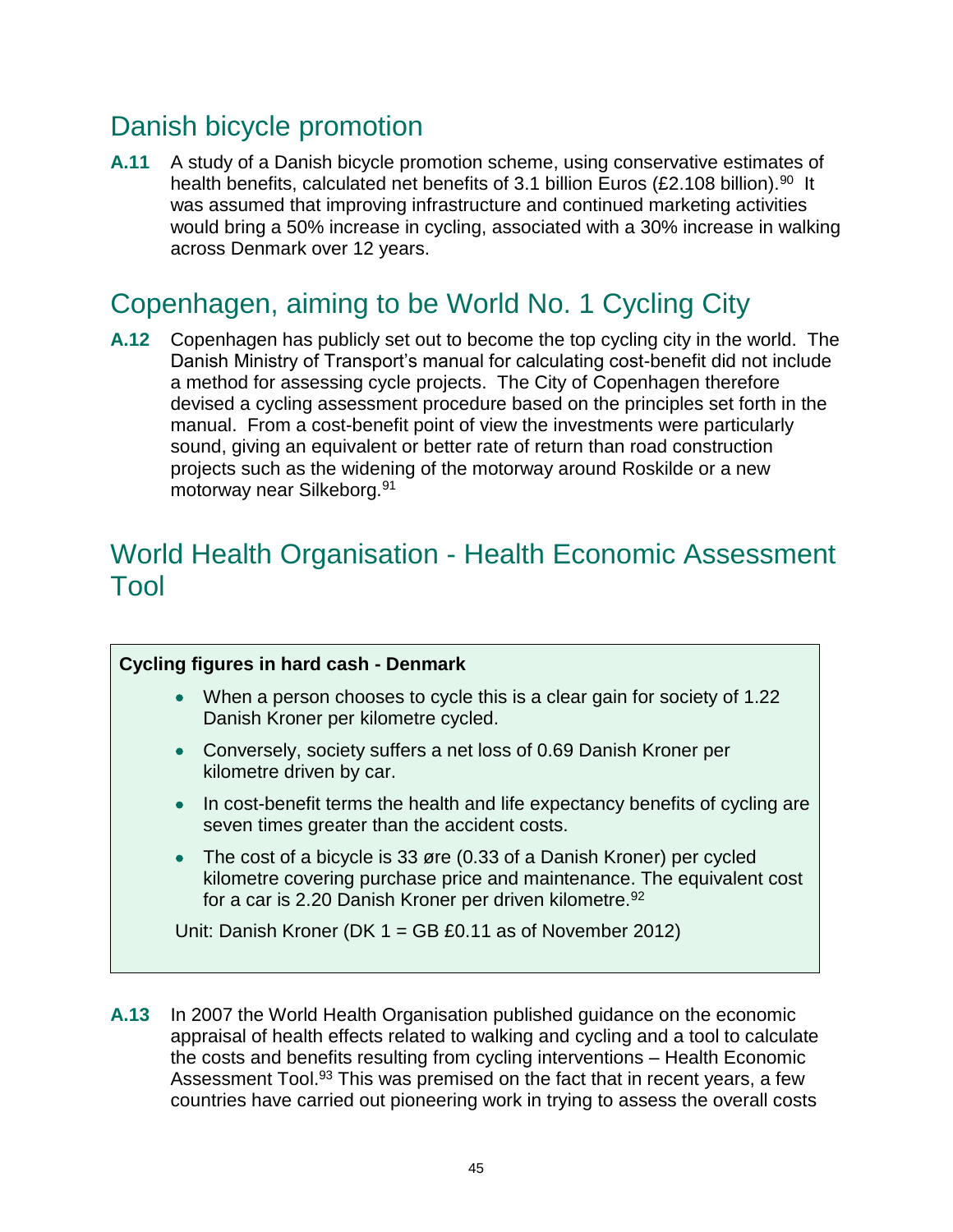and benefits of transport infrastructures taking health effects into account, and guidance for carrying out these assessments has been developed. However, important questions remained to be addressed regarding the type and extent of health benefits which can be attained through investments in policies and initiatives which promote more cycling and walking.

- **A.14** Addressing these questions was stated as important in order to:
	- a. support Member States in their assessments of the health and environmental impacts of alternative transport policy options;
	- b. promote the use of scientifically robust methodologies to carry out these assessments; and
	- c. provide a sound basis for advocating investments in sustainable transport options.

#### Research for New Zealand Government research

- **A.15** More recently the New Zealand Land Authority commissioned a study to value economically the health benefits of cycling and walking modes.<sup>94</sup> A starting point for the study was the WHO HEAT tool. Elements of several methodologies were integrated and applied by the New Zealand researchers to estimate a value per km that could be easily incorporated into the existing economic evaluation methods. Mortality, morbidity and health-sector costs were all included in the total annual benefits that could be realized by an inactive person becoming physically active. These benefits were weighted and distributed across the average physical activity profile of the population to produce scenarios of an annual benefit per person.
- **A.16** For cycling this meant a per kilometre benefit of between \$(NZ) 1.77 (£0.80) and \$(NZ) 2.51 (£1.10). This is comparable to other calculations of benefit, including that generated using the HEAT tool.
- **A.17** <http://www.vtpi.org/documents/walking.php>

#### Barcelona: Bicing - Bicycle sharing scheme

**A.18** Rojas-Rueda, et al.<sup>95</sup> quantified the overall health impacts to users from shifting urban driving to cycling, including increases in accident risk, air pollution exposure and improved public fitness. In this case study, the 181,982 Barcelona Bicing public bike rental system users are estimated to experience 0.03 additional annual traffic accident deaths, 0.13 additional air pollution deaths, and 12.46 fewer deaths from improved fitness, resulting in 12.28 deaths avoided and a 77 benefit: risk ratio. This does not account for the additional health benefits from reduced accident risk to other road users or reduced air pollution emissions to other residents. The authors conclude that public bicycle sharing schemes can help improve public health and provide other benefits.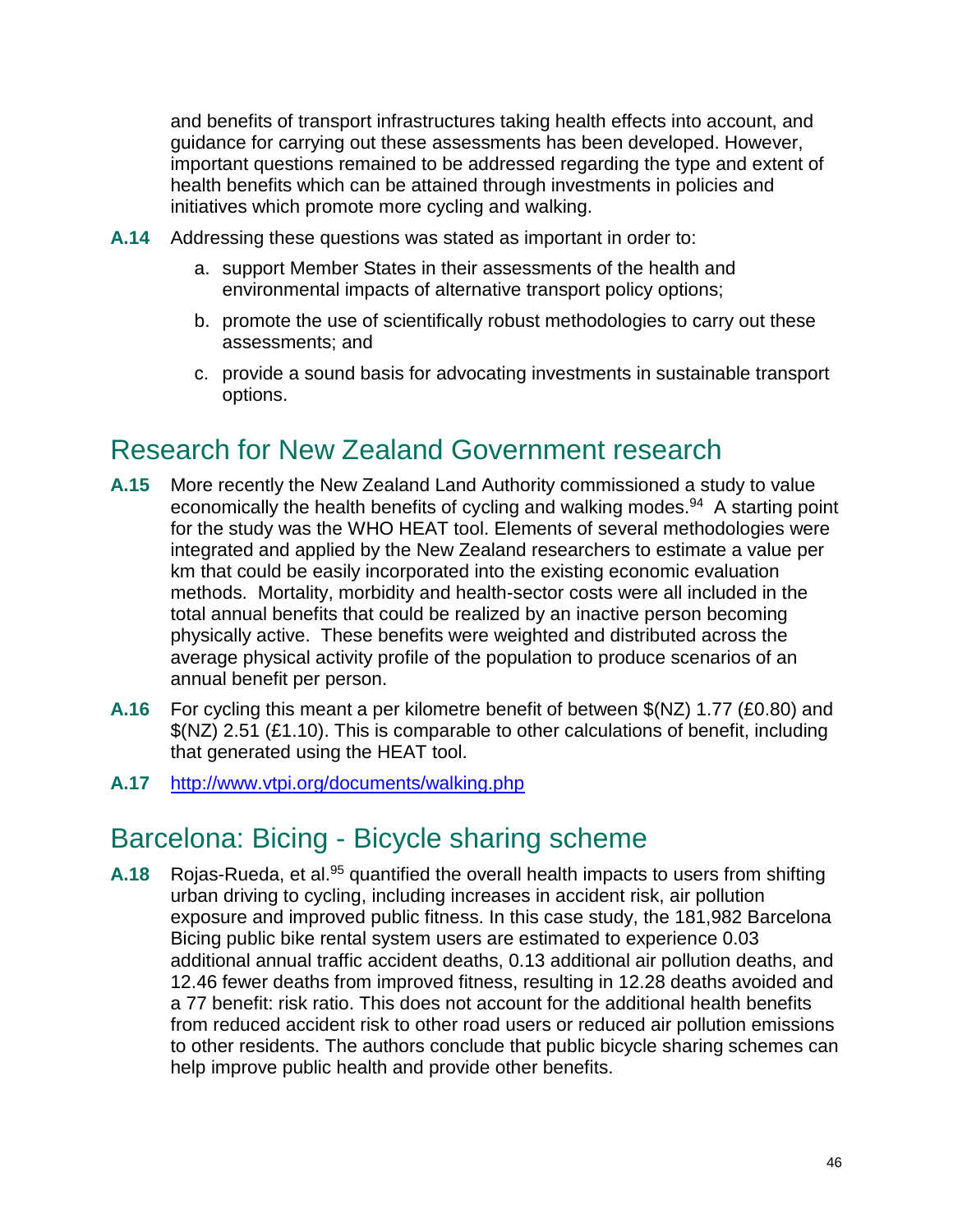### Grabow, et al. (2011)

**A.19** Grabow, et al. (2011)<sup>96</sup> estimated annual changes in health outcomes and monetary costs expected from reduced local air pollution emissions and improved public fitness if 50% of short trips were made by bicycle during summer months in typical Midwestern U.S. communities. Across the study region of approximately 31.3 million people, mortality is projected to decline by approximately 1,100 annual deaths. The combined benefits of improved air quality and physical fitness are estimated to exceed \$7 billion/year. These findings suggest that significant health and economic benefits are possible if bicycling replaces short car trips. Less car dependence in urban areas would also improve health in downwind rural settings. No CBA/BCR is provided.

### Rabl and de Nazelle

**A.20** Rabl and de Nazelle<sup>97</sup> estimated the health gain for an individual in switching from car to walking or cycling for a 5 km (one-way) journey 5 days / week, 46 weeks / year (2.5 km for walking). They estimated the health impacts caused by shifts from car to bicycling or walking, considering four effects: changes in physical fitness and ambient air pollution exposure to users, reduced pollution to other road users, and changes in accident risk. Switching from driving to bicycling for a 5 km one way commute 230 annual days provides physical activity health benefits worth 1,300  $\epsilon$  annually and air emission reduction worth 30  $\epsilon$ /yr. overall. The commuter that switches mode bears additional air pollution costs averaging 20 €/yr, but this cost depends on cycling conditions and can often have the opposite sign if cyclists are separated from major roadways. Calculations include gains to the individual from physical activity and to the general public from reduced air pollution but losses to the individual from increased risk of accidents / injury and greater exposure to air pollution. The public health gain of decreased air pollution was estimated to be €33 / year but individual losses through increased exposure €19 year. Loss due to fatal injury to the individual was costed at €53 / year. Importantly, their data for Paris and Amsterdam imply that any increase in accident risk is at least an order of magnitude smaller than physical activity health benefit. No CBA/BCR provided.

### Dane Country, Wisconsin: Building pavements

**A.21** In a UK context nearly all urban roads have pavements. In the US as well as in many developing countries this is often not so. Guo and Gandavarapu<sup>98</sup> investigated the benefits of pavements and concluded that the incremental costs of residential sidewalk construction is usually repaid by the health benefits of increased physical fitness and reduced vehicle air pollution. They estimated that building sidewalks on all city streets would increase average daily non-motorized travel 0.097 miles and reduce automobile travel 1.142 vehicle-miles per capita. The increased walking and cycling provided 15 kcal/day per capita in average additional physical activity, predicted to offset weight gain in about 37% of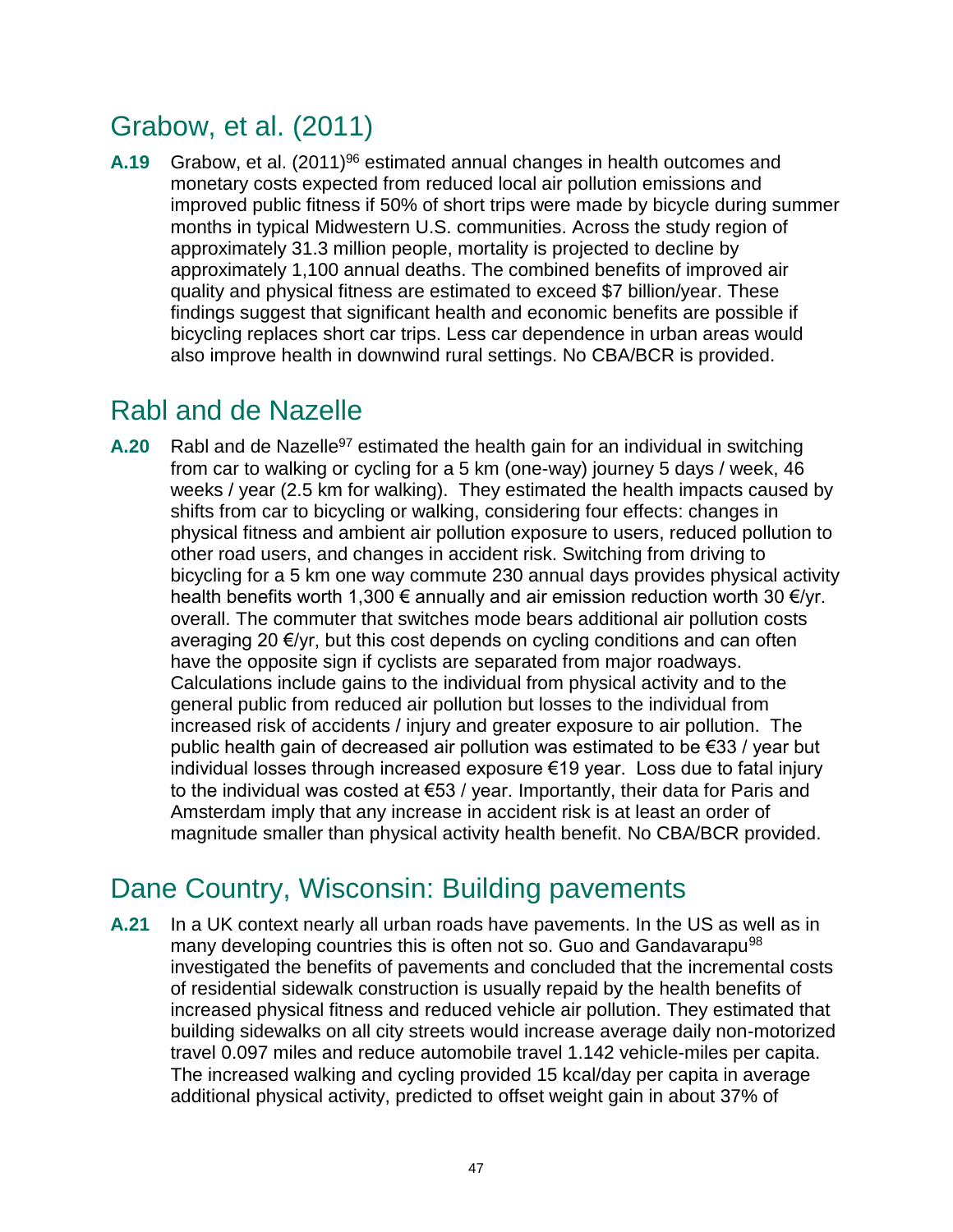residents, providing substantial healthcare cost savings. The estimated health benefit of \$90.93 million and air pollution benefit of \$8.23 million yielded a combined benefit value of \$99.16 million for year 2002 alone. Based on a conservative service life estimate of 10 years and an annual discount rate of 3%, the total benefit of the county-wide sidewalk construction across the 10-year life cycle was \$845.85 million in 2002 dollars. Dividing the total benefits by the total construction cost of \$450.8 million gave a benefit to-cost ratio of 1.87, indicating a positive return on investment.

### Portland (USA): Bicycle network

**A.22** In 2008, the City of Portland estimated the hypothetical cost of rebuilding the entire 274 mile bikeway network at \$75. In 2003, the city also initiated the Smart Trips programme which encourages bicycling, walking, and public transport, at an estimated cumulative cost to 2012 of \$7.2M. Gotschi<sup>99</sup> estimated that Portland, Oregon's 40-year \$138-605 million bicycle facility investments would provide \$388-594 million healthcare savings, \$143-218 million fuel savings, and \$7-12 billion in longevity value, resulting in positive net benefits. Gotschi concluded that the benefit-cost ratios for health care and fuel savings were between 3.8.1 and 1.2:1 (average of 2.5:1) and an order of magnitude larger when value of statistical lives is used. He stated that the CBA of investment in bicycling in a US city showed that such investments were cost effective, even when only a limited selection of benefits were considered.

| projects                      |                                     |                        |                                                                                                                           |
|-------------------------------|-------------------------------------|------------------------|---------------------------------------------------------------------------------------------------------------------------|
| <b>Study</b>                  | <b>Study focus/location</b>         | <b>Benefit to cost</b> | <b>Comment</b>                                                                                                            |
| Gotschi, 2011                 | Infrastructure in<br>Portland       | 2.5:1                  | Hypothetical cost of rebuilding<br>bikeway network                                                                        |
| Guo and Gandavarapu,<br>2010  | Benefits of building<br>pavements   | 1.87:1                 | US specific focus on benefits<br>of pavement building -<br>possible application in UK to<br>rural roads without pavements |
| PROMISING, 2000 EU<br>Project | Restrict speed in urban<br>areas.   | 9:1                    | Reduce the average risk of<br>accidents by more than 50%.                                                                 |
| PROMISING, 2000 EU<br>Project | Separate cycle paths                | 9:1                    | Positive effect on safety for<br>both motorized vehicles and<br>cyclists and also benefit traffic<br>flow                 |
| PROMISING, 2000 EU<br>Project | Advanced stop lines for<br>cyclists | 12:1                   | Advanced stopping line over<br>the full width of the road also<br>improves safety for cyclists<br>and other traffic       |

#### **Table A.3: Compendium of BCRs for Non-UK walking and cycling infrastructure projects**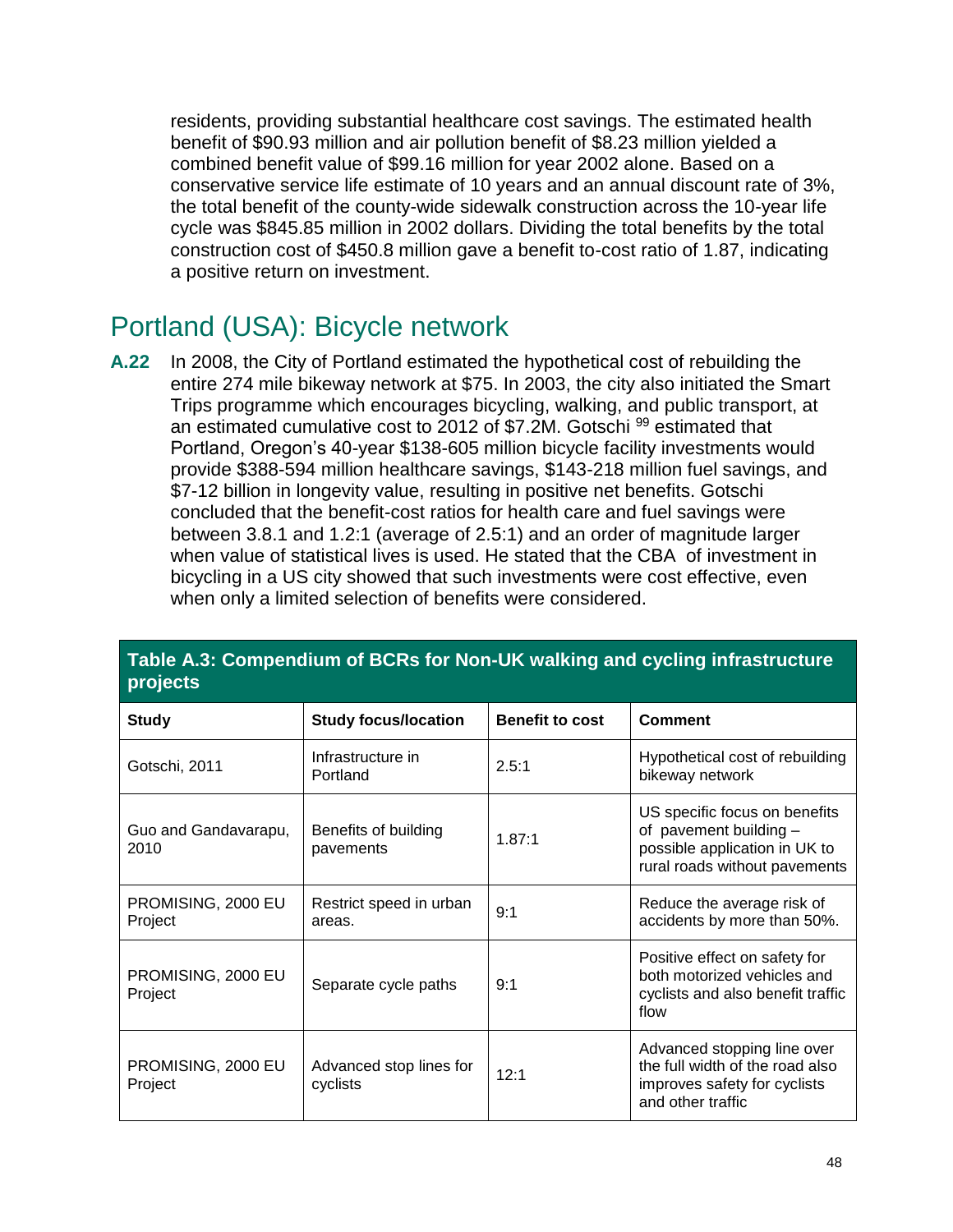| Norwegian cities 2004                                 | Hokksund                                      | 4.09:1     | Cycle network infrastructure                                                                                                     |
|-------------------------------------------------------|-----------------------------------------------|------------|----------------------------------------------------------------------------------------------------------------------------------|
| Norwegian cities 2004                                 | Hamer                                         | 14.34:1    | Cycle network infrastructure                                                                                                     |
| Norwegian cities 2004                                 | Trondheim                                     | 2.94:1     | Cycle network infrastructure                                                                                                     |
| Rojas-Rueda, et al.<br>2011                           | Barcelona: Bicing -<br>Bicycle sharing scheme | $77.1:1*$  | Major bicycle-sharing scheme<br>and costs inc. from casualties<br>against health benefits                                        |
| Walking and cycling<br>trails, 2005                   | Nebraska walking and<br>cycling trails        | 2.94:1     | Off-highway cycle pedestrian<br>routes in Nebraska                                                                               |
| Yi, M., Adams, D.,<br>Garcia, C., Chandra, P.<br>2011 | City of Sydney                                | 4.1:1      | Demand modelling approach<br>to investing in the<br>development of the Inner<br><b>Sydney Regional Bicycle</b><br><b>Network</b> |
|                                                       | Mean                                          | $6.28$ *:1 | Simple non-weighted average                                                                                                      |

\* Excludes Bicing study which, with a very high BCR, would provide a substantively different mean figure of 12.72:1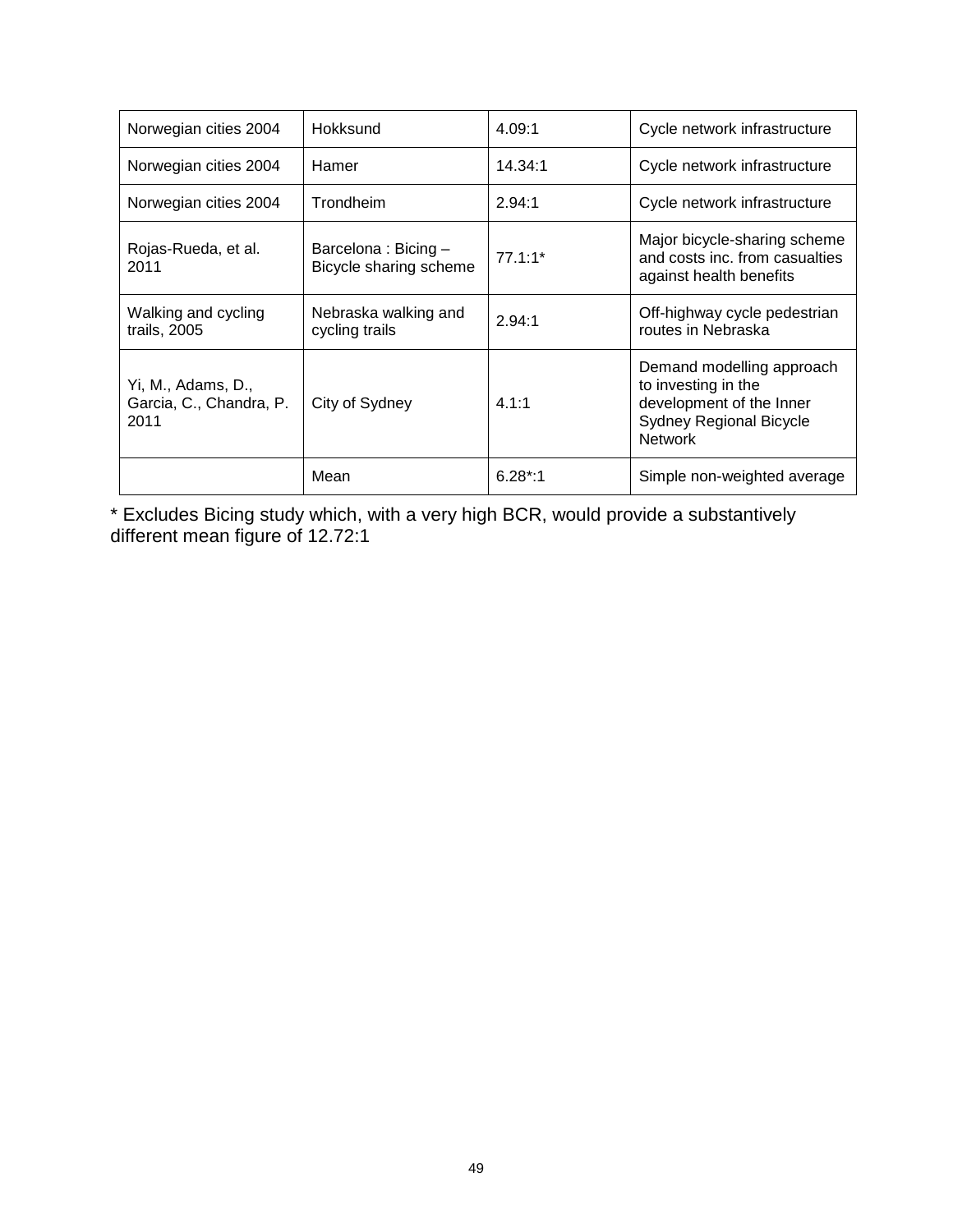# 7. Appendix B: Using the World Health Organization's Health Economics Assessment Tool (HEAT) for Walking and Cycling

- **A.23** HEAT is incorporated within the DfT's Transport Analysis Guidance (TAG Unit  $3.14.1$ )<sup>100</sup> and its application by local authorities to cycling and walking interventions is now recognized as increasingly valuable in capturing the quantifiable benefits of walking and cycling. The tool is designed to help conduct an economic assessment of the health benefits of walking and cycling by estimating the value of reduced premature mortality that results from specified amounts of walking and cycling as exercise. As a consequence of only including premature mortality and not also illness (morbidity) the tool is conservative in the estimates that it makes. While TAG does take some account of reduced absenteeism due to increased exercise through walking and cycling, WHO have suggested that the benefit may be double if reductions in illness were included.
- **A.24** The tool can be used for a number of different situations, for example:
	- When planning a new piece of cycling or walking infrastructure to help to test the case for investment.
	- to value the reduced mortality from past and/or current levels of cycling or walking, such as a single route, as well as across an authority.
	- to provide input into more comprehensive economic appraisal exercises (such as large schemes which may impact on walking and cycling levels), or prospective health impact assessments.
- **A.25** Local Highway authorities may wish to revisit TAG to ensure that they have fully taken account of Unit 3.14.1 (or ask any external consultant teams they use), not least because the evidence of the overall benefits consistently shows that many cycling interventions score very highly in terms of Benefit to Cost Ratios and that as much as 70% of the overall benefit is derived from the health gains. For example, in the DfT assessment of the first six Cycle Demonstration Towns the 'physical fitness' benefit was 70.7%.<sup>101</sup> For walking the 'physical fitness' benefit also tends to reach similar levels.<sup>102</sup> England and Sweden are examples where the tool has been incorporated into departments for transport recommended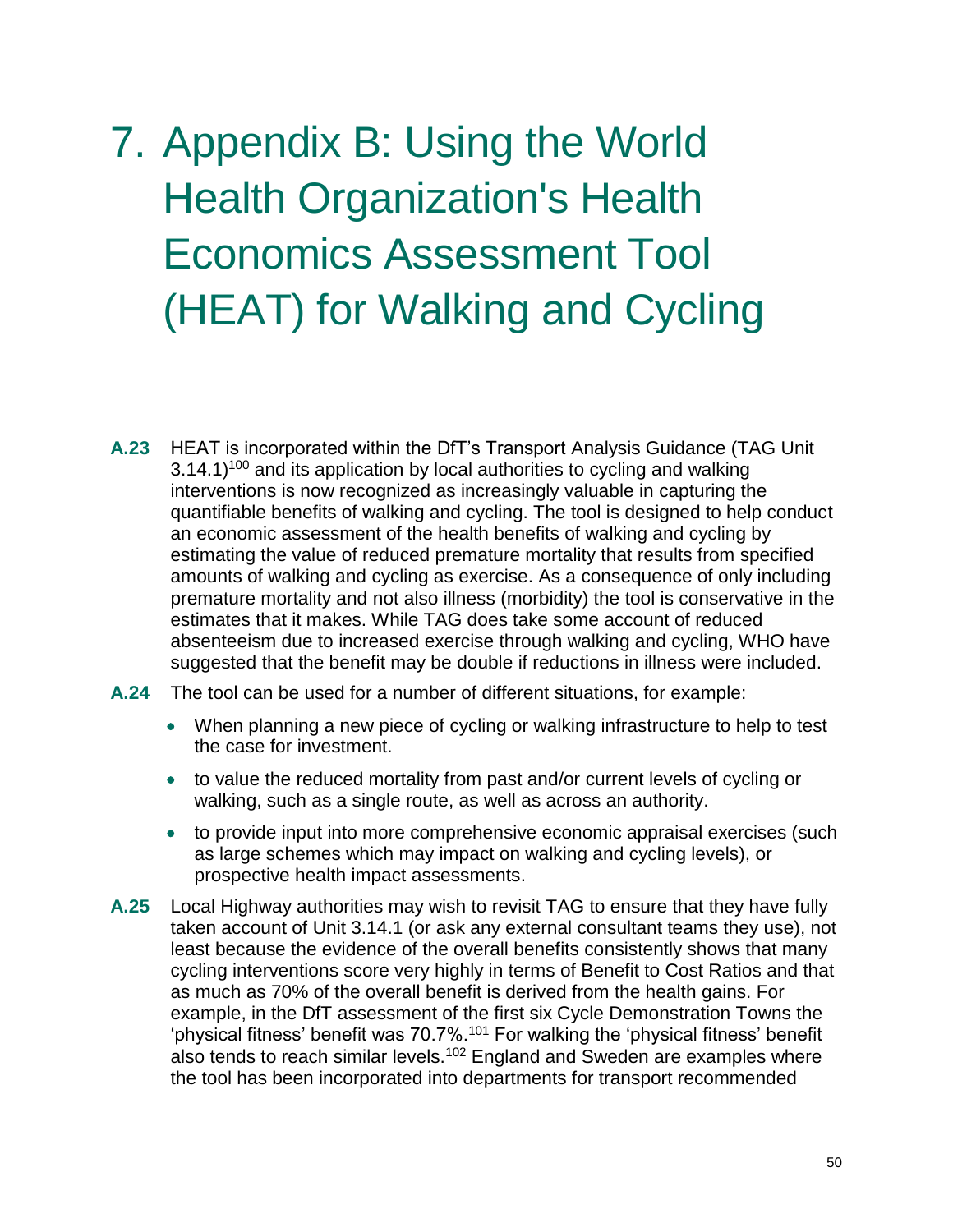methodological approach for estimating the health impact of walking and cycling.<sup>103</sup>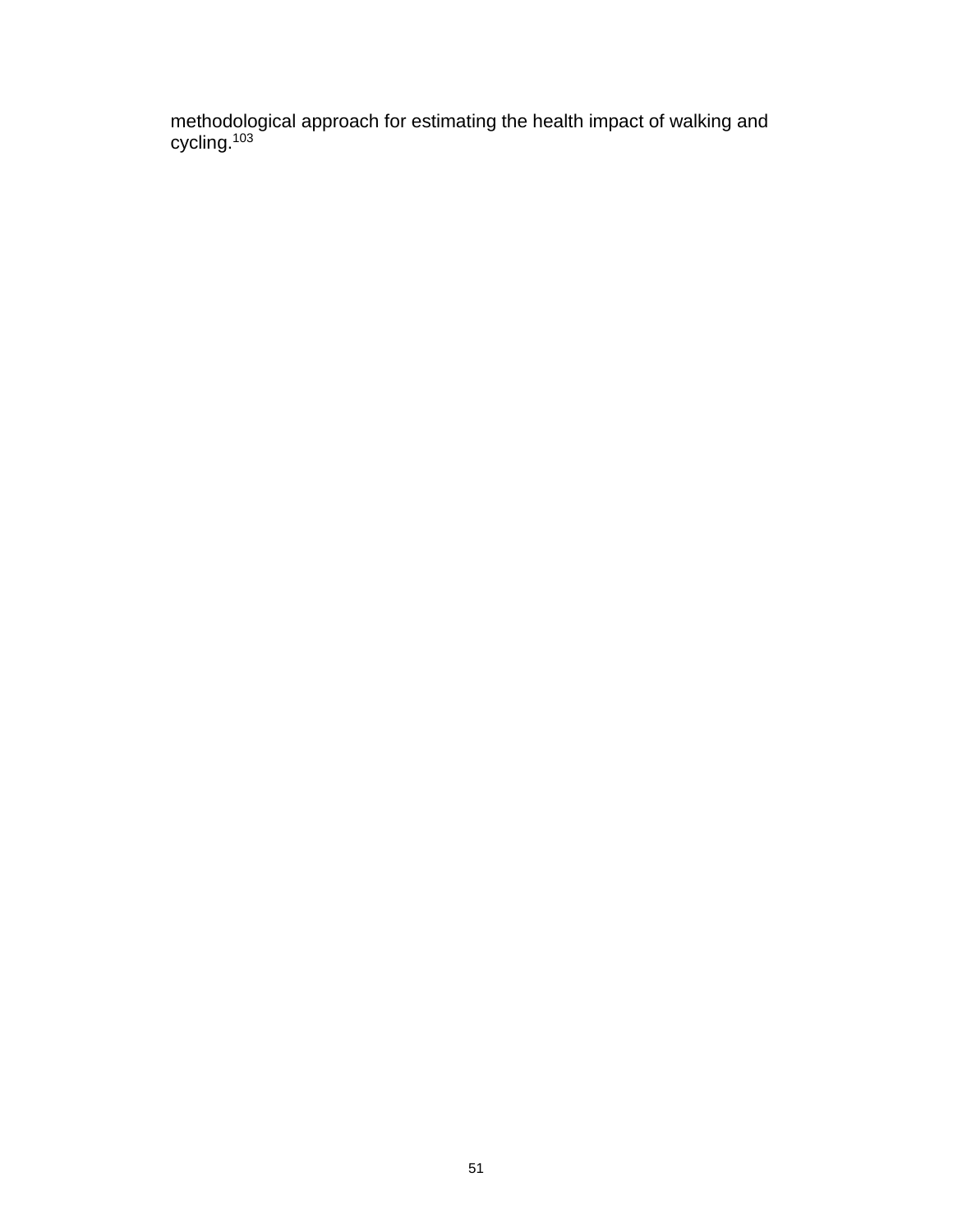- <sup>3</sup> Davis, A. 2010 Value *for* Money: An Economic Assessment of Investment in Walking and Cycling. Bristol: DH.<http://www.healthyweight4children.org.uk/resource/item.aspx?RID=90422> accessed 17<sup>th</sup> July 2014.
- <sup>4</sup> Macmillen, J., Givoni, M., Banister, D. 2010 Evaluating active travel: Decision-making for the sustainable city, *Built Environment*, 36(4): 519-536.

<sup>5</sup> Grous, A., 2011 *The British Cycling Economy, the Gross Cycling Product Report,* London: LSE.

<sup>6</sup> Energy price statistics, 2012 London: Department of Energy and Climate Change. <sup>7</sup>*Retail Prices Index: motoring expenditure, vehicle tax & insurance, series DOCV*, 2012 London: Office of National Statistics.

<sup>8</sup> National Roads and Motorists Association (2004): *Vehicle Operating Costs: Passenger Cars (cited in Gearing up for active and sustsainable communities, National Cycling Strategy 2011- 2016,* Australian Bicycle Council. Sydney: Austroads Ltd.

<sup>9</sup> Bassett, D., Pucher, J., Buehler, R., Thompson, D., Crouter, S. 2008 Walking, cycling, and obesity rates in Europe, North America and Australia, *Journal of Physical Activity and Health*, 5: 795-814

<sup>10</sup> Morris, J. 1994 Exercise in the prevention of coronary heart disease: today's best buy in public health, *Medicine and Science in Sports and Exercise*, 26: 807-813.

<sup>11</sup> The Health and Social Care Information Centre, 2009. Health Survey for England 2008. Physical activity and fitness. Leeds: HSCIC.

<sup>12</sup> Genter, J, Donovan, S., Petrenas, B., Badland, H. 2008 *Valuing the health benefits of active travel modes*, Aukland: New Zealand Transport Agency Research Report 359.

<sup>13</sup> K.I. Erickson, et al. 2010 Physical Activity Predicts Grey Matter Volume In Late Adulthood: The Cardiovascular Health Study, *Neurology* (www.neurology.org); at

[www.neurology.org/cgi/content/abstract/WNL.0b013e3181f88359v1.](http://www.neurology.org/cgi/content/abstract/WNL.0b013e3181f88359v1)

<sup>14</sup> Start active, stay active. A report on physical activity for health from the four home countries' Chief Medical Officers. London : DH.

<sup>15</sup> Bize, R., Johnson, J.A., & Plotnikoff, R.C. 2007 Physical activity level and health-related quality of life in the general adult population: a systematic review. *Preventive Medicine, 45*(6), 401-415.

<sup>16</sup> Cavill, N., Davis, A. 2007 Cycling and health: What's the evidence? London: Cycling England. <sup>17</sup> Cavill, N., Kahlmeier, S., Rutter, H., Racioppi, F., & Oja, P. 2007 Economic Assessment of Transport Infrastructure and Policies: Methodological guidance on the economic appraisal of health effects related to walking and cycling. In World Health Organization Regional Office for Europe (Ed.), *WHOLIS N. E90944* Copenhagen, Denmark.

<sup>18</sup> Genter, J.A., Donovan, S., Petrenas, B., & Badland, H. 2008 Valuing the health benefits of active transport modes *Transport Agency Research Report 359*. Aukland, New Zealand. <sup>19</sup> Oja, P., Titze, S., Bauman, A., de Geus, B., Krenn, P., Reger-Nash, B., & Kohlberger, T. 2011

Health benefits of cycling: a systematic review. *Scandinavian Journal of Medicine & Science in Sports, 21* (4), 496-509.

 $20$  Ewing, R., Schieber, R., and Zegeer, C. 2003 Urban sprawl as a risk factor in motor vehicle occupant and pedestrian facilities, *American Journal of Public Health*, 93(3): 1541-1545. <sup>21</sup> Frank, L. 2004 Obesity Relationships with Community Design, Physical Activity and Time

Spent in Cars, *American Journal of Preventive Medicine* (www.ajpm-online.net), 27: 2: 87-97. <sup>22</sup> Queensland Transport 1999 *Integrated Cycle Strategy for South East Queensland.* 

Queensland Transport and Main Roads.

<sup>23</sup> Hendriksen, I, Simons, M, Galindo Garre, F., Hildebrandt, V. 2010 The association between commuter cycling and sickness absence, *Preventive Medicine*, 51(2): 132-135.

 $24$  Start active, stay active. A report on physical activity for health from the four home countries' Chief Medical Officers. London : DH.

<sup>25</sup> Jones, T., Eaton, C. 1994 Cost-benefit analysis of walking to prevent coronary heart disease, *Archive of Family Medicine*, 3: 703-710.

<sup>26</sup> Colditz, G. 1999 Economic costs of obesity and inactivity, *Medicine and Science in Sports and Exercise*, 31(11) S663.

<sup>1</sup> https://www.gov.uk/government/organisations/department-for-transport/.  $\blacksquare$ 

<sup>2</sup> The Eddington Transport Study, The case for action: Sir Rod Eddington's advice to Government, December 2006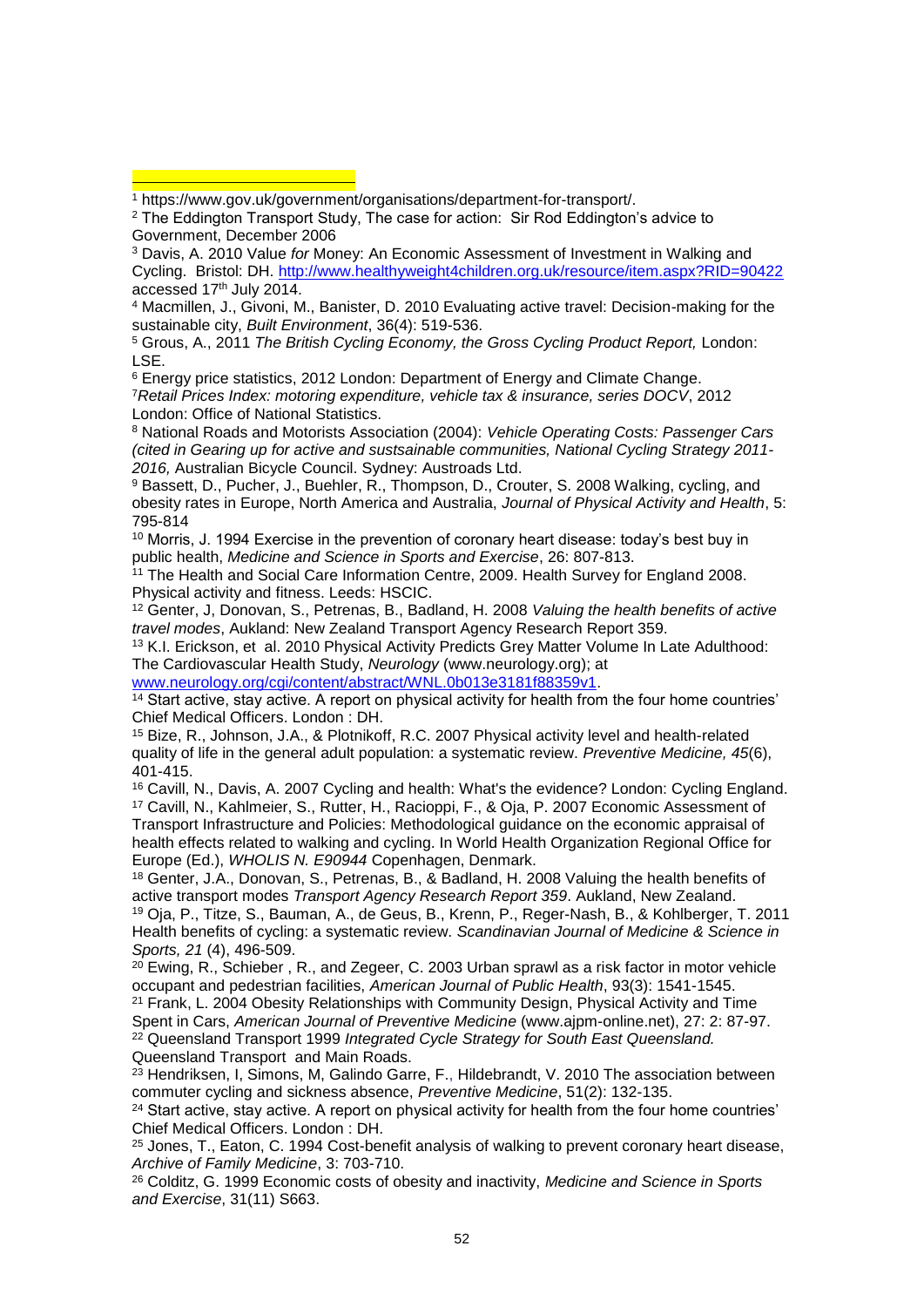<sup>27</sup> Wang, G., Helmick, C., Macera, C., Zhang, P. and Pratt, M. 2001 Inactivity-associated medical costs among US adults with arthritis, *Arthritis Rheumatism*, 45(5): 439-450. <sup>28</sup> Scarborough, P., Bhatnagar, P., Wickramasinghe, K., Allender, S., Foster, C., Rayner, M. 2011 The economic burden due to diet, physical inactivity, smoking, alcohol and obesity in the UK, *Journal of Public Health*, 33(4): 527-535.

<sup>29</sup> Department of Culture Media and Sport Strategy Unit, 2002 *Game Plan: A strategy for delivery Government's sport and physical activity objectives*, London: Cabinet Office. <sup>30</sup> Department for Culture, Media and Sport, 2002 Game Plan. London: DCMS.

 $\blacksquare$ 

<sup>31</sup> National Institute for Health and Clinical Evidence, 2008 Physical activity and the environment. Costing report. Implementing Nice Guidance. NICE Public Health Guidance 8. London: NICE.

<sup>32</sup> York Health Consortium. 2007 A rapid review of economic literature related to environmental interventions that increase physical activity levels in the general population. York: The University of York.

33 Jarrett, J., Woodcock, J., Griffiths, U., et al 2012 Effects of increasing active travel in urban England and Wales on costs to the National Health Service. *The Lancet*, 379: 2198-2205. <sup>34</sup> As proposed in the Chief Medical Officer's Annual Report for 2009.

<sup>35</sup> Rutter, H. 2005 *Valuing the mortality benefits of regular cycling, presentation to Seminar on CBA of cycling*, Norden, Copenhagen, February.

36 Preventing Obesity and Chronic Diseases Through Good Nutrition and Physical Activity. August 2003.

<sup>37</sup> <http://www.activeforlife.info/resources/files/Economic%20Impact%20Info%20Sheet.pdf> accessed 17th June 2014.

<sup>38</sup> Pucher, J., & Dijkstra, L. 2003 Promoting safe walking and cycling to improve public health: lessons from the Netherlands and Germany. *American Journal of Public Health, 93*(9), 1509. <sup>39</sup> Woodcock, J. et al 2009 Public health benefits of strategies to reduce greenhouse-gas emissions: urban land transport *The Lancet*, [374, Issue 9705:](http://www.thelancet.com/journals/lancet/issue/vol374no9705/PIIS0140-6736(09)X6103-9) 1930 – 1943.

40 Giles-Corti, B, Foster, S., Shilton, T., Falconer, R. 2010. The co-benefits for health of investing in active transportation, *NSW Public Health Bulletin*, 21(5-6): 122-127.

<sup>41</sup> Stott and Atkinson quoted in Local Government Association, 2011 *Changing climate, changing conversations: climate change and health reforms*. London: LGA.

<sup>42</sup> Frank, D., Greenwald, M., Winkelman , S., Chapman ,J., Kavage, S. 2010 Carbonless footprints: Promoting health and climate stabilization through active transportation, *Preventive Medicine*, Supplement 1, January, S99-S105; at

[www.activelivingresearch.org/resourcesearch/journalspecialissues](http://www.activelivingresearch.org/resourcesearch/journalspecialissues)

<sup>43</sup> US Department of Health and Human Services, 2010. The association between school-based physical activity, including physical education and academic performance. Atlanta: Centre for Disease Control and Prevention.

<sup>44</sup> Singh, A., Uitdewilligen, U., Twisk, J., van Mechelen, W., Chinapaw, M. 2012 Physical activity and performance at school., *Archive of Pediatric Adolescent Medicine*, 166(1): 49-55. <sup>45</sup> Hill, L., Williams, J., Aucott, L., et al 2010 Exercising attention within the classroom, *Developmental Medicine & Child Neurology*, 52 : 929-934

<sup>46</sup> Anderson, L., Wedderkopp, N., Kristensen, P., Moller, N., Froberg, K., Cooper, A. 2011 Cycling to School and Cardiovascular Risk Factors: A Longitudinal Study, *Journal of Physical Activity and Health*, **8** :1025-1033.

<sup>47</sup> Roux, L., Pratt, M., Tammy, O., et al Cost-effectiveness of community-based physical activity interventions, *American Journal of Preventive Medicine*, 35(6): 578-588.

<sup>48</sup> [http://www.dft.gov.uk/webtag/documents/expert/pdf/u3\\_5\\_4-cost-benefit-analysis-020723.pdf](http://www.dft.gov.uk/webtag/documents/expert/pdf/u3_5_4-cost-benefit-analysis-020723.pdf) accessed 17th July 2014.

<sup>49</sup> See [http://assets.dft.gov.uk/publications/value-for-money-assessments](http://assets.dft.gov.uk/publications/value-for-money-assessments-guidance/vfmguidance.pdf)[guidance/vfmguidance.pdf](http://assets.dft.gov.uk/publications/value-for-money-assessments-guidance/vfmguidance.pdf) accessed 17th July 2014.

 $50$  Ogilvie, D et al, 2011 An applied ecological framework for evaluating infrastructure to promote

walking and cycling: the iConnect study. *American Journal of Public Health*

<sup>51</sup> See Appendix 2 for further information about HEAT

<sup>52</sup> Andersen, L., Schnohr, P., Schroll, M., Hein, H. 2000 All-cause mortality associated with physical activity during leisure time, work, sports, ad cycling to work, *Archives of Internal Medicine*, 160: 1621-1628.

<sup>53</sup> Matthews, C., Jurj, A., Shu, et al, 2007 Influence of exercise, waling, cycling, and overall nonexercise physical on mortality in Chinese women, *American Journal of Epidemiology*, 165(12): 1343-1350.

<sup>54</sup> Macmillen, J., Givoni, M., Banister, D. 2010 Evaluating active travel: Decision-making for the sustainable city, *Built Environment*, 36(4): 519-536.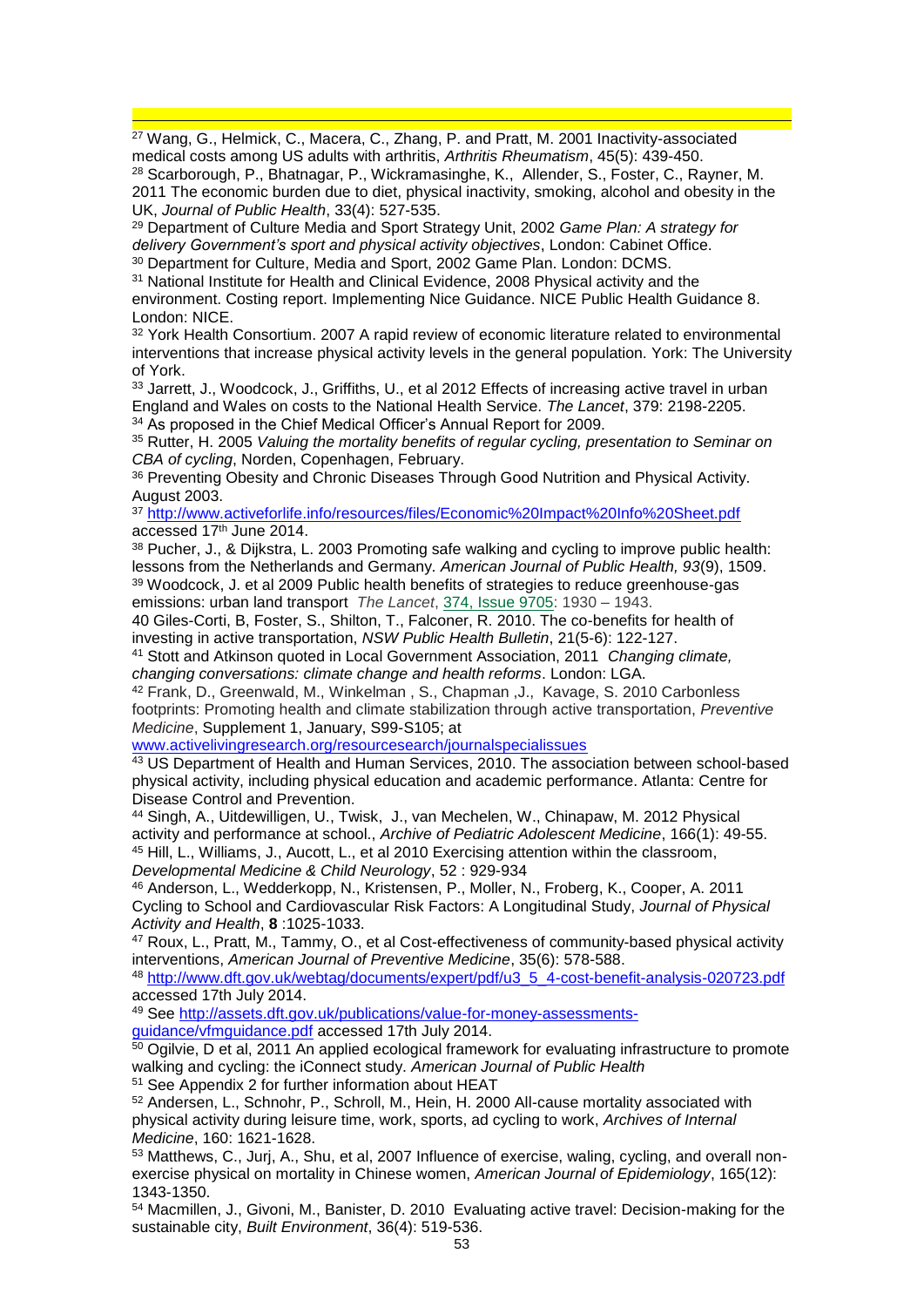$\blacksquare$ <sup>55</sup> Lakshmanan, T. 2011 The broader economic consequences of transport infrastructure investments, *Journal of Transport Geography*, 19: 1-12.

<sup>56</sup> Powell, J., Dalton, A., Brand, C., Ogilvie, D. 2010 The health economic case for infrastructure to promote active travel|: A critical review, *Built Environment*, 36(4): 504-518.

<sup>57</sup> Goodwin, P. 2011 Value for money in a changing economy, Universities Transport Studies Group, January. Milton Keynes.

<sup>58</sup> And further to 3% after 30 years

<sup>59</sup> Dogson, J. 2009 *Rates of Return on Public Spending on Transport, RAC Foundation* Report Number 09/103. London : RAC Foundation.

[http://www.racfoundation.org/assets/rac\\_foundation/content/downloadables/rates%20of%20retu](http://www.racfoundation.org/assets/rac_foundation/content/downloadables/rates%20of%20return%20-%20dodgson%20-%20190609%20-%20report.pdf) [rn%20-%20dodgson%20-%20190609%20-%20report.pdf](http://www.racfoundation.org/assets/rac_foundation/content/downloadables/rates%20of%20return%20-%20dodgson%20-%20190609%20-%20report.pdf) accessed 17th July 2014.

<sup>60</sup> Macmillen, J., Givoni, M., Banister, D. 2010 Op cit.

<sup>61</sup> Borjesson, M., Eliasson, J. 2012 The value of time and external benefits in bicycle appraisal, *Transportation Part A*, 46: 673-683

<sup>62</sup> Macmillen, J., Givoni, M., Banister, D. 2010 Op cit.

<sup>63</sup> Dept Transport, 2012 Guidance on the appraisal of walking and cycling schemes. London: DfT[. http://www.dft.gov.uk/webtag/documents/expert/unit3.14.php](http://www.dft.gov.uk/webtag/documents/expert/unit3.14.php) accessed 17th July 2014. <sup>64</sup> Goodwin, P. Op cit p 9-10.

<sup>65</sup> Eg Wang, G., Macera, C., Scudder-Soucie, B., Schmid, T., Pratt, M. and Buchner, D. 2004 Cost-effectiveness of a bicycle/pedestrian trail development in health promotion, *Preventive Medicine*, 38: 237-242.

<sup>66</sup> [http://www.nice.org.uk/guidance/PH8/chapter/Appendix-E-supporting-documents](http://www.nice.org.uk/guidance/PH8/chapter/Appendix-E-supporting-document) accessed 17th July 2014.

 $67$  Elvik, R. 2000 Which are the relevant costs and benefits of road safety measures designed for pedestrians and cyclists? *Accident Analysis and Prevention*, 32: 37-45.

<sup>68</sup> WHO, 2007 *Economic assessment of transport infrastructure and policies: Methodological guidance on*

*the economic appraisal of health effects related to walking and cycling*, Copenhagen: Denmark. <http://www.euro.who.int/Document/E90944.pdf> accessed 2nd November 2009.

<sup>69</sup> Cabinet Office, 2009 *The wider costs of transport in English urban areas in 2009*, London: Cabinet Office Strategy Unit..

**<sup>70</sup>** Hendriksen, I.,, [Simons, M.](http://www.ncbi.nlm.nih.gov/pubmed?term=Simons%20M%5BAuthor%5D&cauthor=true&cauthor_uid=20580736), Garre, FG., Hildebrandt, VH**.** 2010 The association between commuter cycling and sickness absence. *Preventive Medicine*, 51(2): 132-5.

<sup>71</sup> Davis, A., Jones, M. 2007 *Physical activity, absenteeism and productivity: An Evidence Review*. Project

Report UPR T/102/07. Transport Research Laboratory: Crowthorne.

<sup>72</sup> Cavill, N., Kahlmeier, S., Rutter, H., Racioppi, F., Oja, P. 2008 Economic analysis of transport infrastructure and policies including health effects related to cycling and walking: A systematic review, *Transport Policy*, 15: 291-304.

<sup>73</sup> Macmillen, J., Givoni, M., Banister, D. 2010 Evaluating active travel: Decision-making for the sustainable city, *Built Environment*, 36(4): 519-536

74 Powell, J., Dalton, A., Brand, C., Ogilvie, D. 2010 The health economic case for infrastructure to promote active travel|: A critical review, Built Environment, 6(2): 504-518..

<sup>75</sup> Sustrans, 2011 *Travel Actively funded Sustrans' Active Travel project - Impacts and Outcomes 2008, 2011*. Bristol: Sustrans.

<sup>76</sup> Department for Transport, 2004n *Smarter Choices. Changing the way we travel. Volume 1 final report*. London: DfT.

<sup>77</sup> Sloman, L., Cairns, S., Newson, C., Anable, J., Pridmore, A., Goodwin, P. 2010 *The effects of smarter choice programmes in the Sustainable Travel Towns: Summary Report*. London: DfT. <sup>78</sup> SQW Consulting, 2008 *Planning for Cycling: Executive Summary,* Stockport 18/12/08

<sup>79</sup> Sloman. L., Cavill, N., Cope, A., Muller, L. and Kennedy, A. 2009 Analysis and synthesis of evidence on the effects of investment in six Cycling Demonstration Towns. London: DfT/Cycling England.

80 See Cavill, N., Cope, A., Kennedy, A.2009 Valuing increased cycling in the Cycling Demonstration Towns. London: Department of Transport..

81 Department for Transport, 2010 Cycling Demonstration Towns. Development of Benefit-Cost ratios. London: DfT.

82 City of York Council, 2009 Cost/Benefit Matrix for Cycling Infrastructure [http://democracy.york.gov.uk/Published/C00000672/M00004764/AI00016898/\\$AnnexCCycling](http://democracy.york.gov.uk/Published/C00000672/M00004764/AI00016898/$AnnexCCyclingCostBenefitMatrix.docA.ps.pdf) [CostBenefitMatrix.docA.ps.pdf](http://democracy.york.gov.uk/Published/C00000672/M00004764/AI00016898/$AnnexCCyclingCostBenefitMatrix.docA.ps.pdf) accessed 17<sup>th</sup> July 2014.

83 Macmillen, J., Givoni, M., Banister, D. Op cit.